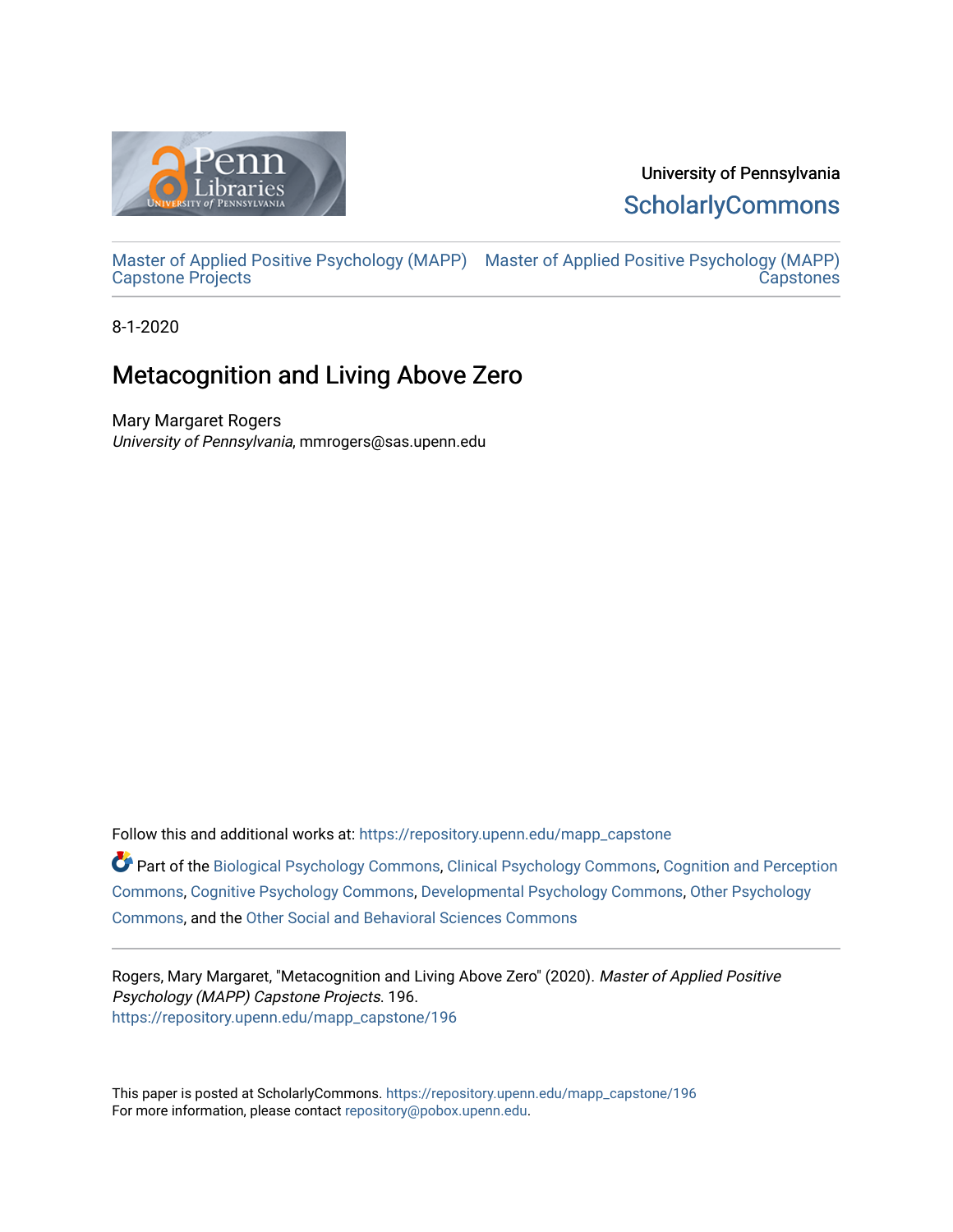## Metacognition and Living Above Zero

## Abstract

Metacognition is a multi-dimensional phenomenon consisting of knowledge and regulatory skills used to monitor, control, and appraise one's thoughts and thought processes (Schraw, 1998; Wells, 2009). This essay contends that metacognition is relevant to positive psychology and the non-clinical application of well-being practices as it may be utilized to promote self-efficacy, decrease anxiety, and increase wellbeing. Fortifying metacognitive processes (i.e. knowledge and regulation of cognition) is conceived to foster a sense of control regarding one's thoughts and behaviors, thereby increasing one's self-efficacy. Next, it is argued that metacognition may be used to decrease anxiety as the monitoring processes subsumed in metacognition offer a mechanism to manage the effects of cognitive processes which intersect emotional disturbance. An exploration of various existing therapies intends to show the subliminal presence of metacognition and its capacity to mitigate anxiety for those in the non-clinical population. Finally, it is hypothesized that metacognition may be utilized to increase well-being as knowledge and regulatory cognitive capacities permit one to appraise and manage cognitions, strategize, and modify behaviors which are more aligned with one's goals and values. Metacognitive skills may be employed to pursue practices which increase positive affect, encourage a positive sense of self, and generally promote flourishing.

## Keywords

metacognition, knowledge of cognition, regulation of cognition, positive psychology, well-being, selfefficacy, self-awareness, mindfulness, anxiety

## **Disciplines**

Biological Psychology | Clinical Psychology | Cognition and Perception | Cognitive Psychology | Developmental Psychology | Other Psychology | Other Social and Behavioral Sciences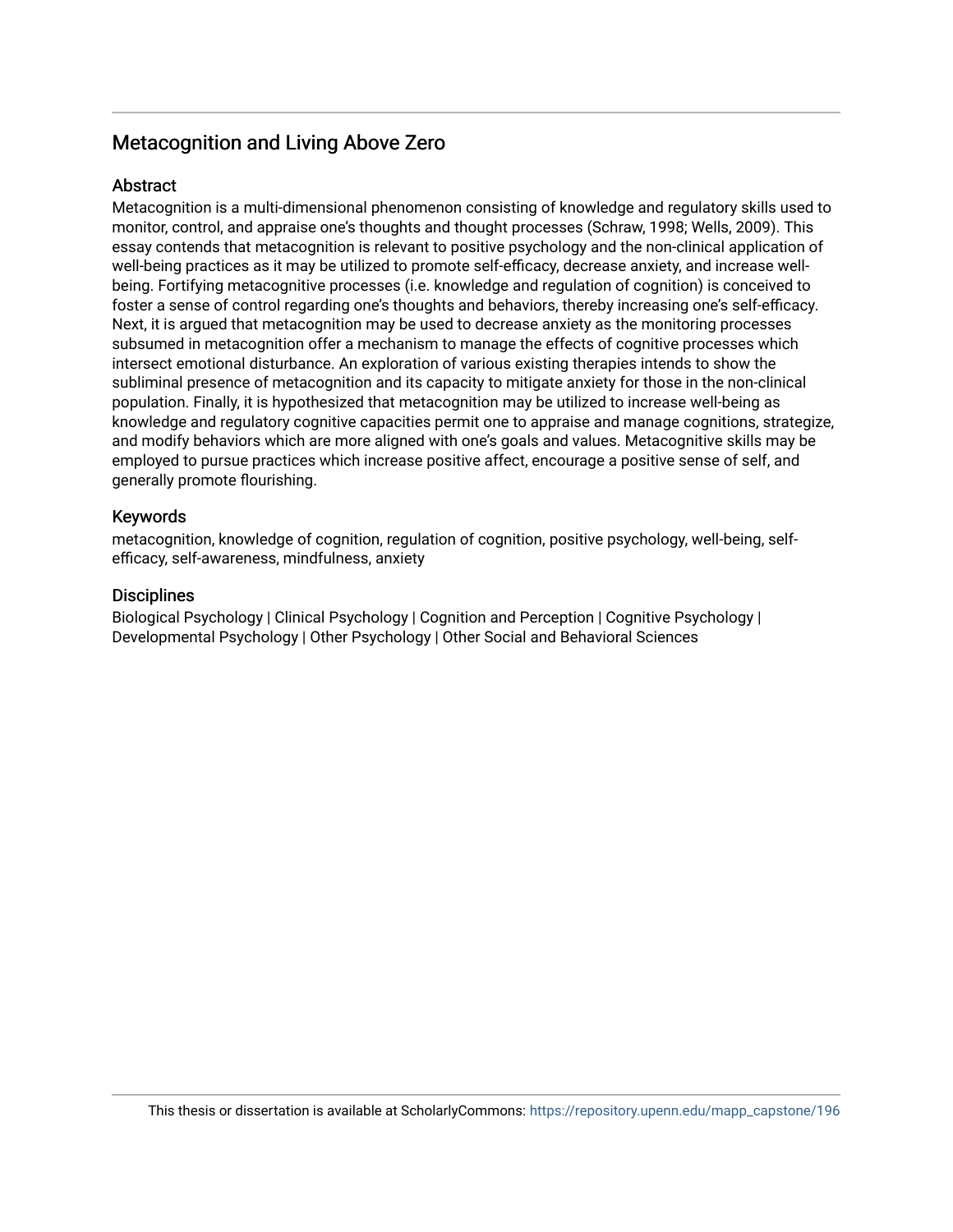Metacognition and Living Above Zero

Mary Margaret Rogers

University of Pennsylvania

A Capstone Project Submitted

In Partial Fulfillment of the Requirements for the Degree of

Master of Applied Positive Psychology

Advisor: Judy Saltzberg Levick, Ph.D.

August 1, 2020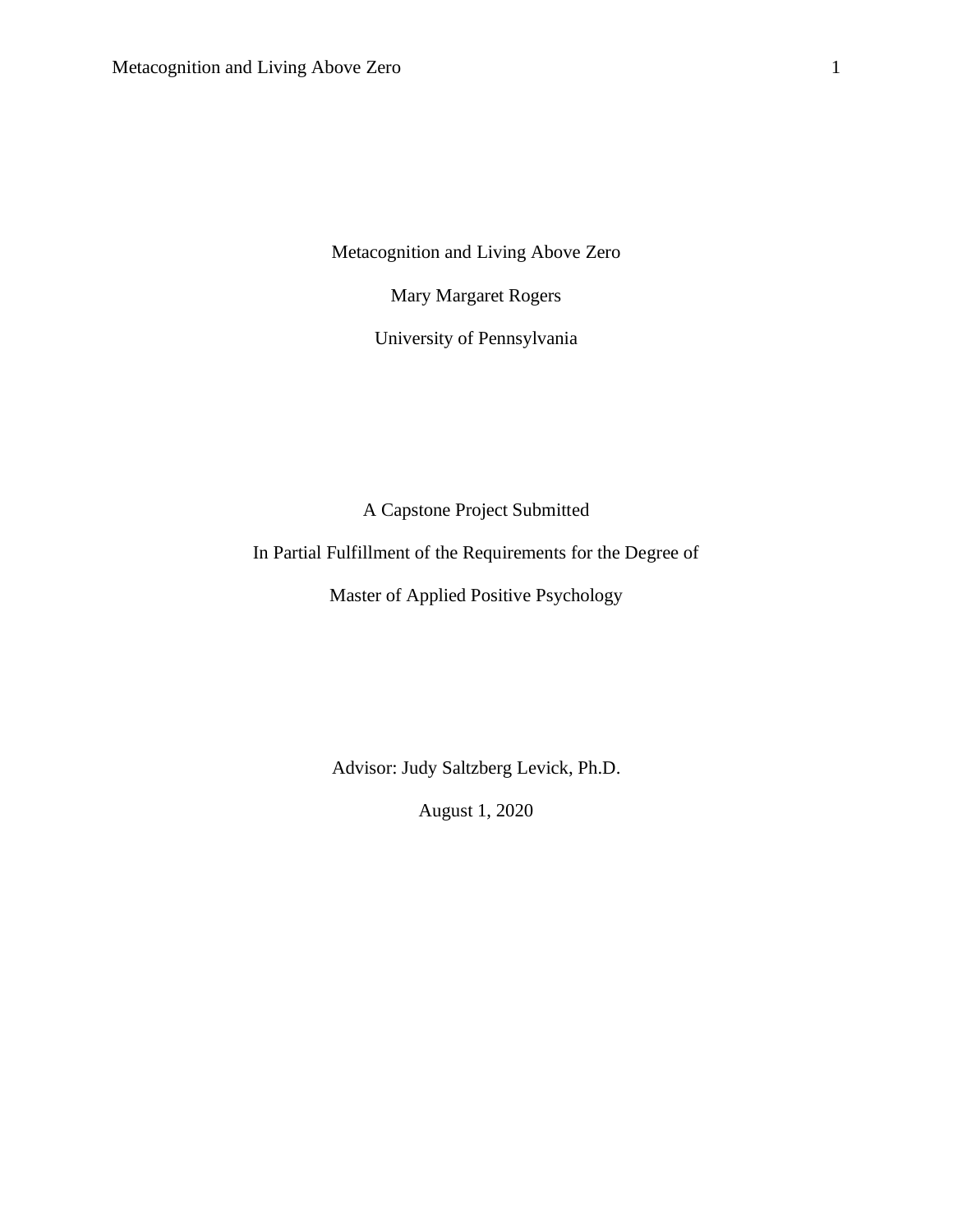Metacognition and Living Above Zero Mary Margaret Rogers mmrogers@sas.upenn.edu

Capstone Project Master of Applied Positive Psychology University of Pennsylvania Advisor: Judy Saltzberg Levick, Ph.D. August 1, 2020

#### Abstract

Metacognition is a multi-dimensional phenomenon consisting of knowledge and regulatory skills used to monitor, control, and appraise one's thoughts and thought processes (Schraw, 1998; Wells, 2009). This essay contends that metacognition is relevant to positive psychology and the non-clinical application of well-being practices as it may be utilized to promote self-efficacy, decrease anxiety, and increase well-being. Fortifying metacognitive processes (i.e. knowledge and regulation of cognition) is conceived to foster a sense of control regarding one's thoughts and behaviors, thereby increasing one's self-efficacy. Next, it is argued that metacognition may be used to decrease anxiety as the monitoring processes subsumed in metacognition offer a mechanism to manage the effects of cognitive processes which intersect emotional disturbance. An exploration of various existing therapies intends to show the subliminal presence of metacognition and its capacity to mitigate anxiety for those in the non-clinical population. Finally, it is hypothesized that metacognition may be utilized to increase well-being as knowledge and regulatory cognitive capacities permit one to appraise and manage cognitions, strategize, and modify behaviors which are more aligned with one's goals and values. Metacognitive skills may be employed to pursue practices which increase positive affect, encourage a positive sense of self, and generally promote flourishing.

*Keywords:* metacognition, knowledge of cognition, regulation of cognition, positive psychology, well-being, self-efficacy, self-awareness, mindfulness, anxiety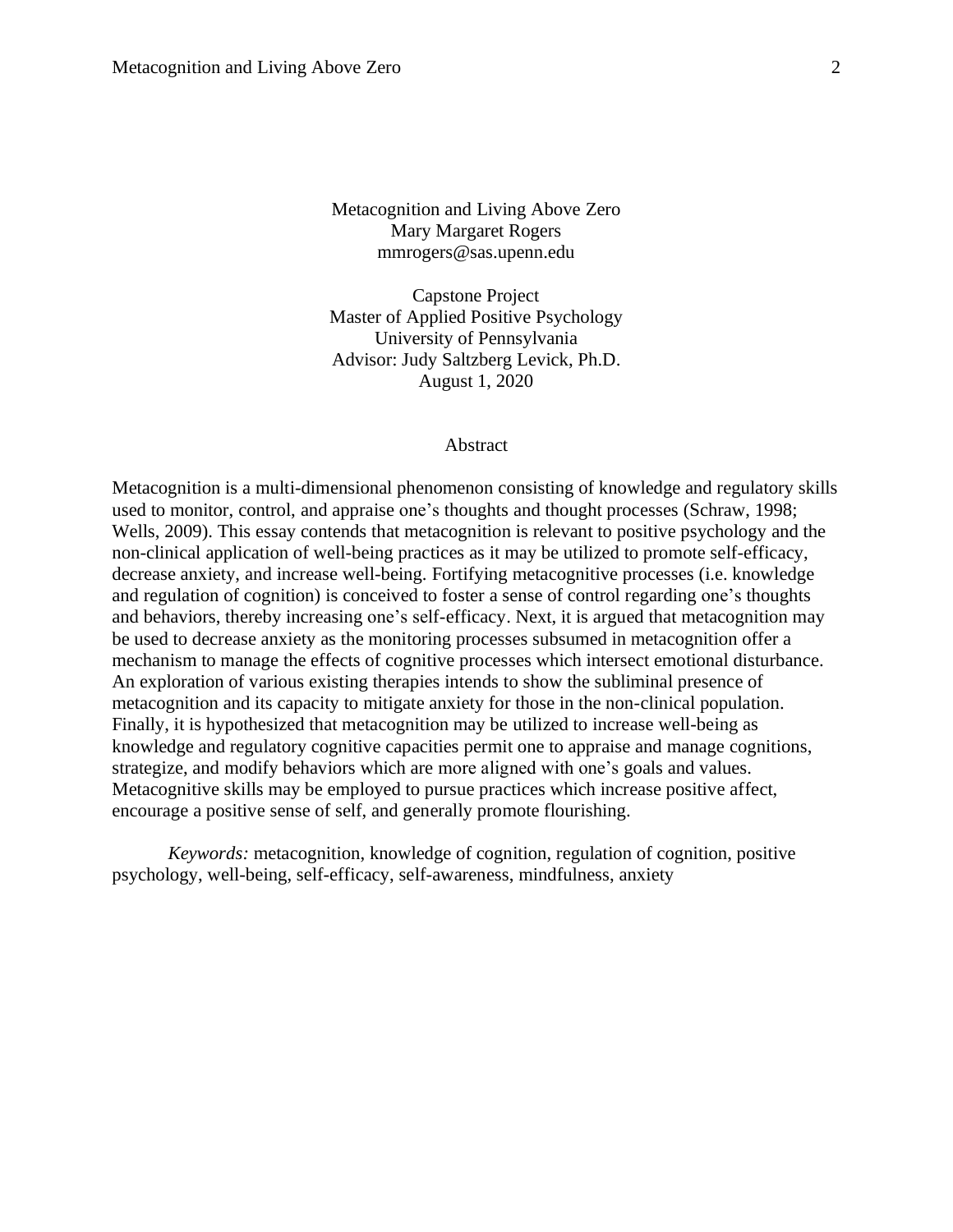## **Table of Contents**

| <b>Acknowledgements</b>                                        |    |  |
|----------------------------------------------------------------|----|--|
| <b>Introduction</b>                                            | 7  |  |
| The Problem                                                    | 7  |  |
| What Is Anxiety?                                               | 7  |  |
| My Journey                                                     | 9  |  |
| Metacognition: A Path to Living Above Zero                     | 9  |  |
| <b>Positive Psychology: History and Overview</b>               | 11 |  |
| Living Above Zero                                              | 12 |  |
| Psychotherapy and Getting to Neutral                           | 12 |  |
| <b>Metacognition: An Overview</b>                              | 13 |  |
| What is Metacognition?                                         | 13 |  |
| Knowledge of Cognition                                         | 14 |  |
| <b>Regulation of Cognition</b>                                 | 15 |  |
| The Relationship Between Knowledge and Regulation of Cognition | 17 |  |
| What Metacognition Leads to                                    | 18 |  |
| <b>Metacognitive Components in Existing Therapies</b>          | 19 |  |
| <b>Cognitive Behavioral Therapy</b>                            | 20 |  |
| <b>CBT</b> and Information Processing                          | 20 |  |
| Cognitive Schemas in CBT                                       | 21 |  |
| <b>CBT</b> Methods and Objectives                              | 22 |  |
| <b>CBT</b> In Practice                                         | 23 |  |
| <b>CBT</b> Research and Effectiveness for Anxiety              | 23 |  |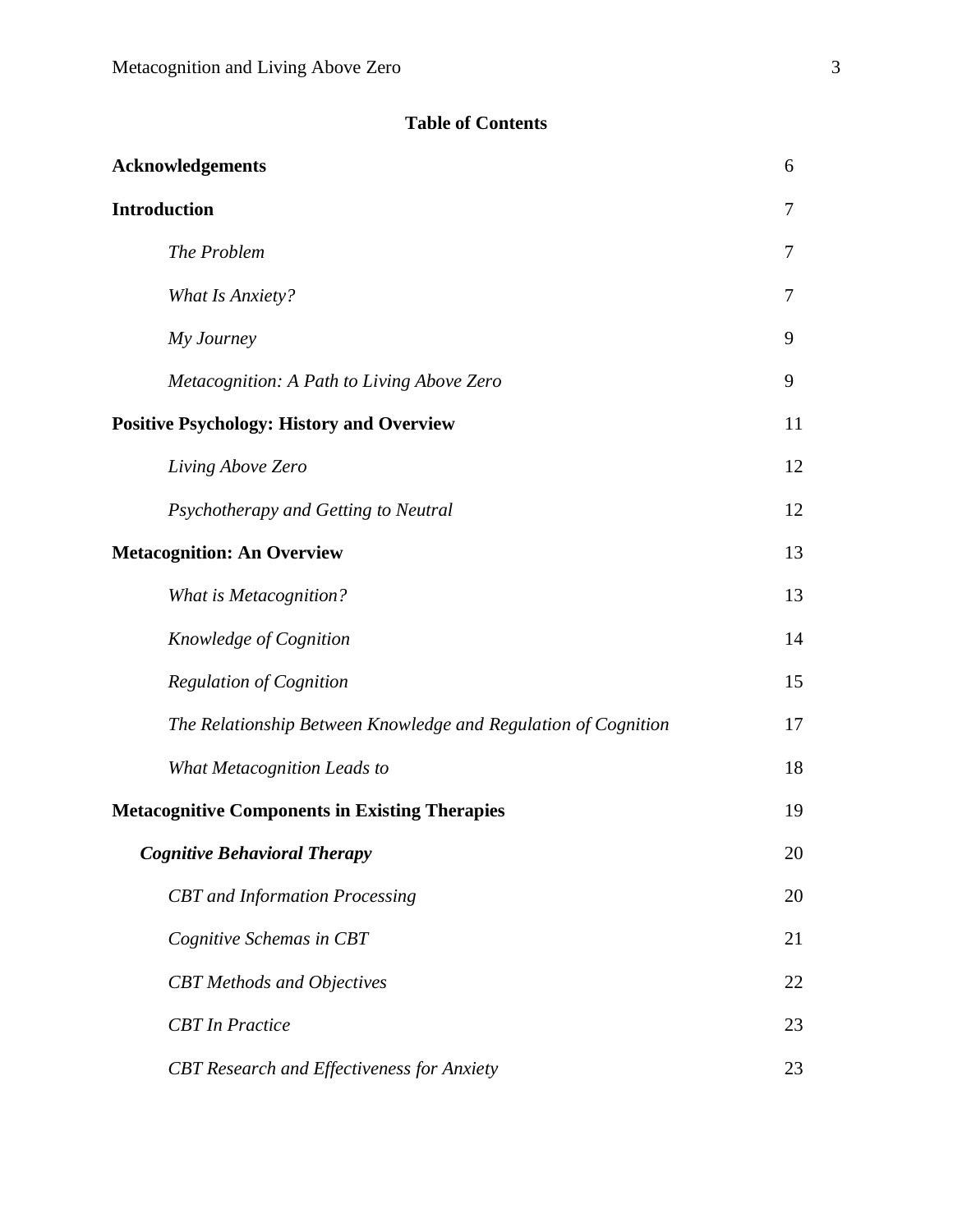| <b>CBT</b> and Metacognition                                      | 24 |
|-------------------------------------------------------------------|----|
| <b>Acceptance and Commitment Therapy</b>                          | 24 |
| How Is ACT Different?                                             | 25 |
| ACT's Approach                                                    | 25 |
| The Six Core Processes of ACT                                     | 26 |
| <b>ACT</b> and Mindfulness                                        | 28 |
| <b>ACT Research and Effectiveness for Anxiety</b>                 | 29 |
| <b>ACT</b> and Metacognition                                      | 30 |
| <b>Metacognitive Therapy</b>                                      | 30 |
| <b>MCT</b> Roots and the S-REF Model                              | 32 |
| How Is MCT Different?                                             | 32 |
| The Metacognitive Control System                                  | 33 |
| <b>MCT</b> Methods and Objectives                                 | 33 |
| <b>MCT</b> Effectiveness for Anxiety                              | 34 |
| Positive Psychology, Metacognition, and Exploration of the "Self" | 35 |
| Self-Awareness                                                    | 35 |
| Self-Awareness and Metacognition                                  | 36 |
| <b>Mindfulness</b>                                                | 37 |
| Mindfulness and Metacognition                                     | 38 |
| Mindfulness and Well-Being                                        | 39 |
| Self-Efficacy                                                     | 40 |
| Self-Efficacy and Metacognition                                   | 40 |
| Self-Efficacy and Well-Being                                      | 41 |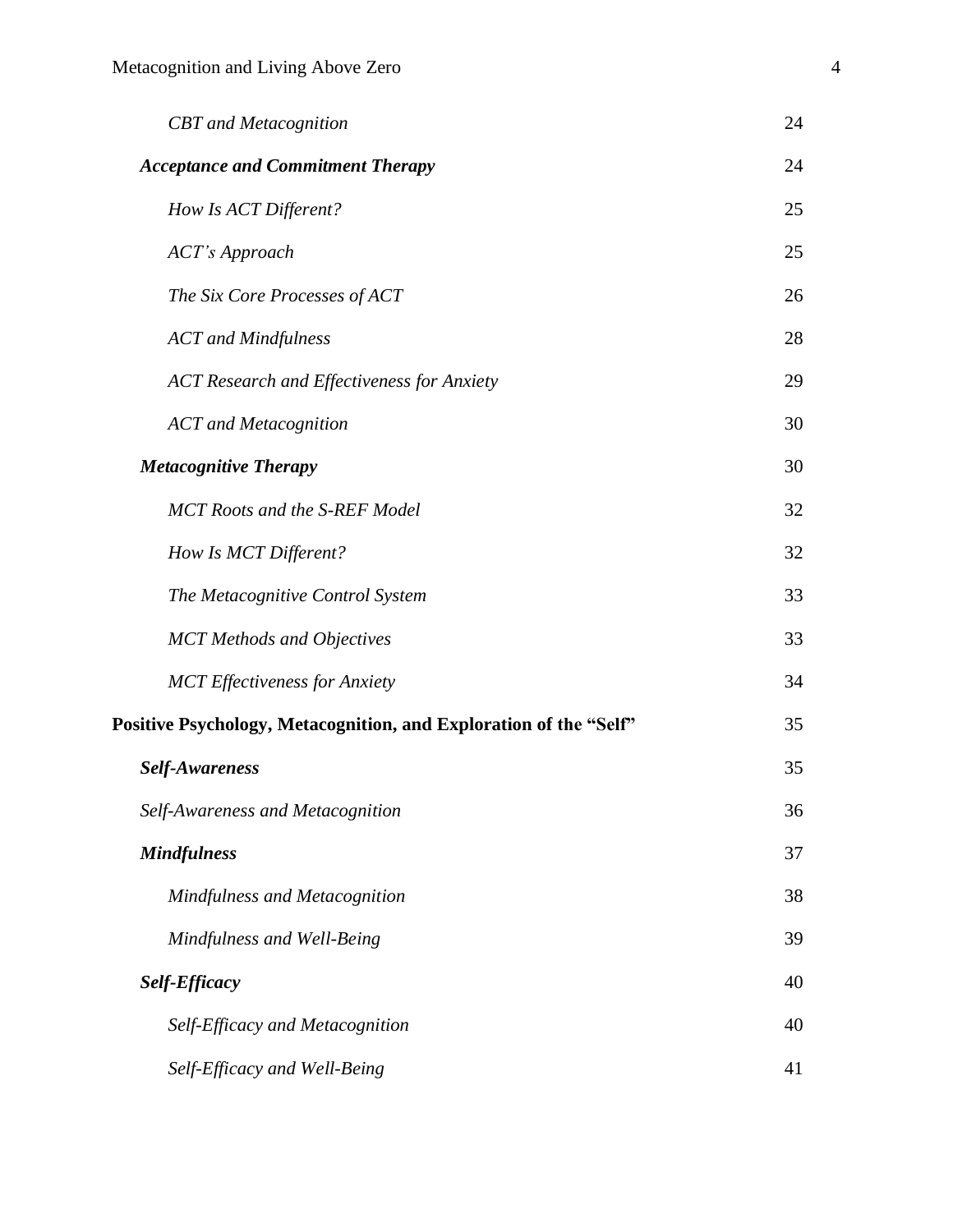| Self-Efficacy, Goals, and Performance                      | 42 |
|------------------------------------------------------------|----|
| <b>Pragmatic Tools to Bolster Metacognitive Capacities</b> | 43 |
| <b>Mindfulness Practice</b>                                | 43 |
| Cognitive Tracking Through Journaling                      | 45 |
| Metacognitive Questioning                                  | 46 |
| <b>Future Directions</b>                                   | 47 |
| <b>Conclusion</b>                                          | 47 |
| <b>References</b>                                          | 49 |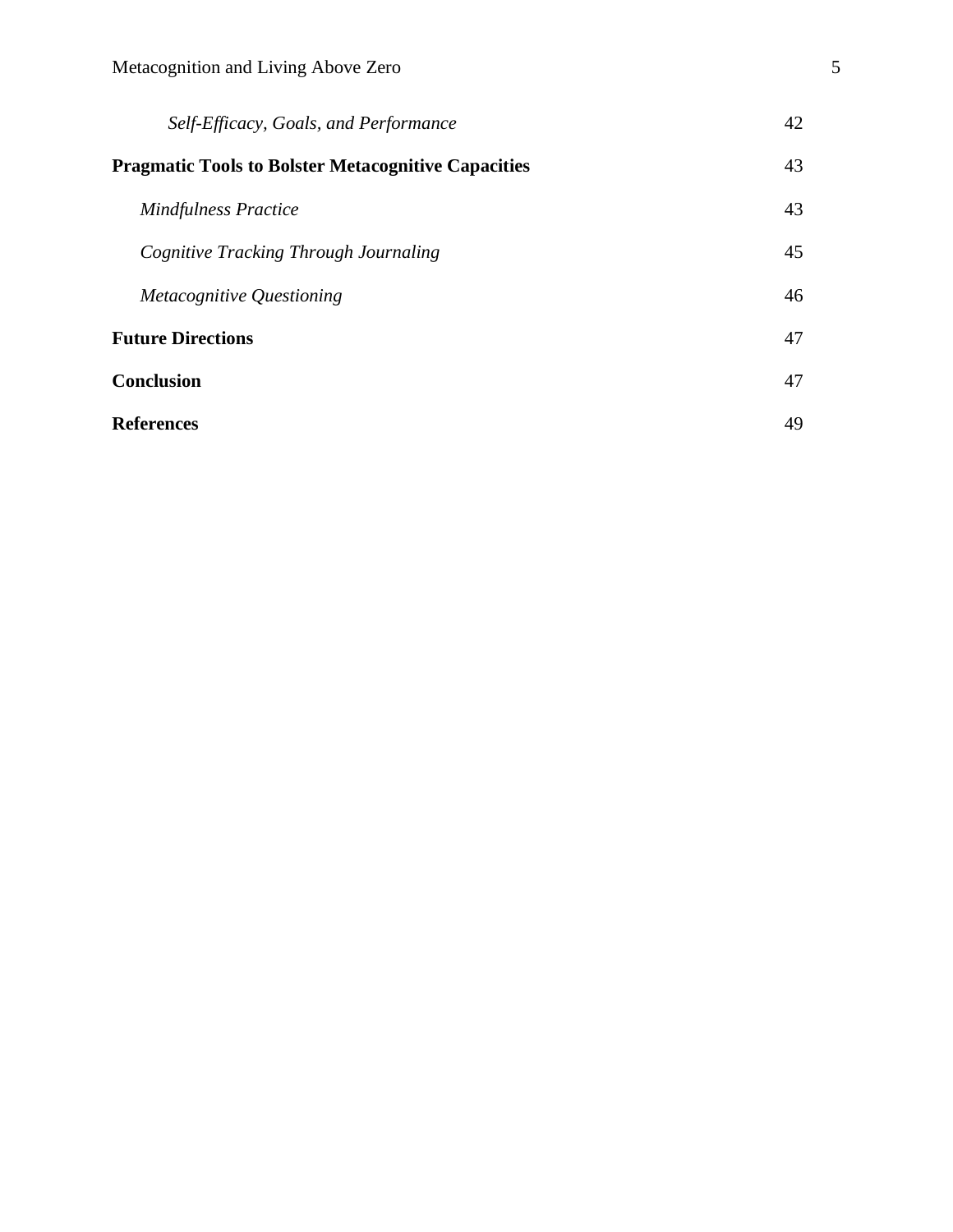## **Acknowledgements**

**To my advisor, Judy Saltzberg Levick**, thank you for your brilliant guidance, continued patience and compassion, seemingly endless knowledge of meaningful resources, and your unique ability to promote a sense of calm when the world felt like anything but that. Judy, I could not have done this without you. Thank you.

**To Marty Seligman**, thank you for your encouragement, warmth, and support. Your confidence and reassurance empowered me to pursue this topic. Most importantly, thank you for creating the community and family that is MAPP.

**To James Pawelski**, thank you for encouraging me to "try on a new pair of shoes." Your kindness, compassion, and encouragement has profoundly inspired my life. Your wisdom and enthusiasm restored a sense of confidence and vitality to my voice and spirit.

**To Leona Brandwene, Laura Taylor, Nicole Stottlemyer, Henry Edwards and the rest of the incredible MAPP team**, from the bottom of my heart, thank you. You are such a special group of individuals and I am honored to call you my mentors and friends.

**To MAPP.15**, my friends for life. You each inspire me in new, beautiful ways every single day. Your curiosity, kindness, intellect, and cheering, have genuinely restored my faith in humanity. You are the reason that MAPP is magical. Thank you; I love you.

**To the Golden Girls and my Grey Geese**, thank you for keeping me sane, grounded, and always laughing. I will be forever grateful for your support and love throughout this year.

**To my family at Big Deal Music and Harold Weinstein aka Hesh**, thank you for your encouragement, patience, and endless love. I certainly could not have done this without you.

**To my friends and family**, thank you for supporting me on this journey; I would not have made it here in one piece without you!

**Finally, to my parents**, for whom none of this would be possible. With immense gratitude and love, thank you for supporting my dreams and listening to my ramblings on metacognition. I love you dearly.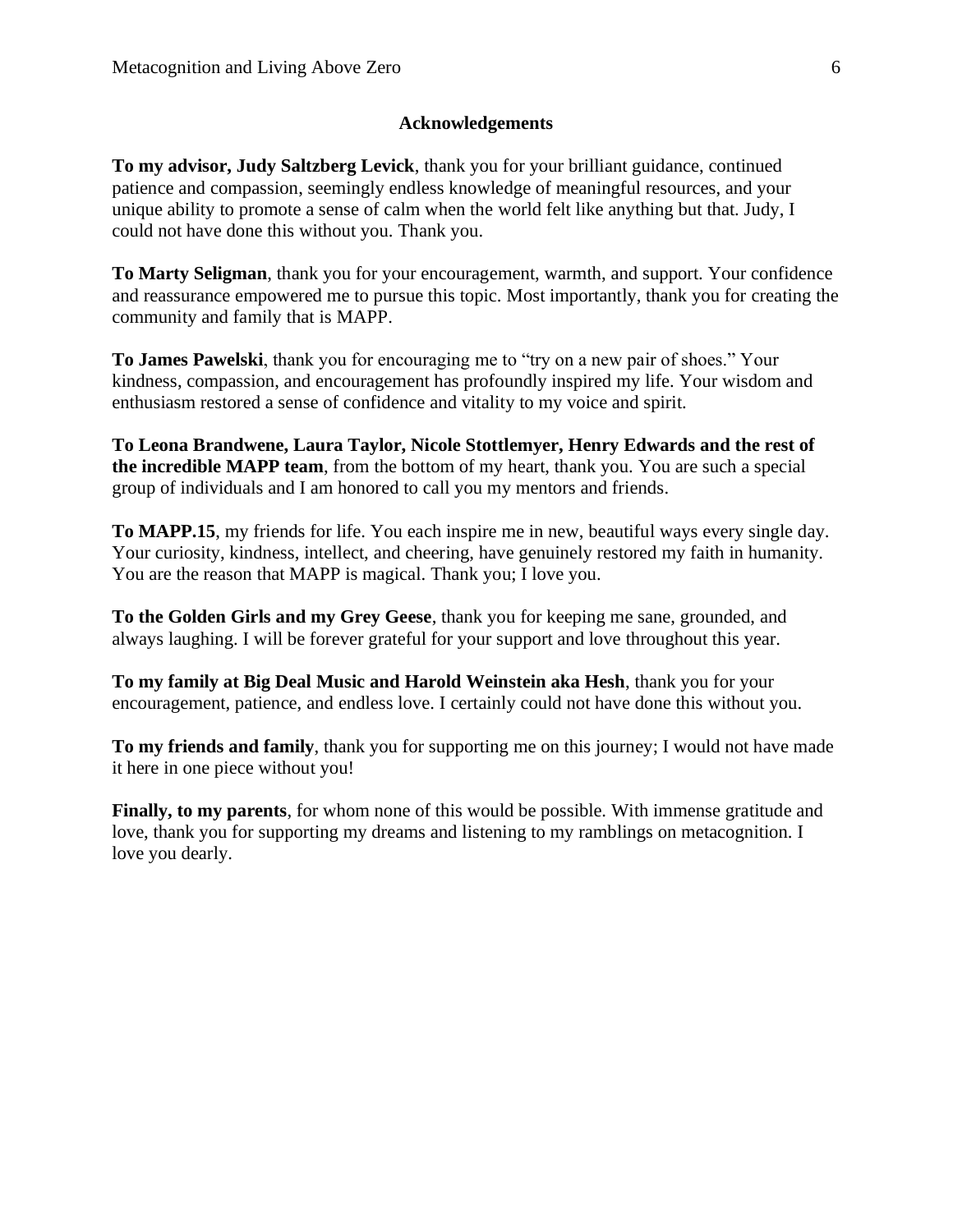## **The Problem**

People are suffering from anxiety more than ever before. According to the National Institute of Mental Health (2017) anxiety disorders are the most common psychological disorder in the United States, affecting 40 million adults age 18 and older. In 2015, the World Health Organization (WHO) reported that 300 million people are living with an anxiety disorder throughout the world – a  $14.9\%$  increase since 2005. Furthermore, the prevalence of anxiety among adolescents age 18 and below is rising at an alarming rate. Since 2015, the American College Health Association (ACHA) has reported a substantial increase in the number of students who report having felt "overwhelming anxiety" any time within the last 12 months. In their Spring 2019 survey, ACHA reported that out of 54,497 undergraduate student respondents from 98 higher learning institutions, 66.4% felt "overwhelming anxiety" within the past year. This was a 3.5% increase from the Fall 2018 assessment and a 7.8% increase since the Fall 2015 report. Furthermore, in the Spring 2019 survey, out of the 66.4% of student's who reported feeling "overwhelming anxiety," only 24% reported being diagnosed or treated by a professional within the last 12 months; indicating that 42% of respondents experienced distressing affects from anxiety without any professional assistance. These figures suggest that while individuals may not be treated for anxiety professionally, or even meet the criteria for an anxiety disorder, an accelerating number of people are becoming unremittingly beleaguered by anxiety and its accompanying symptoms.

#### **What is Anxiety?**

Anxiety is an emotional state characterized by the following symptoms: thoughts of worry and fear, feelings of muscle tension, physical instabilities such as increased blood pressure, rapid heartbeat, dizziness, and more (American Psychological Association, 2000).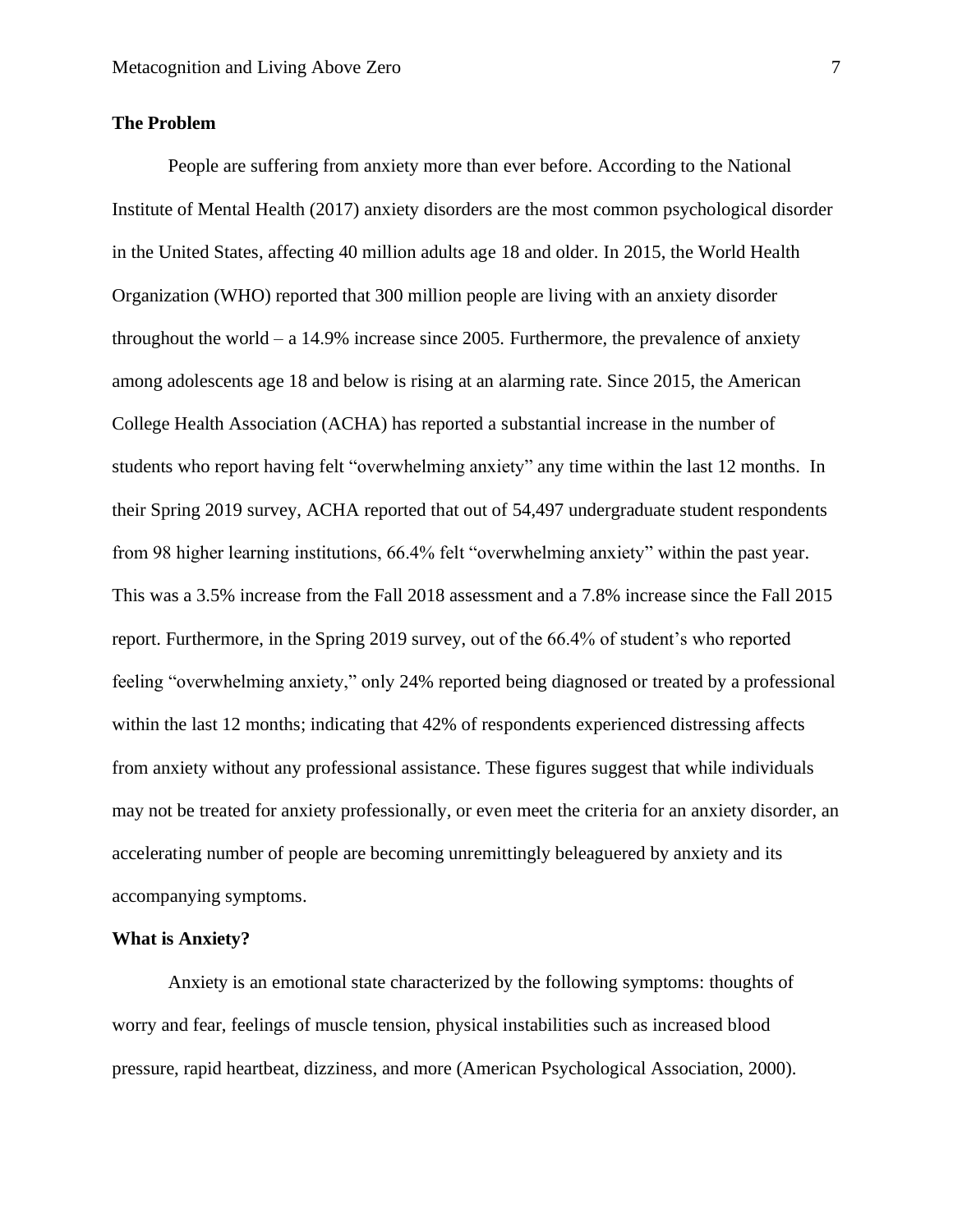Anxiety is a natural emotional state embedded in routine experiences, typically emerging in response to everyday triggers of stress. Anxiety has evolved from the primal reaction known as "fight-or-flight," a stress response activated by the sympathetic nervous system in response to perceived danger, attack, or threat to survival (McGonigal, 2015). When triggered, the sympathetic nervous system floods the body with hormones such as cortisol and norepinephrine; these hormones heighten the senses, increase heart rate and blood pressure, and overwhelm the parasympathetic nervous system – the part of the brain responsible for physical relaxation and feelings of calmness (McGonigal, 2015). The fight-or-flight instinct is critical when faced with real danger, however, it also persists in times when it may not be needed (i.e. facing a non-lifethreatening stressor).

Yerkes and Dodson (1908) recognized that extreme and nominal levels of anxiety and stress render negative consequences, but moderate levels may actually permit optimal functioning. A certain degree of anxiety may aid in productive and valuable functioning, as it can increase individual's motivation and effort, mobilize energy, and improve performance and attention (McGonigal, 2015). Anxiety takes the form of a disorder when it becomes excessive and negatively influences one's psychological state, relationships, work, and other life domains (American Psychological Association, 2000). In the fifth edition of the Diagnostic and Statistical Manual of Mental Disorders (DSM-5), the American Psychiatric Association (2013) characterizes anxiety disorders as those which share features of excessive fear and anxiety and related behavioral disturbances.

One of the hallmarks of anxiety is destructive and irrational thinking. Anxious cognitions are future oriented, connected to thoughts involving physical or psychological threats (Tellegen, 1985; Beck & Perkins, 2001). Unhealthy anxiety consists of two prominent cognitive distortions: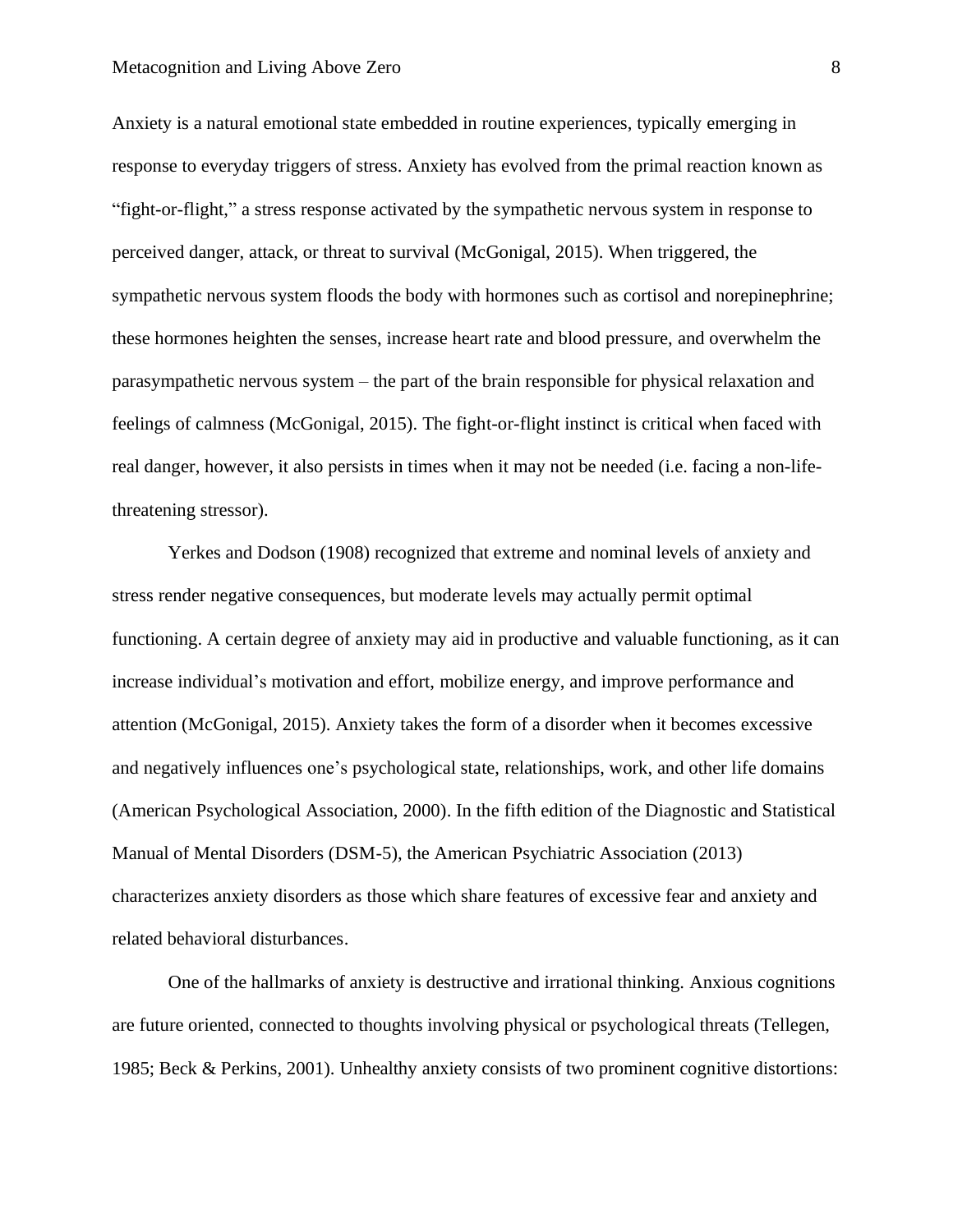involuntary fixation on concepts related to danger and threat and focusing on the worst possible outcome of a situation and overestimating the likelihood of its incidence (Beck, 1976).

## **My Journey**

It was through my journey treating generalized anxiety disorder (GAD) with cognitive behavioral therapy (CBT) in which I first became interested in the subject of cognition and subsequently metacognition, the knowledge and regulation of one's thoughts and thought processes (Flavell, 1979; Brown, 1978). It seemed almost too simple – to alter your thinking and sustain constructive behavioral changes, to facilitate positive transformation in your life, you must first acknowledge and examine your thoughts and thought processes. My experience in CBT helped me to better manage my anxiety, foster greater self-awareness, and discover new methods to enhance my personal growth and facilitate positive adaptation. This process eventually led me to discover positive psychology, the scientific study of human flourishing (Seligman, 2011). Positive psychology quickly became a passion of mine, and it was that passion which inspired me to pursue a Master of Applied Positive Psychology (MAPP) from the University of Pennsylvania.

#### **Metacognition: A Path to Living Above Zero**

This essay hypothesizes that metacognition can be employed in a non-clinical application to improve self-efficacy, decrease anxiety, and increase well-being among individuals. Figure 1 depicts the evolution of the proposed hypothesis. This essay will examine metacognition through the lens of positive psychology, with special attention to the promotion of self-efficacy. Leading scholar on self-efficacy, Albert Bandura (1977), defined the concept as the degree of conviction one has in their ability to influence personal behaviors and produce effective outcomes. It is conceived that metacognitive processes may foster a sense of control and thereby increase one's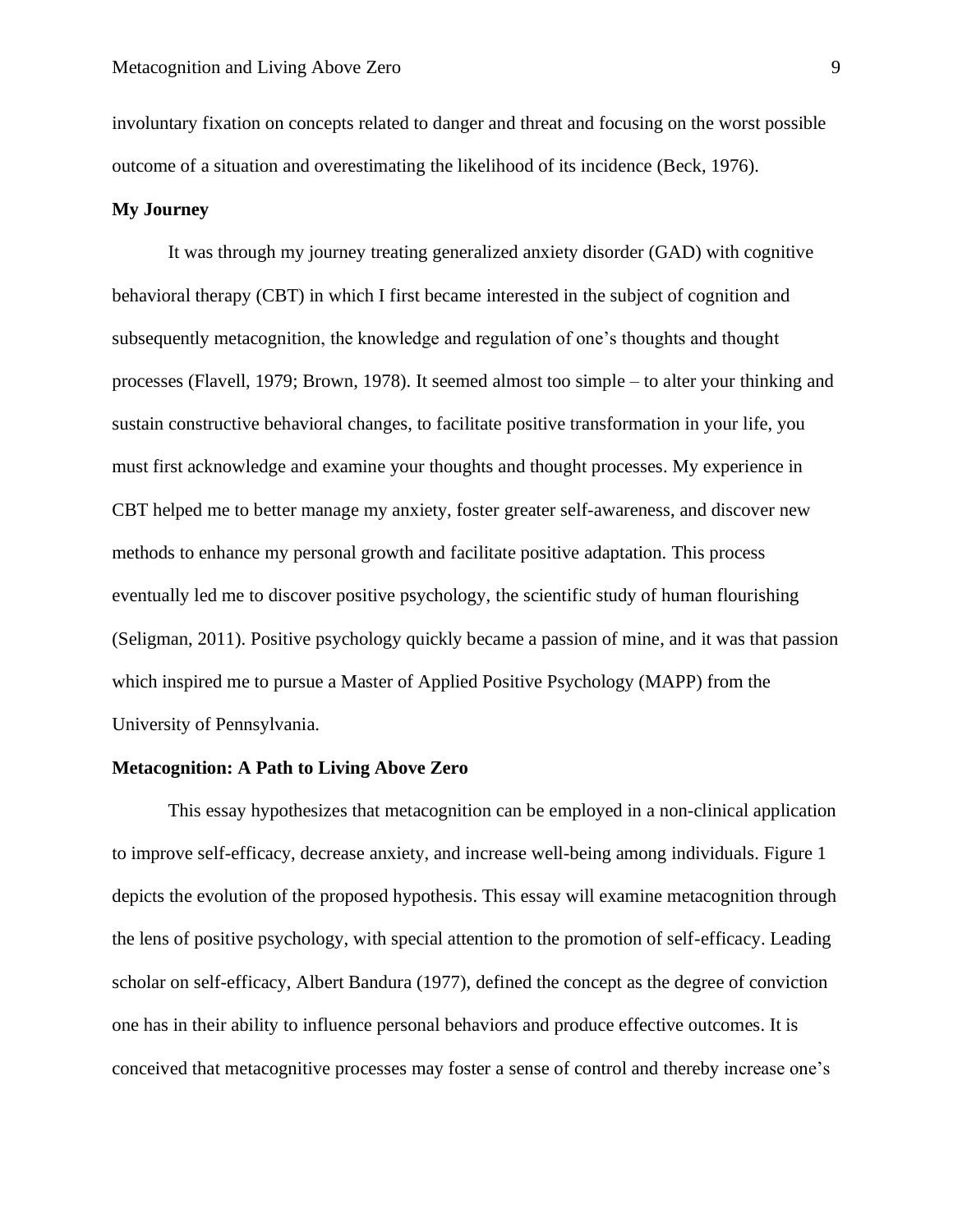self-efficacy. Bandura et al. (1999) noted that individuals who have a high sense of self-efficacy regarding thought control (i.e. regulating and managing one's cognitions and cognitive processes) can more effectively influence their behaviors and emotional states. Furthermore, those with greater self-efficacy tend to be more unaffected by negative psychological experiences as they believe they can stop their acceleration and perseveration (Bandura et al., 1999). As such, this essay proposes that metacognition may also be used to decrease anxiety, as the monitoring processes subsumed in metacognition offer a mechanism to manage the effects of cognitive processes which intersect emotional disturbance. Finally, it is hypothesized that metacognition may be utilized to increase well-being as these capacities permit one to appraise and manage cognitions, strategize, and modify behaviors to be more aligned with one's values and goals. Metacognitive skills may be employed to pursue practices which increase positive affect, encourage a positive sense of self, and generally promote flourishing.

#### **Figure 1.**





To be clear, this essay does not suggest that metacognition will eradicate anxiety or thrust one into a blissful state of flourishing. Rather, it argues that exploring cognitions and cognitive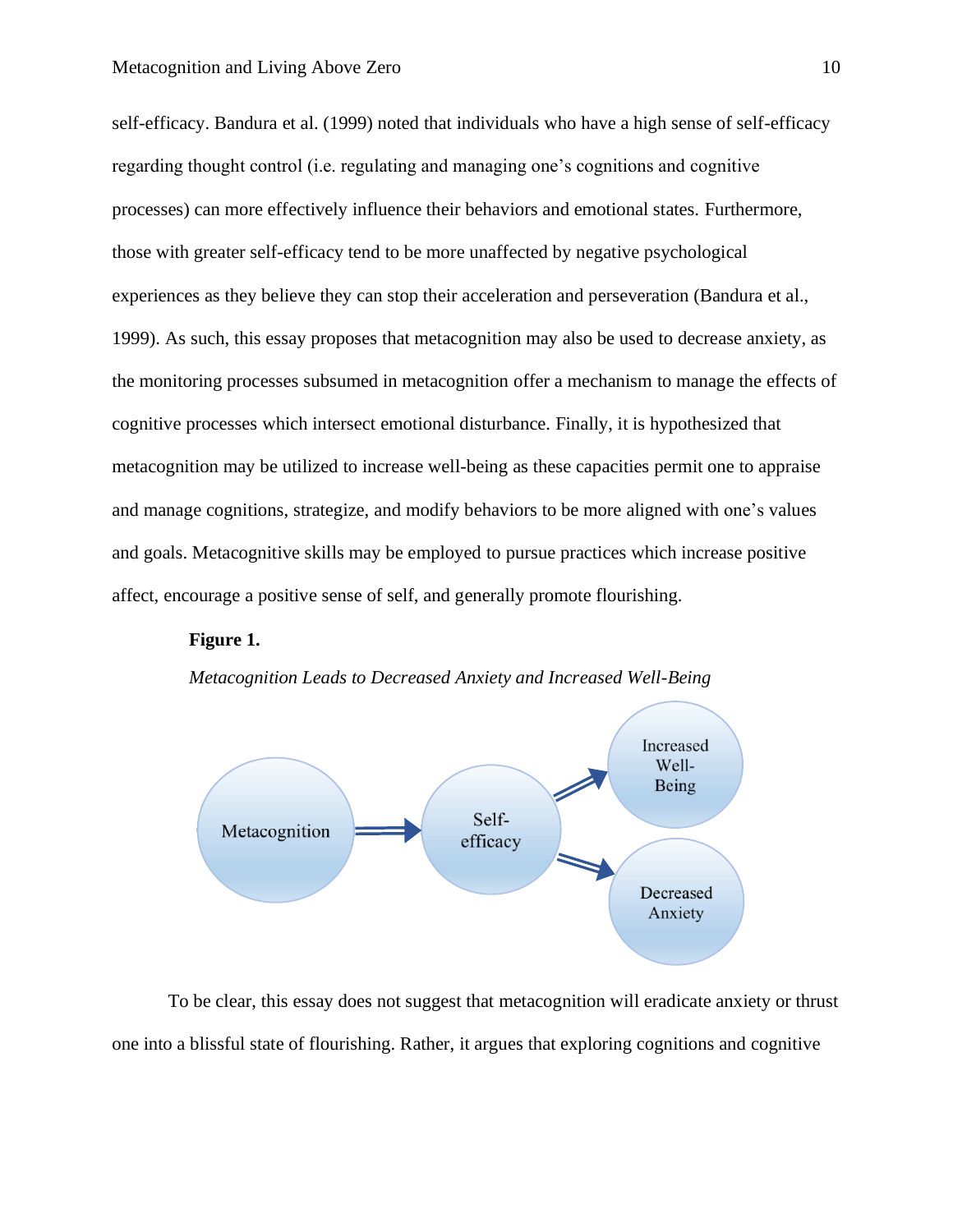processes – the foundation for which one bases their interpretation of themselves and their place in the world – is an essential area of focus for anyone seeking to advance their well-being.

### **Positive Psychology: History and Overview**

In his 1998 Presidential address to the American Psychological Association, Dr. Martin E.P. Seligman argued that psychology had come to disproportionally focus on remediating pathology, ignoring the positive aspects which make life most worth living. Seligman's seminal speech propelled him to establish positive psychology. A sub-field of psychology, positive psychology examines the elements of life which increase well-being and enable individuals to thrive (Seligman, 2011). According to Seligman's well-being theory, well-being is a construct with various measurable elements – positive emotions, engagement, relationships, meaning, and achievement. No single measurement defines the construct of well-being, rather each contribute to it. Positive psychology's goal is to bolster these elements and promote human flourishing (Seligman, 2011). Seligman (2011) noted that flourishing is the absence of the negative elements of human existence (depression, anxiety, anger, fear) and the presence of the positive ones (meaning, purpose, positive emotions, autonomy). Adler and Seligman (2016) recognized that well-being involves both hedonic well-being (feeling good) and eudaemonic well-being (functioning well). Positive psychology aims to understand the gestation of human flourishing through the examination of both hedonic and eudaemonic well-being. It attends to 'the good life' – that which humans choose to pursue when they are not suffering or oppressed (Seligman, 2011). This process is continuous and dynamic in nature, requiring intentional and effortful living that actualizes components of flourishing such as autonomy, self-efficacy, meaning, and more.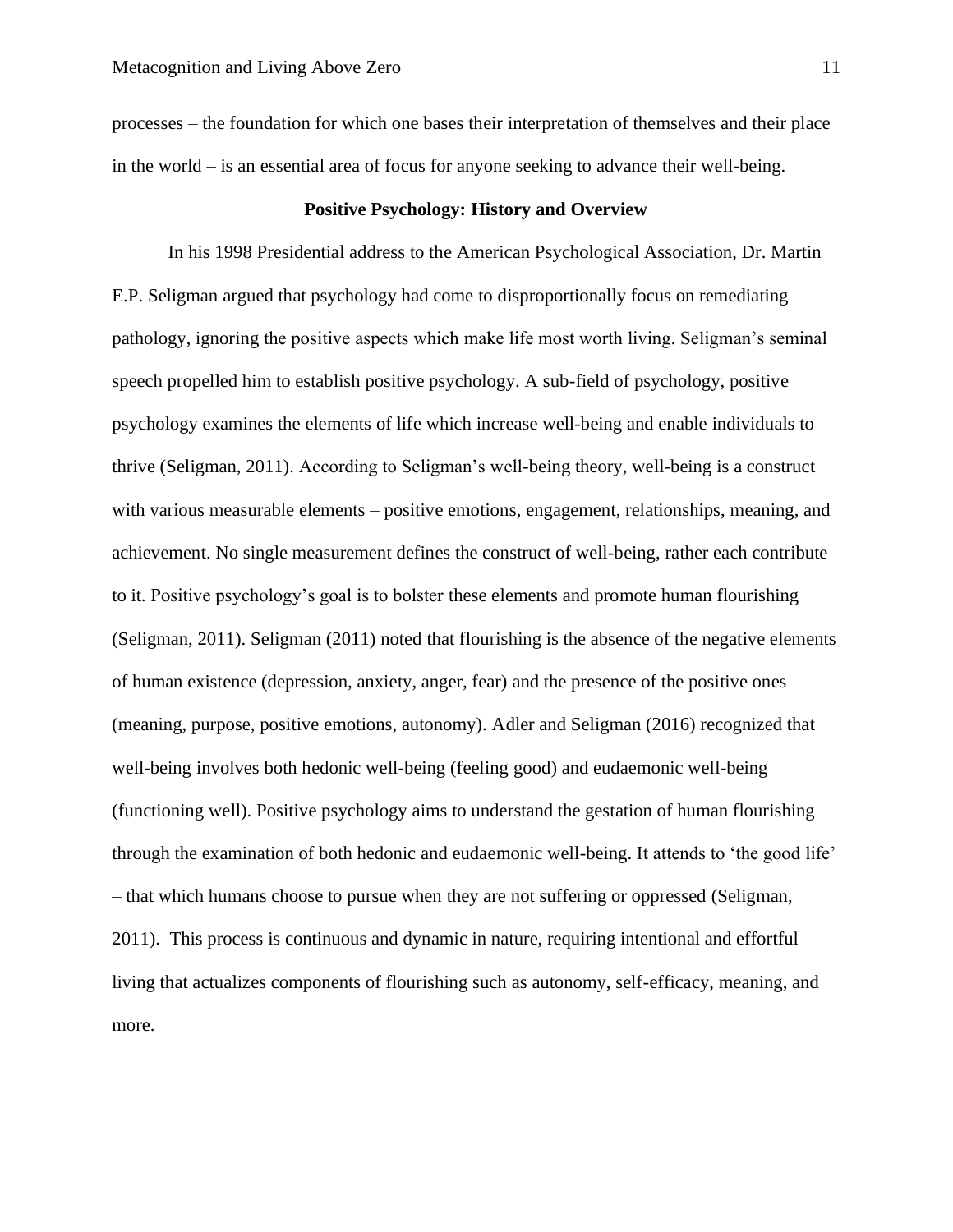## **Living Above Zero**

Upon examining Seligman's (2011) exploration of flourishing, it is important to note that removing disabling conditions such as anxiety does not automatically facilitate positive and optimal functioning. If one wants to achieve well-being, it is certainly necessary to minimize suffering, but this step alone is not sufficient to flourish. In order to sustain 'the good life,' one must bolster the positive elements of living which enable one to thrive. To further understand this concept, consider Figure 2, a spectrum of well-being, with negative ten illustrating a state of ill-being, zero as neutral, and positive ten as thriving. If suffering from anxiety positioned an

#### **Figure 2**

#### *Well-Being Spectrum*



individual at negative five on the well-being spectrum, alleviating that anxiety would position them at zero (i.e. neutral); but in order to enter into a positive state of functioning (i.e. north of neutral), an individual would need to take additional steps to enact positive change. Historically, conventional psychology has focused on removing disabling conditions in order to move individuals out of a negative state (below zero) into a neutral zone (zero). The domains explored in positive psychology focus on enhancing well-being so as to function in the 'north of neutral' zone and live above zero.

## **Psychotherapy and Getting to Neutral**

As this essay explores moving from a negative state of functioning to living above zero, it is important to consider existing therapies which help individuals progress from a negative state of well-being to a neutral one. Before delving into those therapies, metacognition will be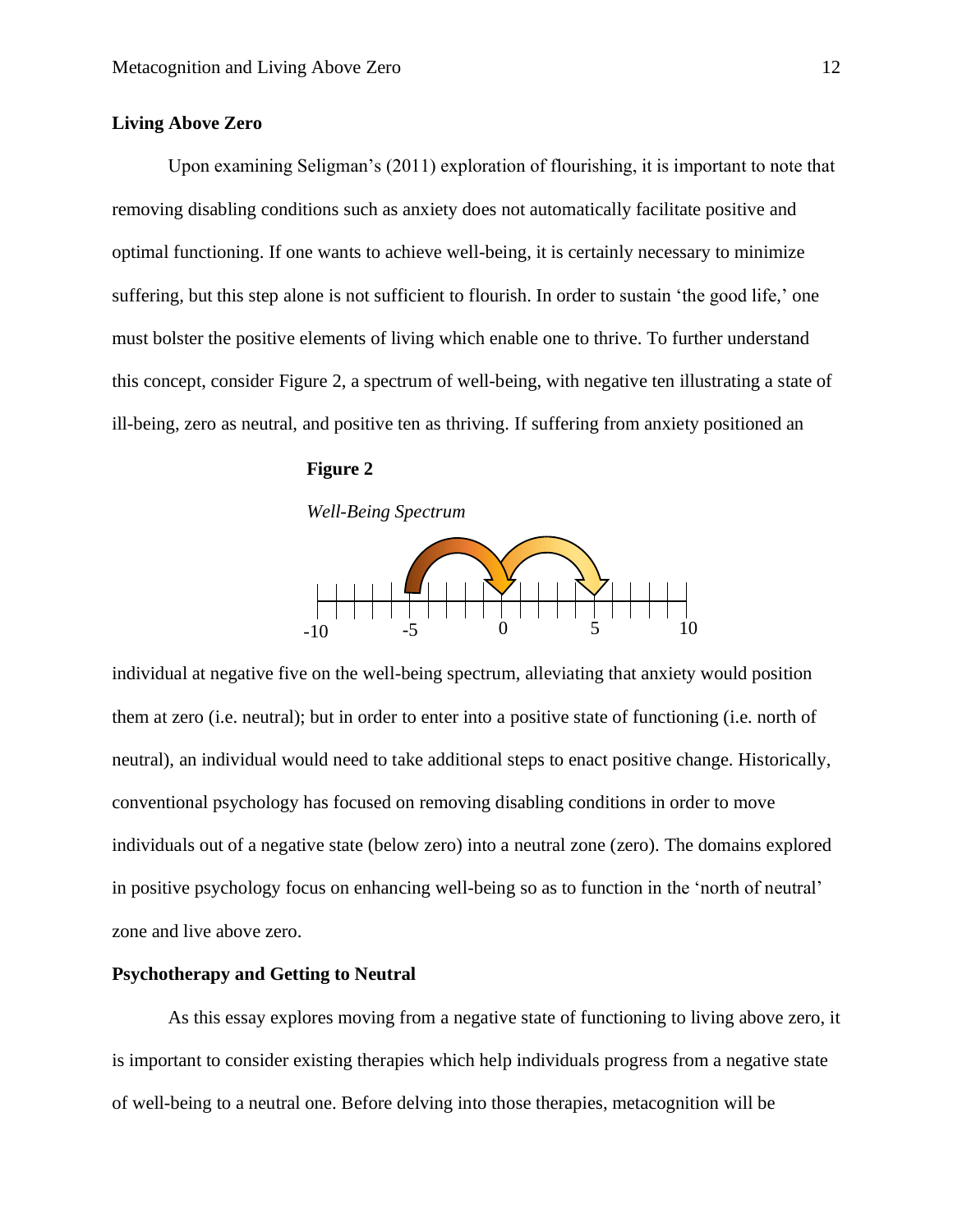introduced, as it is argued to be the thread which runs between existing psychotherapies, where one progresses from ill-being to neutral-being, and positive psychology, where one progresses from neutral-being to well-being. While this essay focuses on metacognition and well-being in non-clinical applications, exploring metacognitions presence in existing therapies intends to illustrate its capacity to mitigate suffering for the rapidly expanding population being negatively affected by anxiety.

#### **Metacognition: An Overview**

Research on metacognition has predominantly emerged from work in cognitive development, educational psychology, memory performance, and neuropsychology with distinguishing contributions from Flavell (1979), Nelson and Narens (1990), Metcalfe and Shimamura (1994), and colleagues. More recently, research on metacognition has materialized from the investigation of cognitive control processes and psychological disorders with prominent contributions from Wells and Matthews (1994, 1996, 2009). This essay contends that metacognition is relevant to other areas of psychology, specifically positive psychology, and may be a beneficial area of investigation in the non-clinical application of well-being practices.

#### **What is Metacognition?**

In his seminal essay on cognitive monitoring, developmental psychologist John Flavell (1979) actualized the concept of metacognition, defining it as knowledge (i.e. cognition) of cognitive phenomena; put simply, metacognition can be understood as thinking about one's thinking and thinking processes. Metacognition is a multi-dimensional phenomenon consisting of knowledge and regulatory skills used to monitor, control, and appraise one's thoughts and thought processes (Schraw, 1998; Wells, 2009). Adrian Wells explained metacognition using the following analogy: "Thinking can be likened to the activity of a large orchestra involving many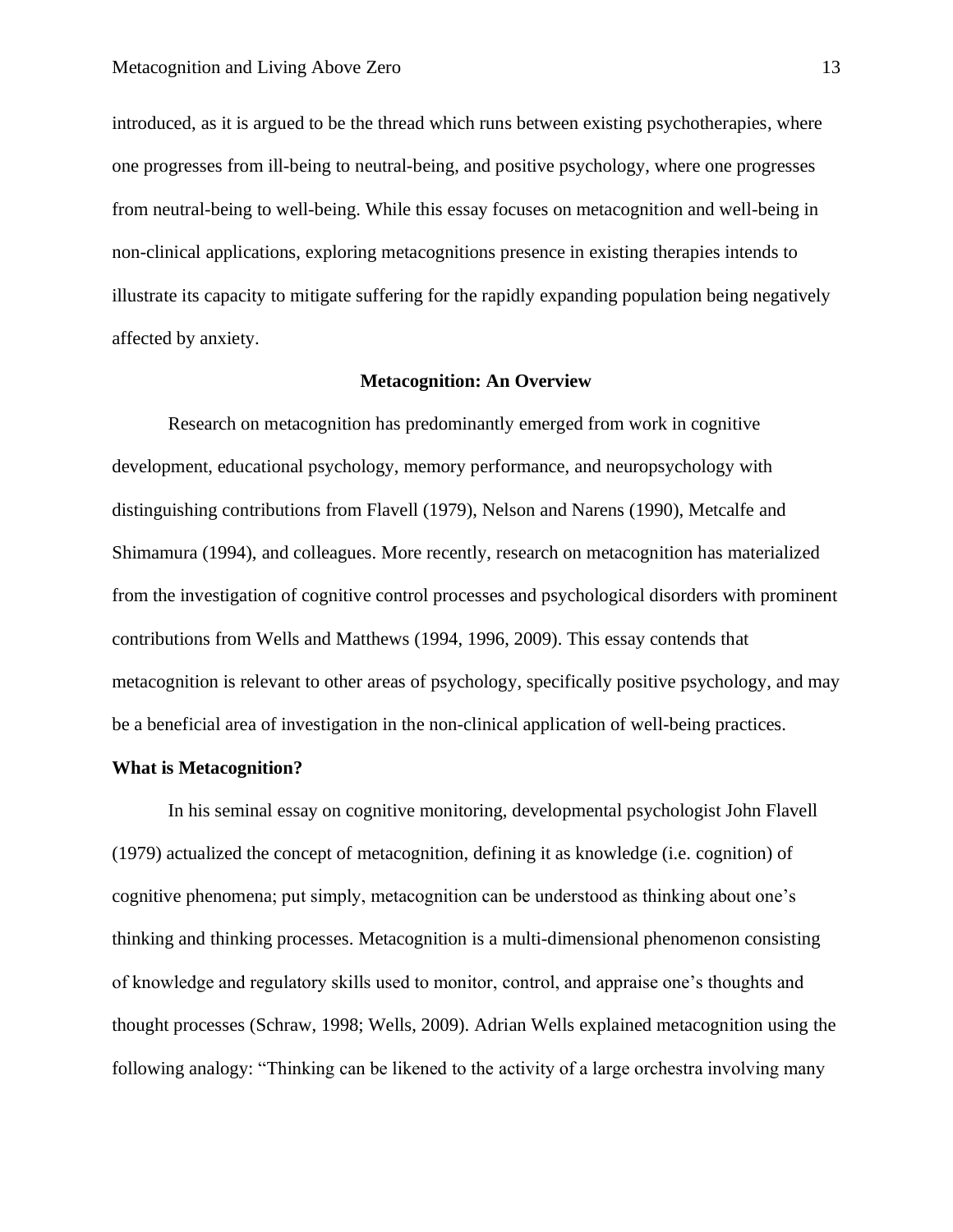players and instruments. To produce an acceptable overture there must be a music score and a conductor. Metacognition is the score and the conductor behind thinking" (Wells, 2009, p. 1).

While the concept of metacognition is broad in scope, over time, psychologists' characterizations of metacognition have largely coincided with Flavell's original description. Moses and Baird (1999) observed metacognition as a process involving the knowledge and regulation of cognitive activity; Kuhn and Dean (2004) defined metacognition as the awareness and management of one's own thoughts; and Wells (2009) described metacognition as an assortment of intersecting factors comprised of any knowledge or thought process involved in the interpretation, monitoring, or control of cognition. Deconstructing these definitions, metacognition has two fundamental components: knowledge of cognition and regulation of cognition. Table 1 displays a rendering of the field's existing research on knowledge and regulation of cognition, outlining select frameworks and corresponding terminology, skills, and examples relevant to this essay.

## **Knowledge of Cognition**

The first component of metacognition, knowledge of cognition, refers to the accumulated knowledge – the beliefs and theories – one has about their own cognitions or about cognition in general (Wells, 2009; Schraw, 1998). Various frameworks distinguishing the constitutive components of knowledge of cognition have been presented over time. Three types of knowledge are integral to this discussion: knowledge of oneself as a cognitive processor, awareness of cognition and strategies to manage cognition, and metacognitive beliefs.

Within knowledge of oneself as a learner is declarative or explicit knowledge, that is knowledge "about" things or knowledge which is conscious and can be verbally expressed (e.g. "I think I am an anxious person;" Schraw, 1998; Wells, 2009). Within awareness of cognition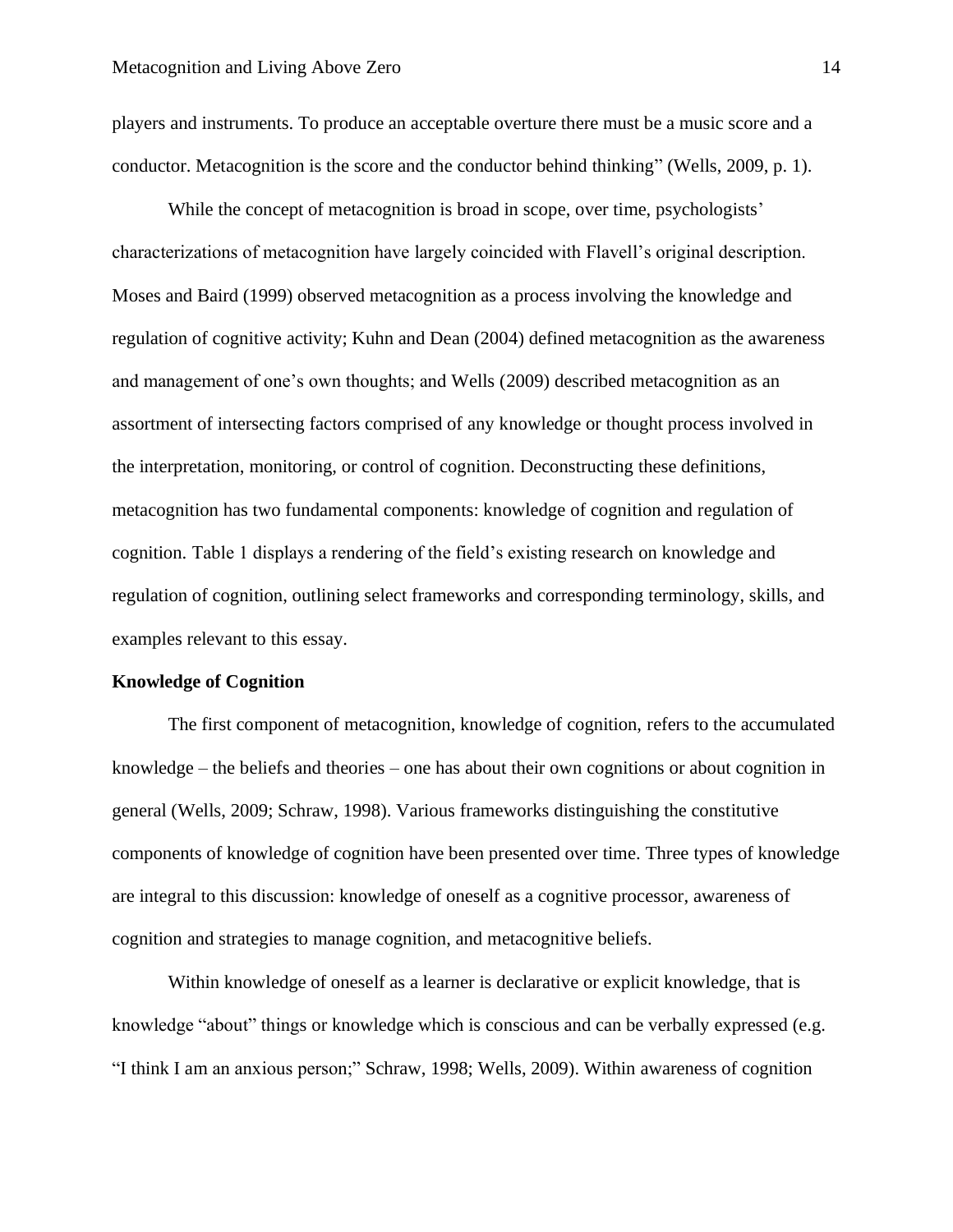and strategies to manage cognition are two sets of terminology: procedural or implicit knowledge and strategy knowledge. Procedural or implicit knowledge is not typically subject to consciousness and cannot be expressed verbally; it represents the "thinking skills" individuals have and can be thought of as the "why" or the rules which guide cognitive processing (e.g. attention allocation, examination of memories, use of heuristics in forming judgments; Wells, 2009). Strategy knowledge constitutes the various strategies which may be useful to enhance a performance or achieve a goal (e.g. "Reciting positive affirmations to myself can improve my self-worth;" Flavell, 1979). Finally, metacognitive beliefs consist of both positive and negative beliefs about one's thinking (Wells, 2009). Positive metacognitive beliefs are concerned with the advantages of engaging in cognitive activities such as worry, rumination, and engrossed attention (e.g. "Focusing on my weight helps me to stay healthy"); and negative metacognitive beliefs are those which concern the uncontrollability, meaning, importance, and dangerousness of thoughts and cognitive experiences (e.g. "Thinking about my anxiety makes me feel crazy;" Wells, 2009).

## **Regulation of Cognition**

The second component of metacognition, regulation of cognition, consists of the cognitive processes which occur during cognitive activities (i.e. planning, monitoring, control, and evaluation). Table 1 presents two types of regulation: strategy identification and selection and awareness of cognitive understanding and performance. Within strategy identification and selection are planning skills. Planning involves the selection of appropriate strategies and resources to affect an outcome (e.g. "Remembering to focus on my breath helps me feel less anxious;" Schraw, 1998). These strategies are the responses individuals make to control an activity during a cognitive enterprise (e.g. "Thinking about my past successes bolsters my confidence in the moment;" Wells, 2000).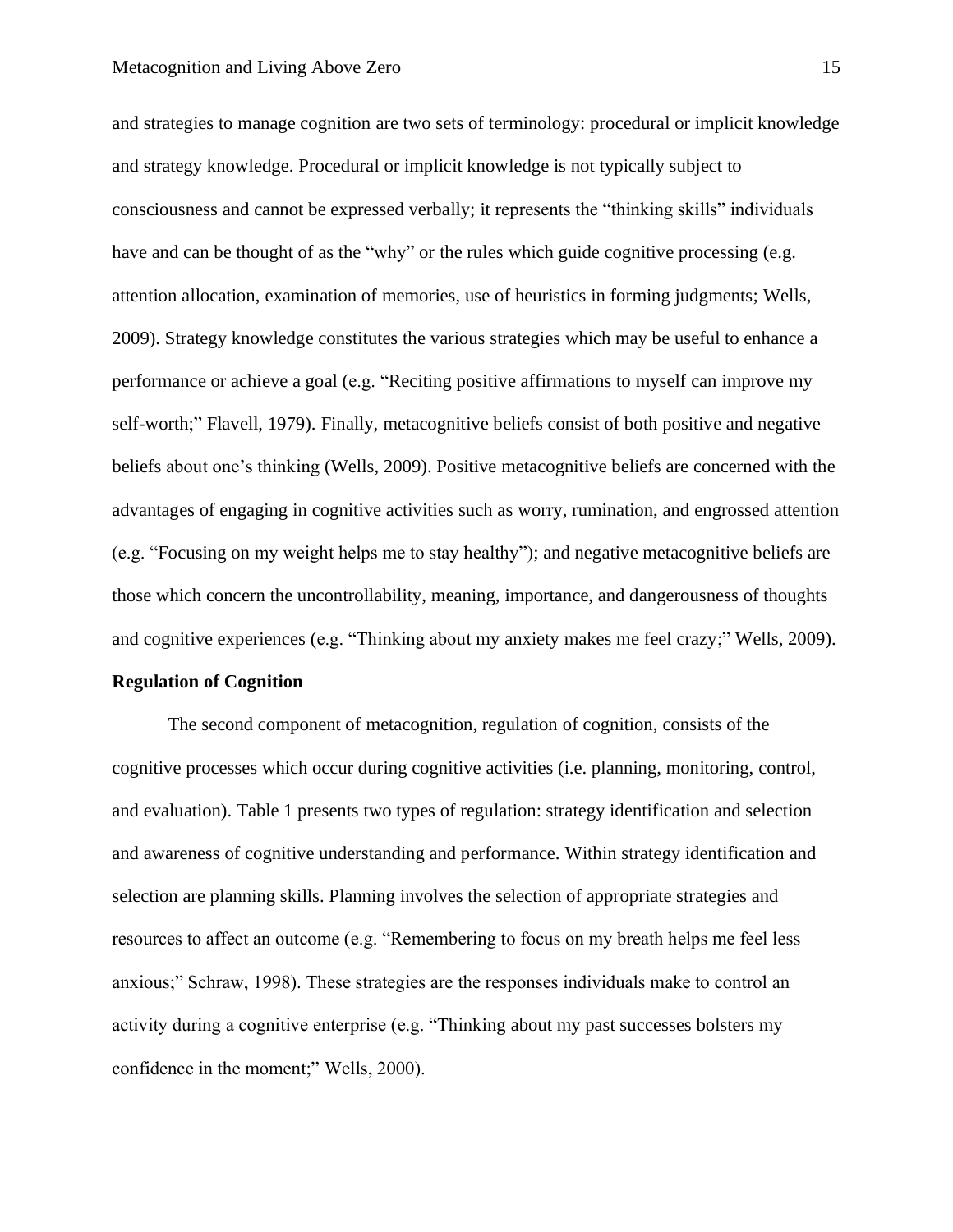# **Table 1**

| Metacognitive<br>Component | Type                                                                                              | Terminology / Skills                        | Example                                                                                                                                                          |
|----------------------------|---------------------------------------------------------------------------------------------------|---------------------------------------------|------------------------------------------------------------------------------------------------------------------------------------------------------------------|
| Cognitive<br>Knowledge     | Knowledge about<br>oneself as a<br>cognitive processor                                            | Declarative /<br>Explicit knowledge         | "Worrying too much will<br>make me sick" "Having"<br>anxiety means I am<br>dysfunctional and broken"                                                             |
|                            | Awareness of<br>cognition and<br>strategies to<br>manage cognition                                | Procedural / Implicit<br>knowledge          | Making an educated<br>guess; Having a 'gut<br>feeling;' "Riding in<br>elevators makes me feel<br>claustrophobic"                                                 |
|                            |                                                                                                   | Strategy knowledge                          | "Thinking about how to<br>address a problem with my<br>partner will help me deal<br>with it;" "Focusing on my<br>strengths will help me to<br>feel confident"    |
|                            | Metacognitive<br><b>Beliefs</b>                                                                   | Positive<br>Metacognitive<br><b>Beliefs</b> | "Worrying about my grade<br>will help force me to study<br>for the test;" "Focusing on<br>three good things will help<br>me feel grateful"                       |
|                            |                                                                                                   | Negative<br>Metacognitive<br><b>Beliefs</b> | "I have no control over my<br>thoughts;" "Thinking<br>terrible things will lead me<br>to act on them;" "I think<br>I'm ugly and therefore not<br>worthy of love" |
| Cognitive<br>Regulation    | Identification and<br>selection of<br>appropriate<br>strategies and<br>allocation of<br>resources | Planning                                    | Thinking a certain way to<br>prevent a panic attack;<br>Suppressing thoughts;<br>Imagining a safe place<br>when feeling scared                                   |
|                            | Being aware of<br>cognitive<br>understanding and<br>performance                                   | Monitoring /<br>Regulating /<br>Evaluating  | When feeling undervalued<br>at work, intentional focus<br>on contributing new<br>insights; Asking oneself,<br>"is this approach<br>working?"                     |

*Typology of Metacognitive Components*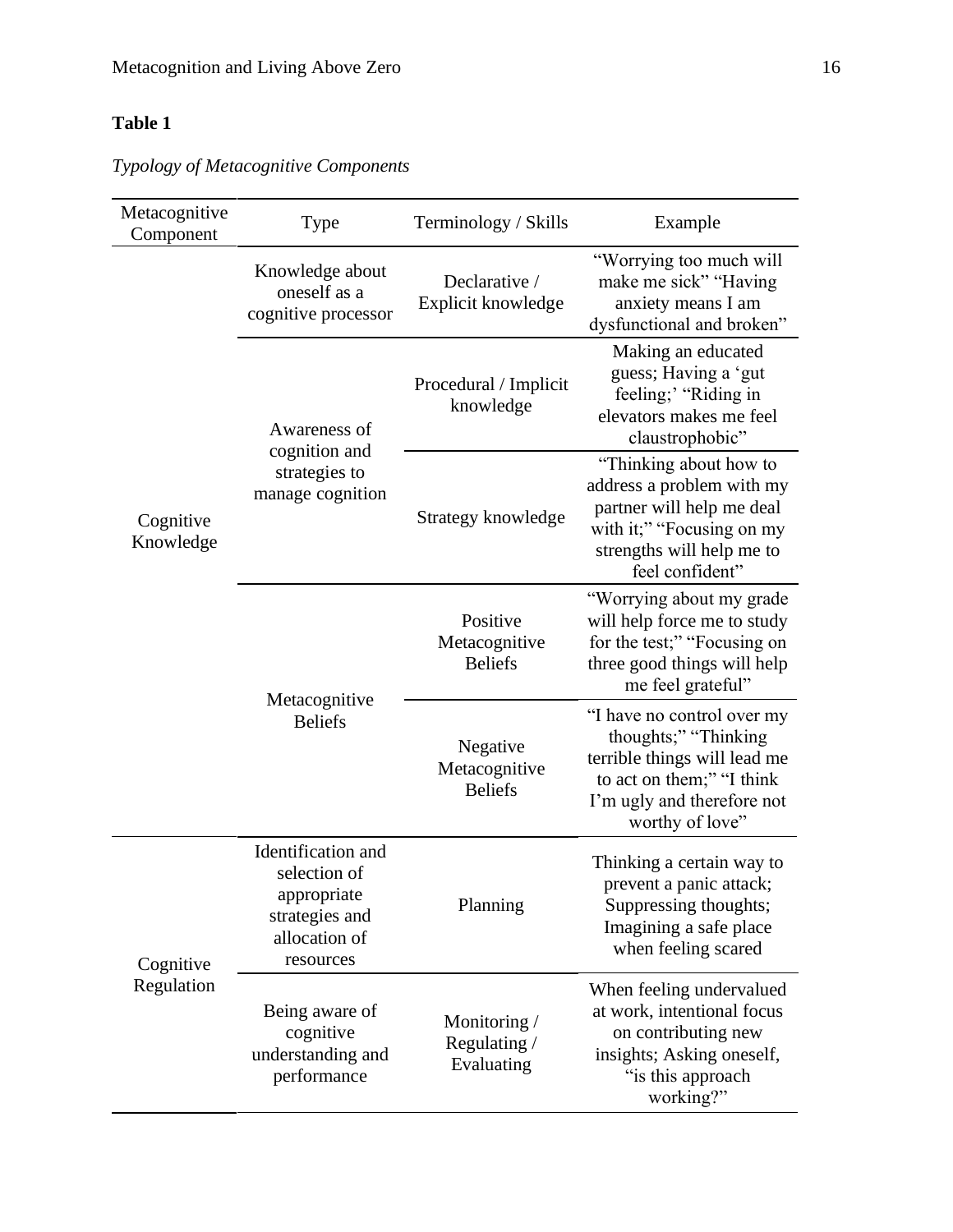Next, within awareness of cognitive understanding and performance are monitoring, regulating, and evaluating. Monitoring, regulating, and evaluating refer to the metacognitive skills which enable one's awareness of their performance while engaging in an activity (e.g. "Is this approach working?" Schraw, 1998). These skills involve one's ability to adapt to a situation after assessing their strategy, resources, and performance evaluation (Schraw, 1998). It may enable one to adapt to a situation and enact a new response strategy (Schraw, 1998).

## **The Relationship Between Knowledge and Regulation of Cognition**

A widely accepted belief in theories of metacognition is that knowledge and regulation of cognition are mutually correlated (Schraw & Dennison, 1994). Schraw and Dennison (1994) examined this statistical relationship, finding that knowledge and regulation of cognition are in fact positively correlated. To measure adult's metacognitive awareness, Schraw and Dennison (1994) conducted two experiments using the Metacognitive Awareness Inventory (MAI), a 52 item self-report measure, with undergraduate psychology students at a large midwestern university. The MAI contains continuous scale questions, prompting subjects to draw a slash across the rating scale at a point which best corresponds to how true or false a statement is about themselves (Schraw & Dennison, 1994). In their findings, Schraw and Dennison (1994) reported a statistically significant relationship between knowledge and regulation of cognition, with  $r =$ .54 and .45, respectively. This conclusion is consistent with previous theoretical accounts of metacognition and suggests that almost one-quarter of variance of one component of metacognition is attributable to the other (Schraw & Dennison, 1994). This finding suggests that by bolstering one component of metacognition, one may enjoy benefits in other metacognitive capacities.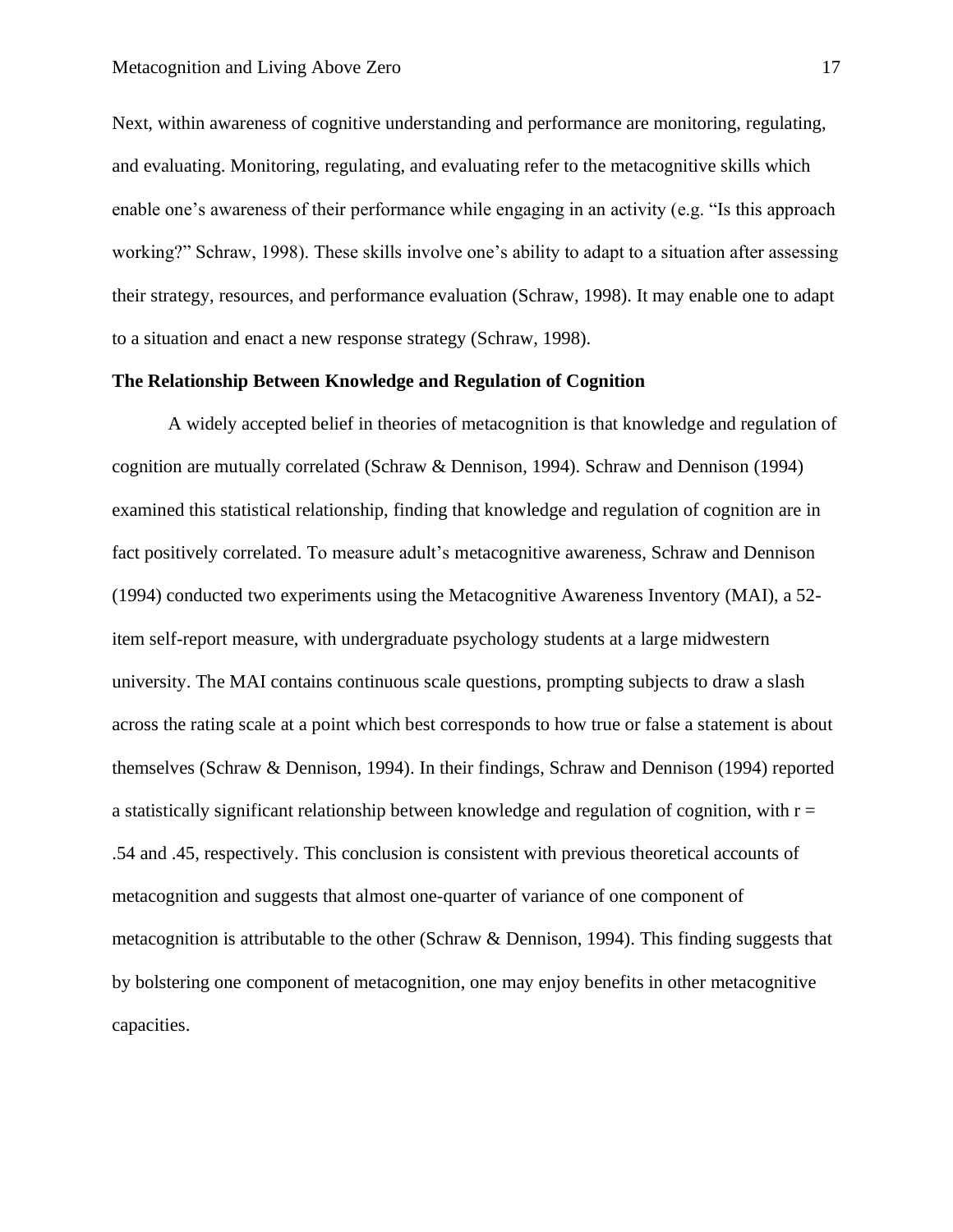## **What Metacognition Leads To**

This essay contends that metacognition and the higher order cognitive processes it encompasses may influence three areas: self-efficacy, anxiety, and well-being. It is hypothesized that metacognition may be utilized to strengthen one's sense of self-efficacy. This supposition is based on the idea that by developing and employing knowledge and regulation of cognition one may feel more in control of their mental processes which dictate behaviors and influence outcomes. In his reexamination of learned helplessness, Seligman (2018) noted that control is both a cognition and a cognition about the future, and "to have a contingency between a voluntary response and an outcome is to control that outcome" (Seligman, 2018, p. 125). Bandura (1977) distinguished between efficacy and outcome expectations, stating that an "efficacy expectation" consists of the belief that one can realize a desired outcome on their own accord, while an "outcome expectation" is the belief that a desired outcome will simply happen. Considering this conceptualization, self-efficacy is the belief that one can exert control over an outcome. Thus, metacognitive capacities (i.e. knowledge and regulation of cognition) may increase one's sense of self-efficacy as these higher order cognitive processes offer a method to control how one relates to their thoughts and thought processes. Next, it is hypothesized that metacognition may be utilized to decrease anxiety as the regulatory processes subsumed in metacognition offer a mechanism to manage the effects of psychological experiences which intersect emotional disturbance. The following section will examine metacognition's presence in existing therapies and illustrate its capacity to influence disruptive and irrational thinking and negative emotions which typically accompany anxiety. Furthermore, this exploration will confirm how effective various therapies – which incorporate metacognitive processes – are in treating anxiety, anxiety related disorders, and other psychological disorders. While the focus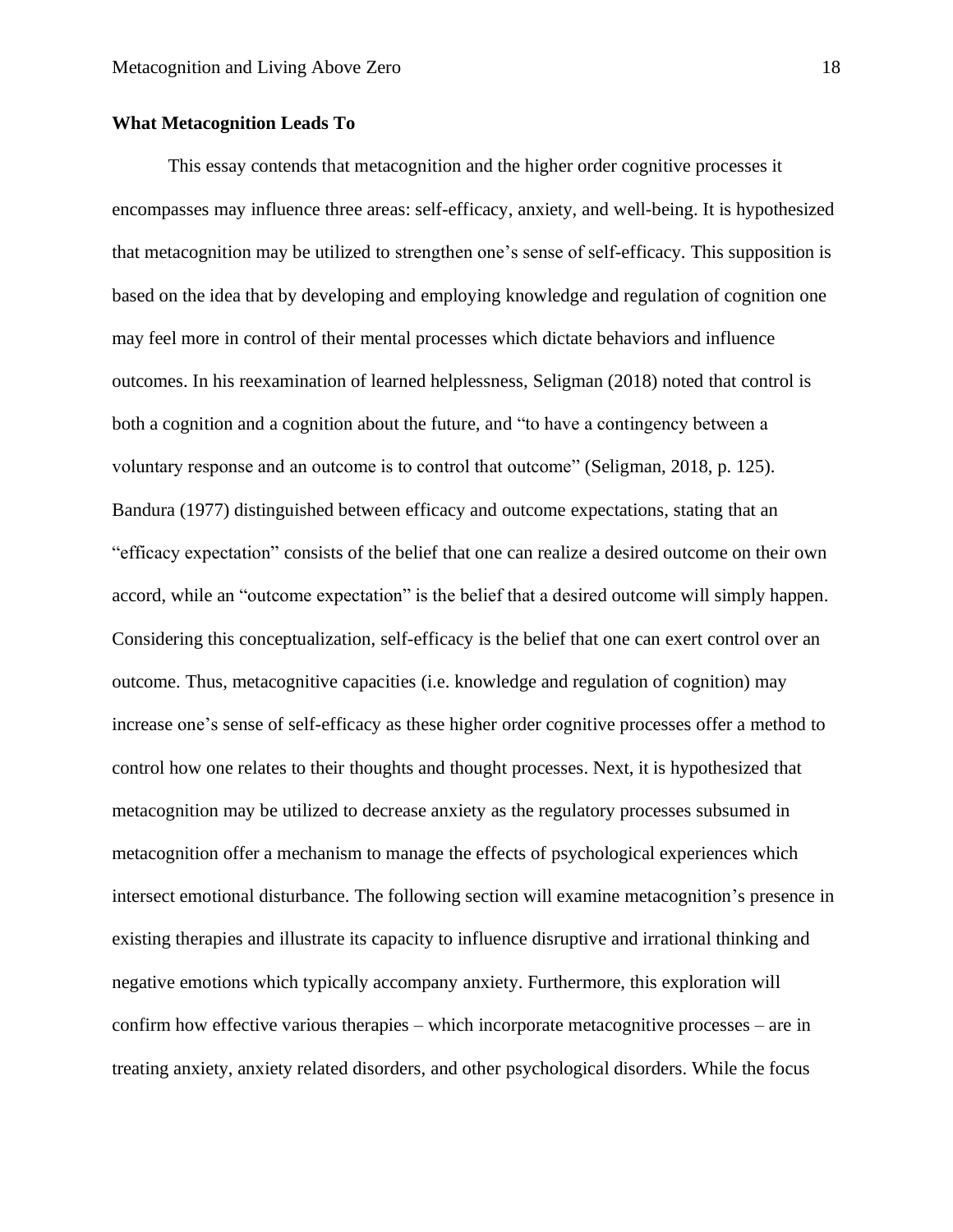will be on remediating pathology in the clinical population, this exploration intends to show how metacognitive practices (e.g. monitoring, regulating, strategizing, planning) may be utilized to mitigate anxiety for those in the non-clinical population. Finally, it is surmised that metacognition may be used as a tool to increase well-being as knowledge and regulatory cognitive capacities permit one to appraise and manage cognitions, strategize, and modify behaviors which are more aligned with one's goals and values. An exploration of various positive psychology concepts, methods, and practices which incorporate or enhance metacognitive capacities intends to show how metacognitive processes may be employed to pursue practices which increase positive affect, encourage a positive sense of self, generally promote flourishing, and enable one to "live above zero."

#### **Metacognitive Components in Existing Therapies**

The following exploration of various successful therapies – their theories, methods, and research findings – aims to illustrate the subliminal presence of metacognition and the higher order cognitive processes it subsumes. Examining one's thoughts and thought processes has been an essential component of various therapies including cognitive behavioral therapy (CBT) and acceptance and commitment therapy (ACT). While metacognitive terminology has not been explicitly expressed in CBT or ACT, its function and elemental components are central to the theories and methodologies encompassed in both therapies. In recent years, research on metacognition has advanced, and it is even the foundation a newer therapy termed Metacognitive Therapy (MCT). Furthermore, this exploration will confirm how effective these various therapies – which incorporate metacognition – are in treating anxiety, anxiety related disorders, and various other psychological disorders. While the focus will be on remediating pathology in the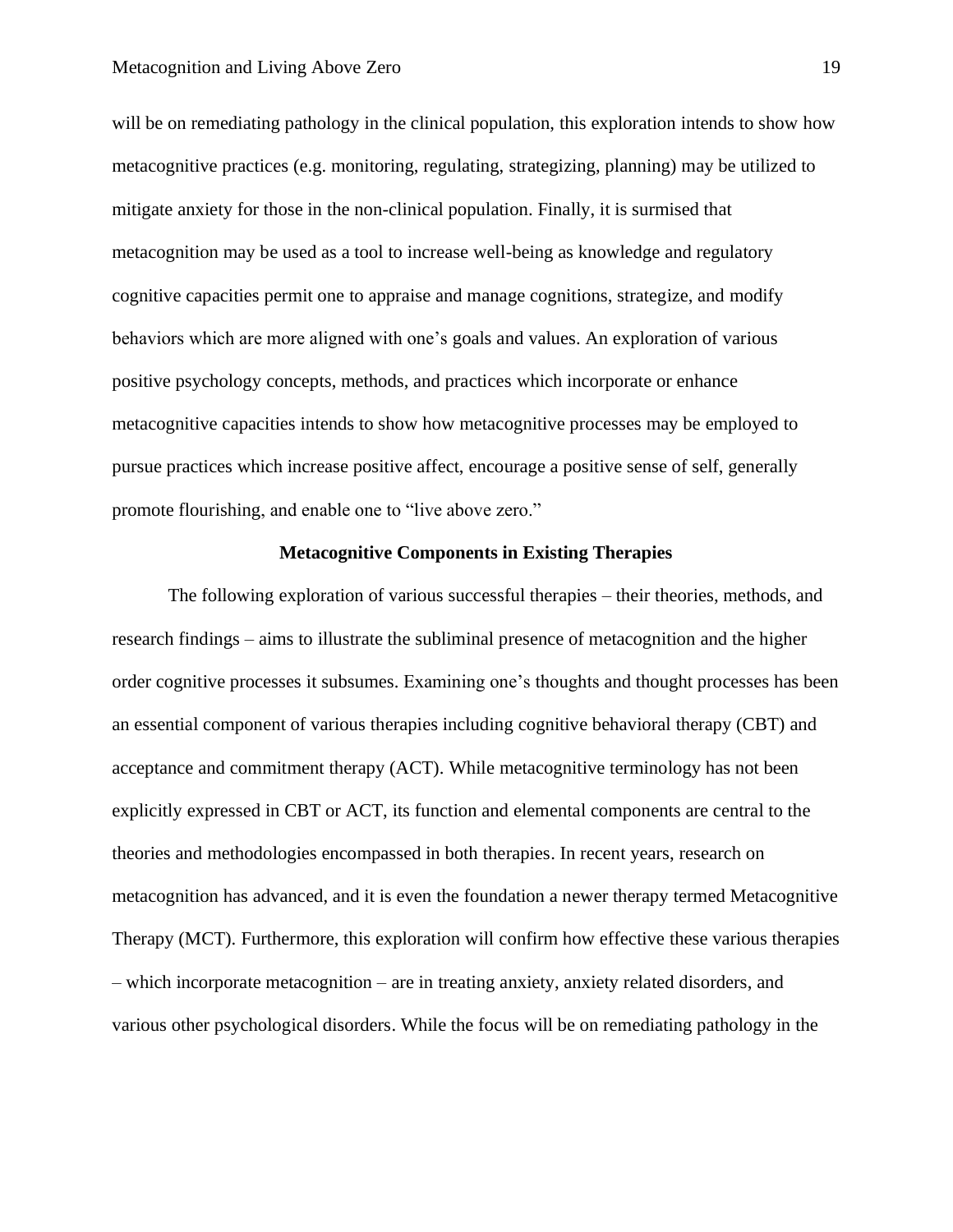clinical population, this exploration intends to show metacognition's capacity to mitigate anxiety for those in the non-clinical population.

## **Cognitive Behavioral Therapy**

Over 50 years ago, American psychiatrist and "father of cognitive behavioral therapy," Dr. Aaron T. Beck, established a system of psychotherapy aimed at treating depression called cognitive therapy (CT); Since its inception CT – generically referred to as cognitive behavioral therapy – has been utilized to treat various psychiatric disorders including anxiety disorders, phobias, substance abuse, personality disorders, suicide prevention, panic disorders, and most recently, schizophrenia (Beck, 2005).

## *CBT and Information Processing*

The CBT system was built around the premise that information processing is essential for human survival and adaptation (Beck & Dozois, 2011). Information processing (i.e. one's cognitive system) is intricately connected to an individual's motivational, affective, and behavioral systems – all functioning collectively to achieve a specific result (e.g. avoiding pain and experiencing pleasure; Beck & Dozois, 2011). While the cognitive system offers critically important feedback based on internal and external stimuli, this feedback is inherently biased and can often lead to cognitive errors such as personalization, overgeneralization, and selective abstraction (Beck, 2005). As it pertains to the various disorders CBT treats, Beck (2005) notes that symptomatic responses are a result of one's cognitive bias (i.e. distorted understanding) which activate negative representations of the self, world, and future. While biases vary from person to person, emotional disorders have been shown to have recurrent themes and effects (Beck, 2005). Beck's (1976) cognitive content specificity hypothesis states that affective conditions are associated with unique cognitive content. In their meta-analysis of 13 studies,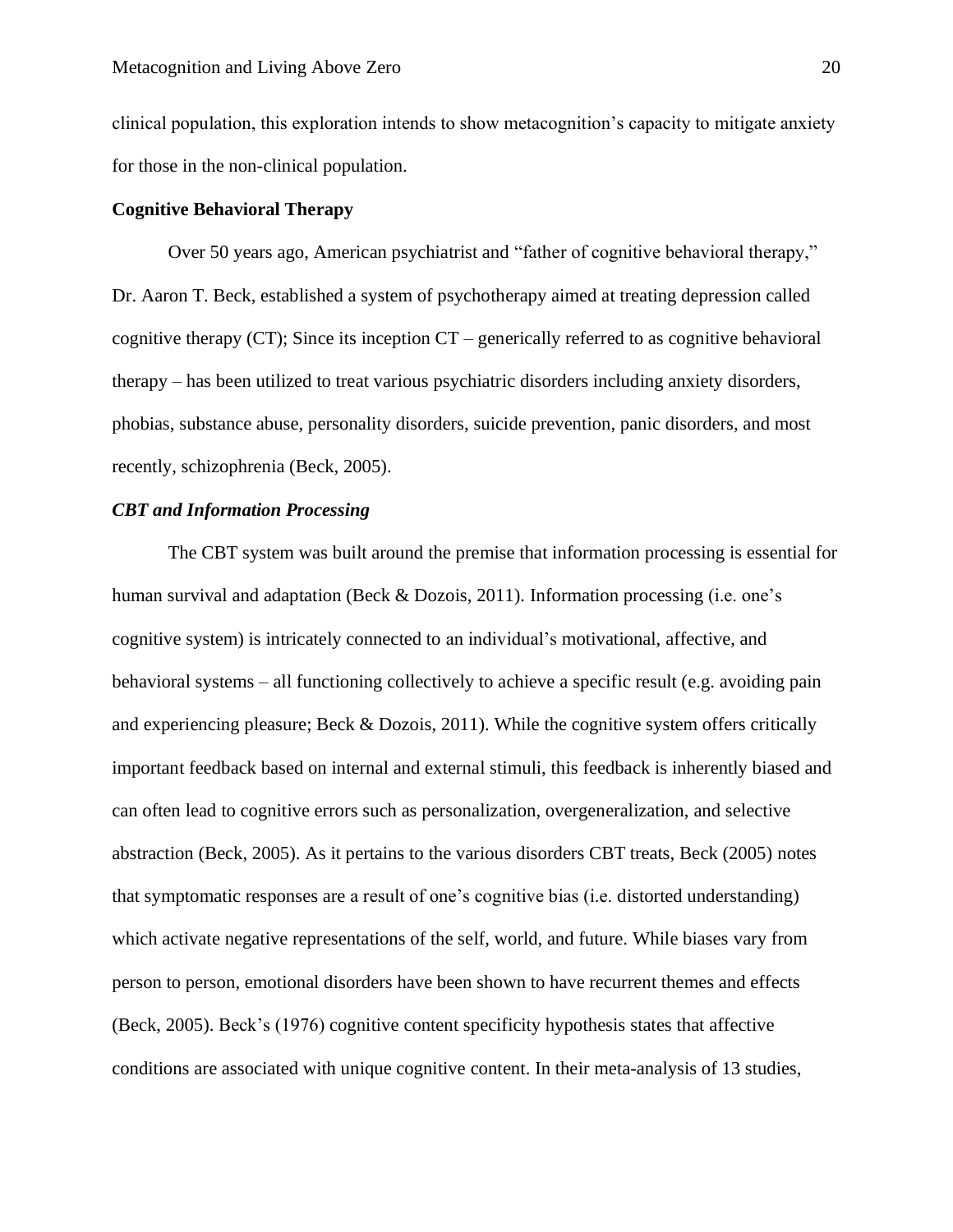Beck and Perkins (2001) found that depressive and anxious cognitive content shared significant variance with both depression and anxiety. Considering anxiety disorders, the cognitive model posits that emotional disturbance is a result of faulty cognitions regarding vulnerability, threat, and fear (Arch et al., 2012; Beck, 2005). Those with anxiety are pre-disposed to danger-oriented beliefs such as, "If I go outside at night, I will get mugged" (Beck, 2005).

#### *Cognitive Schemas in CBT*

CBT contends that psychiatric disorders are distinguished by the activation of a collection of related dysfunctional meanings, beliefs, and memories, which operate in coordination with behavior, affect, motivation, and physiological responses (Beck & Dozois, 2011). Mental health disorders often involve a complex interplay among diverse and interrelated systems; as cognition is a central component of this essay, further exploration of its role in CBT will be examined (Beck & Dozois, 2011). Beck and Dozois (2011) explain that within the cognitive system are varied levels of cognitions – surface-level thoughts (e.g. I don't look pretty) and deeper cognitive schemas (e.g. I am ugly and will never find love). Cognitive schemas are memory structures of stored information that comprise individuals' perceptions of themself and others, goals, and expectations; they consist of accumulated representations of past experiences and embody generalizations which guide and form one's experience (Beck & Dozois, 2011; Wells & Matthews, 1994). Schemas permit basic information processing, but become maladaptive when they are negatively biased, persistent, and self-perpetuating (Beck & Dozois, 2011). Maladaptive cognitive schemas are understood to be formed during early periods of one's life span and become progressively organized as new experiences amalgamate with existing belief structures (Beck, 2011).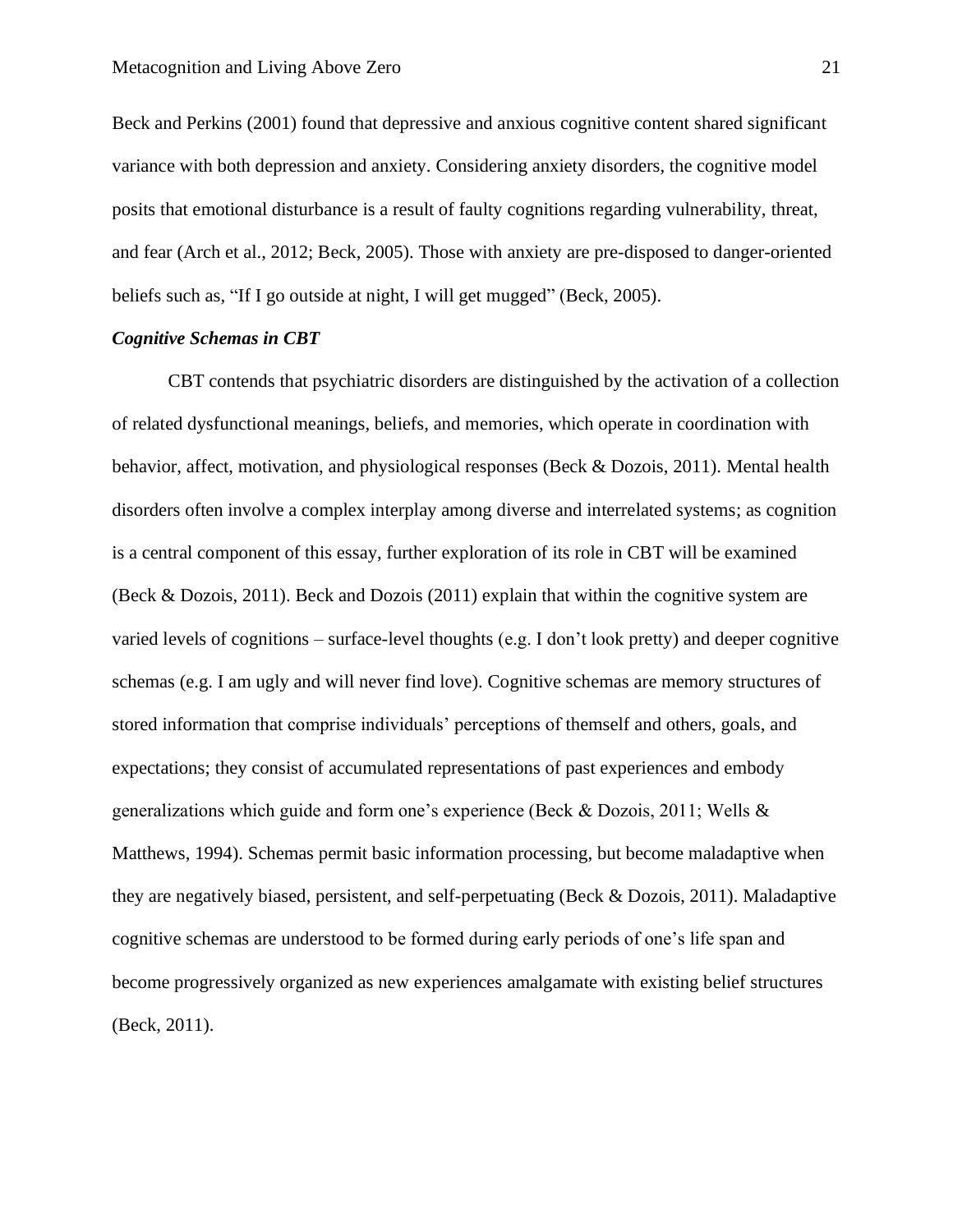## *CBT Methods and Objectives*

The foundation of CBT is Dr. Albert Ellis' (1957) cognitive model: the ABC Technique of Irrational Beliefs. The ABC model involves the identification and exploration of experienced cognitions, emotions, and behaviors (Ellis, 1991). In this model, "A" represents an activating event, "B" for the beliefs surrounding that event, and "C" for the emotional and behavioral consequences of those beliefs. Rooted in CBT, Reivich and Shatté (2002) built off of Beck and Ellis' work and offered the ABC model as a tool for non-clinical populations. It is one of their three "know thyself" skills designed to help an individual understand how their beliefs, feelings, and behaviors interact. Upon examining adversities, one may identify the domain in which those adversities most frequently occur (e.g. work, home), with whom they occur (e.g. boss, partner), and the nature of thoughts which accompany them. This process may aid in exposing patterns of both positive and negative cognitions and cognitive processes – a key objective in CBT.

When analyzing an event, distinguishing between unbiased facts and one's emotional response is a cognitive strategy which can assist in the isolation and adjustment of one's beliefs and belief system (Reivich & Shatté, 2002). This separation can help to untangle a mixture of emotions, further permitting one to determine the root cause of an affective experience (Reivich & Shatté, 2002). Incorporating metacognitive language, the analysis of one's beliefs and emotions may be considered the cognitive knowledge employed to manage self-awareness. Recognizing patterns in one's beliefs and consequences may be considered a regulatory skill used to clarify effective strategies to harness cognitive control (i.e. planning a different response, modifying a response in real-time).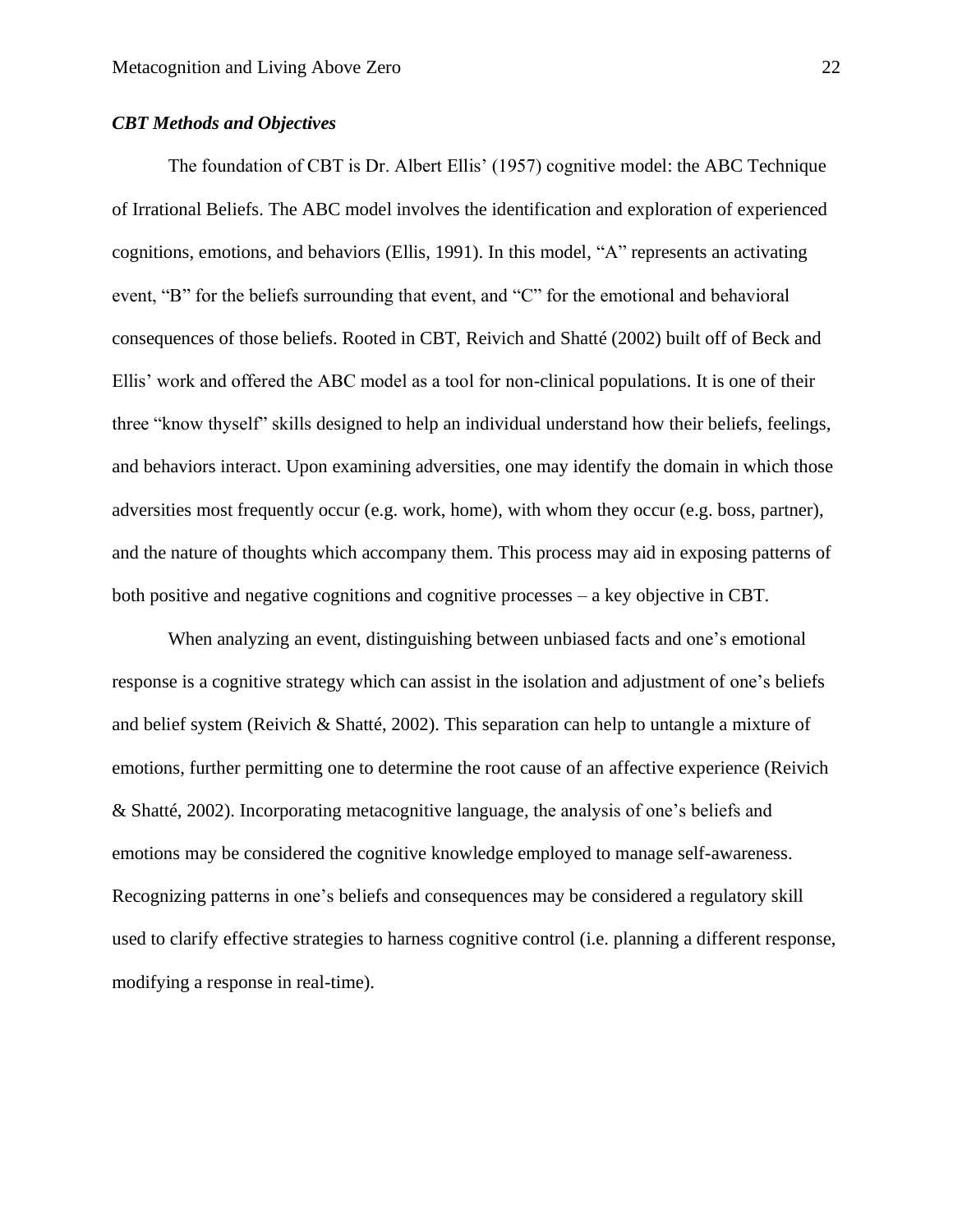## *CBT In Practice*

CBT treatment emphasizes symptom reduction, progressively moving patients through the process of changing their thinking, mood, and behavior (Beck  $\&$  Dozois, 2011). Individuals are encouraged to consider the accuracy and usefulness of their thoughts as they explore, analyze, and experiment with their validity (Beck & Dozois, 2011). Cognitive therapists employ a coordinated and collaborative approach using methods such as guided discovery and Socratic dialogue to help patients identify and modify their negative, underlying cognitive biases (Beck & Dozois, 2011). As each psychological disorder is characterized by its own stream of interconnected and automatic thoughts, a component of therapy is learning about one's cognitive processes and their effects in the context of a disorder (Beck, 1967). Given that the cognitions in anxiety are different from those in depression, treatment plans must be tailored to fit the needs of each individual. While treatment involves challenging multiple layers of thoughts using a variety of strategies, the first step in CBT is becoming aware of those thoughts and cognitive patterns, regardless of the disorder – a fundamental process of metacognition.

### *CBT Research and Effectiveness for Anxiety*

CBT is one of the most extensively researched forms of psychotherapy with over 300 published outcome studies on cognitive-behavioral interventions (Butler, Chapman, Forman, & Beck, 2006). In their review of 16 meta-analyses examining the treatment outcomes of CBT, Butler et al. (2006) estimated the effect size to be  $0.95$  (SD =  $0.08$ ) – generally considered large at 0.8 or greater (Cohen, 1988) – for generalized anxiety disorder (GAD), unipolar depression, panic disorder, social phobia, post-traumatic stress disorder, and childhood depressive and anxiety disorders. Butler et al.'s (2006) research substantiates the efficacy of CBT for a wide range of psychiatric disorders including anxiety. CBT has been found to have both short-term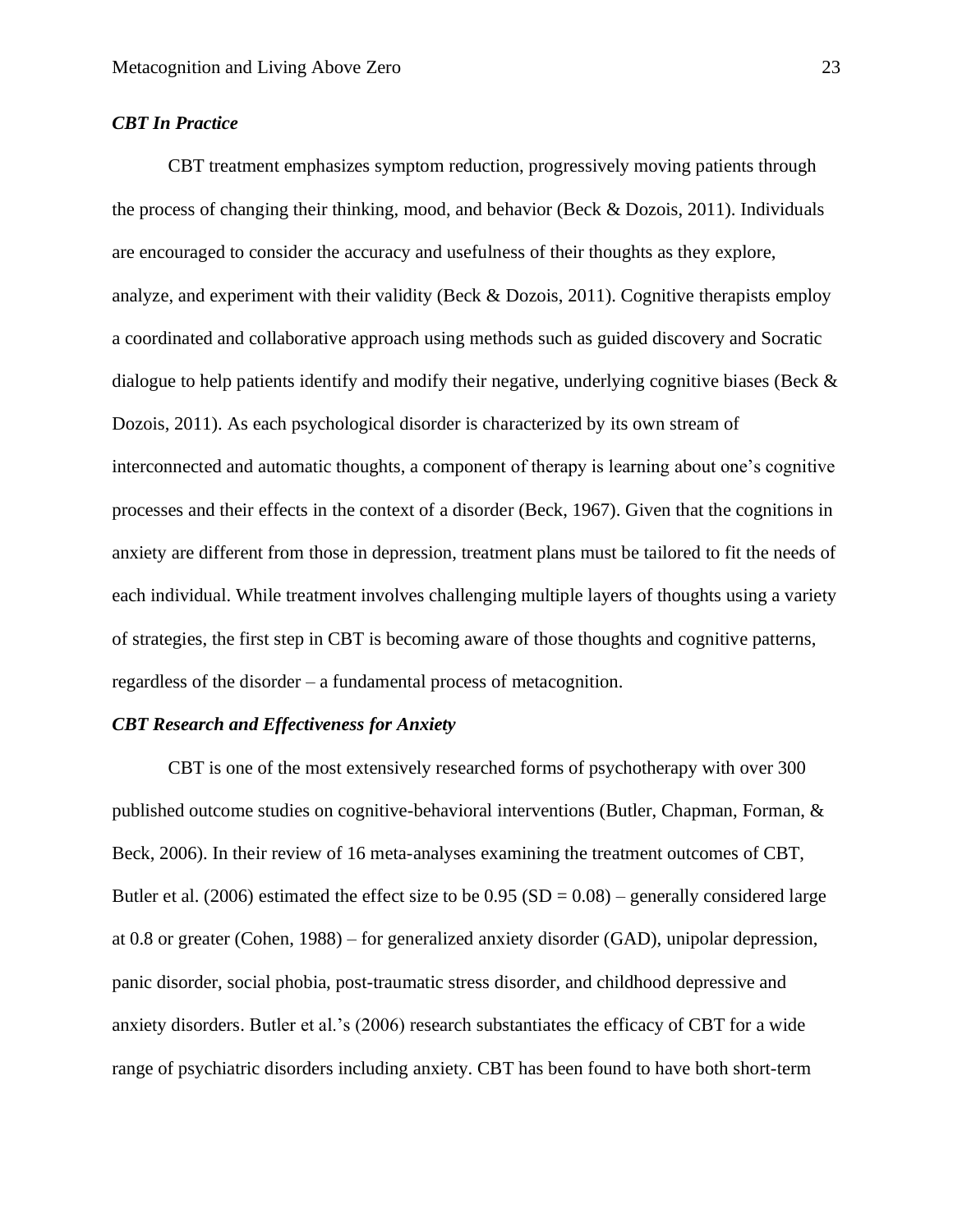and long-term success in treating anxiety disorders. In a meta-analysis of 35 studies, Gould, Otto, Pollack, and Yap (1997) found a significant effect size ( $ES = 0.70$ ) for CBT for generalized anxiety disorder. Treatment was found to considerably decrease anxiety and worry, with effects being maintained for 6 to 12 months post-treatment (Gould et al., 1997). Finally, in a study of 17 patients with panic disorder, cognitive therapy was found to reduce the frequency of panic attacks and degree of cognitive dysfunction, with post-treatment effects being sustained at the 12-month follow-up (Sokol, Beck, Greenberg, Wright, & Berchick, 1989).

#### *CBT and Metacognition*

While CBT does not explicitly use the term "metacognition," it inherently distinguishes the importance of examining one's thoughts and thought processes (i.e. knowledge of cognition). CBT calls for the identification, evaluation, and modification of responses when addressing multiple layers of thoughts (Beck & Dozois, 2011). These processes can be considered regulatory skills as they support one's awareness of their cognitive understanding and performance. As noted, regulation of cognition – the second component of metacognition – consists of cognitive activities such as planning, monitoring, control, and evaluation (Schraw, 1998). While CBT uses a variety of strategies to alter one's thoughts and reduce symptoms of emotional disturbance, a preliminary step in treatment is to become aware of one's cognitions – a basic metacognitive process.

## **Acceptance and Commitment Therapy**

Acceptance and Commitment Therapy (ACT) is an approach to psychological intervention focused on increasing psychological flexibility through the application of mindfulness, acceptance, and behavior change methods (Hayes, Strosahl, & Wilson, 1999; Hayes, Luoma, Bond, Masuda, & Lillis, 2006; McCracken & Vowles, 2014). Hayes et al. (2006)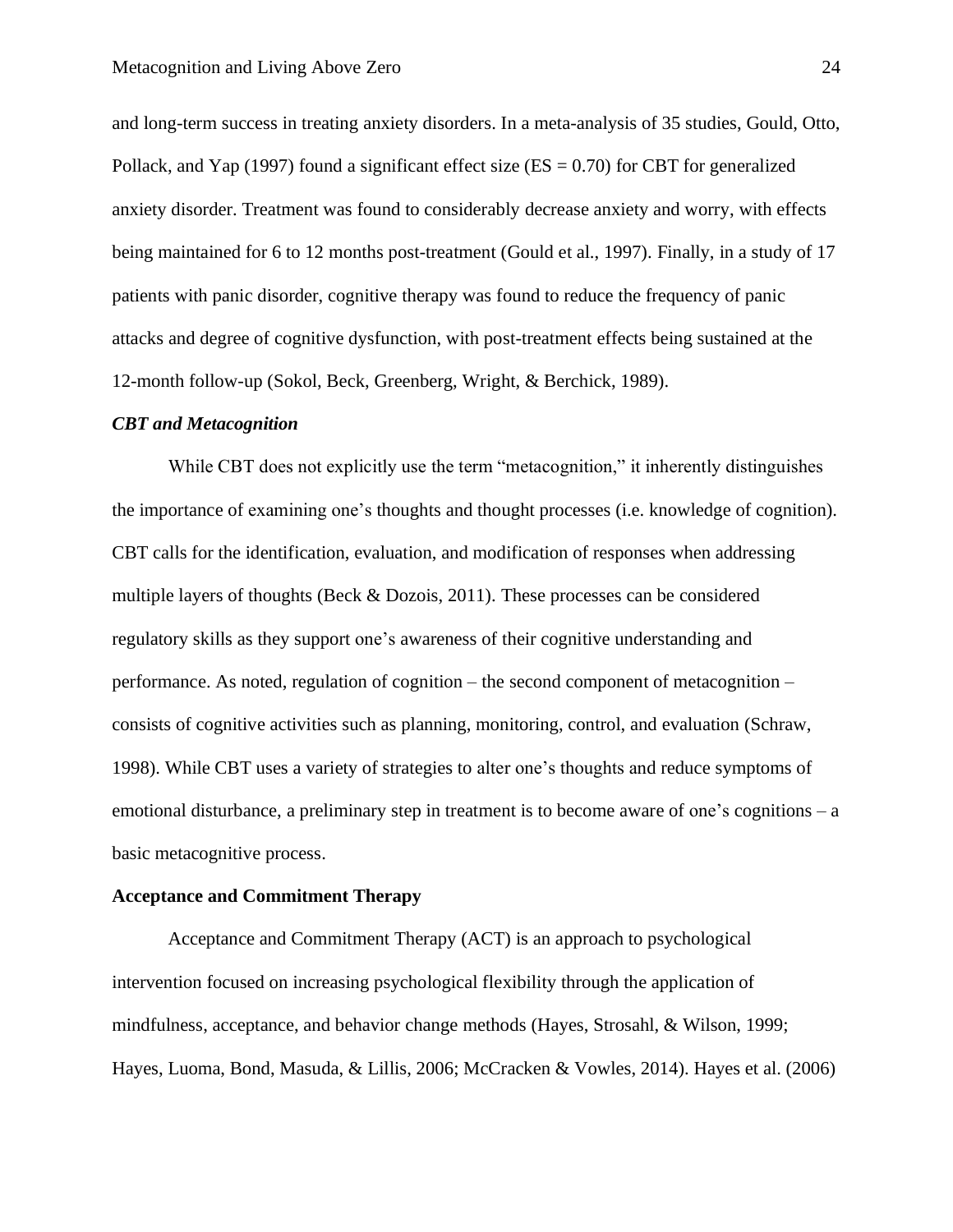defined psychological flexibility as the capacity to extend or modify behavior in the context of the present moment, in accordance with one's values and goals. In non-clinical terms, ACT urges individuals to connect to the present moment, accept whatever negative thoughts and emotions arise, and adapt their behavior accordingly so as to function in a value-driven manner. ACT has emerged as an effective treatment for those struggling with psychological disorders such as anxiety, depression, eating disorders, social anxiety and more (Hayes, Levin, Plumb-Vilardaga, Villatte, & Pistorello, 2011).

#### *How is ACT different?*

ACT, often considered a "third wave" behavioral therapy, differs from traditional behavioral therapies in that it promotes a more holistic approach to health and well-being, encouraging the cultivation and adoption of mindfulness-based strategies and psychological flexibility (Arch et al., 2012). Unlike CBT, which challenges negative thoughts and emphasizes the reduction of symptoms, ACT assumes a functional and contextual approach to psychological experiences, encouraging individuals to accept their negative psychological experiences (Hayes & Brownstein, 1986). ACT does not recognize thoughts and feelings as either helpful or unhelpful, and thus minimizes the importance of their form, appearance, or frequency (McCracken & Vowles, 2014).

## *ACT's Approach*

ACT aims to assess whether psychological experiences can be observed to influence patterns of behavior, and whether psychological methods can successfully manipulate psychological experiences (McCracken & Vowles, 2014). It focuses on the manner in which cognitive and non-cognitive processes interact with one another to influence behavior. Cognitive processes include thinking, judging, analyzing, and processing information, while non-cognitive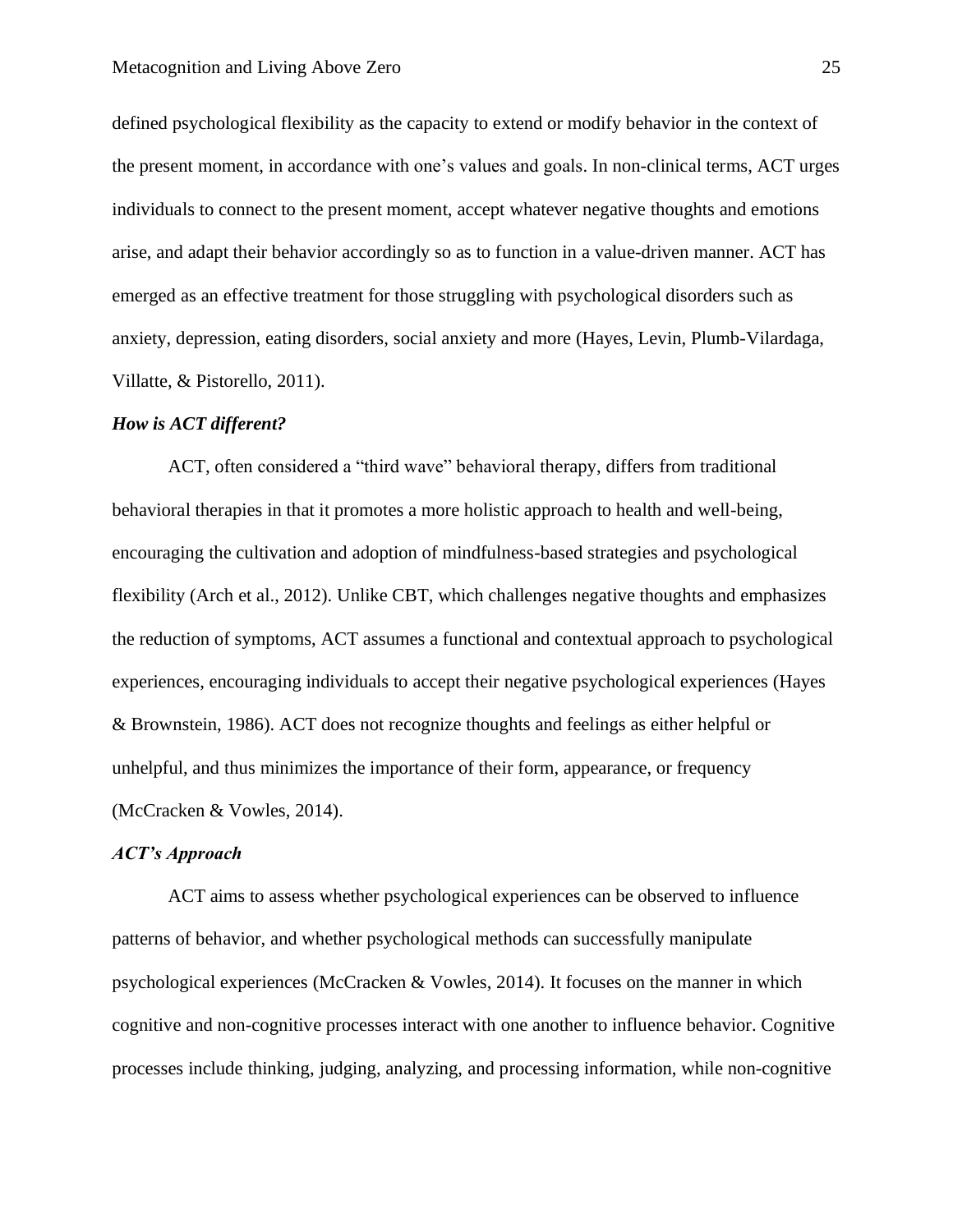processes consist of thought patterns, feelings, and behaviors influenced by external stimuli (McCracken & Vowels, 2014). According to ACT, when cognitive-based processes govern one's behavior and other sources of influence are closed off, the culminating result is psychological inflexibility and ineffective behavior that is misaligned with one's goals and values (McCracken & Vowels, 2014; Hayes et al., 1999). Consequently, ACT aims to enhance psychological flexibility and encourage behavior that is open, mindful, and engaged (Hayes et al., 2006). ACT utilizes six fundamental processes to guide patients through therapy and offer a framework for strengthening their psychological flexibility; these processes are acceptance, cognitive defusion, being present, self as context, values, and committed action (Hayes et al., 2006).

## *The Six Core Processes of ACT*

Acceptance involves the deliberate embrace of distressing thoughts and feelings invoked from one's memory without attempts to alter their form or frequency (Hayes et al., 2006). Hayes et al. (2006) note that acceptance is not an end in itself, rather, it is a means to foster value-driven behavior which arises after one accepts and releases emotional disturbances. For example, patients with anxiety are taught to completely feel their symptoms without defense; this process may allow one to let go of the negative psychological experience and move towards enacting goal-oriented and value-driven behaviors (Hayes et al., 2006).

Next, cognitive defusion is a technique used to change the way a person interacts with or relates to their thoughts by forming contexts in which the undesirable functions of those thoughts are reduced (Hayes et al., 2006). Cognitive defusion aims to decrease the quality of a thought by diminishing one's tendency to treat it as true (Hayes et al., 2006). For example, rather than thinking "I am a bad person" the patient is encouraged to view this thought for what it is directly experienced to be, the thought "I am a bad person." Defusion strategies intend to promote a more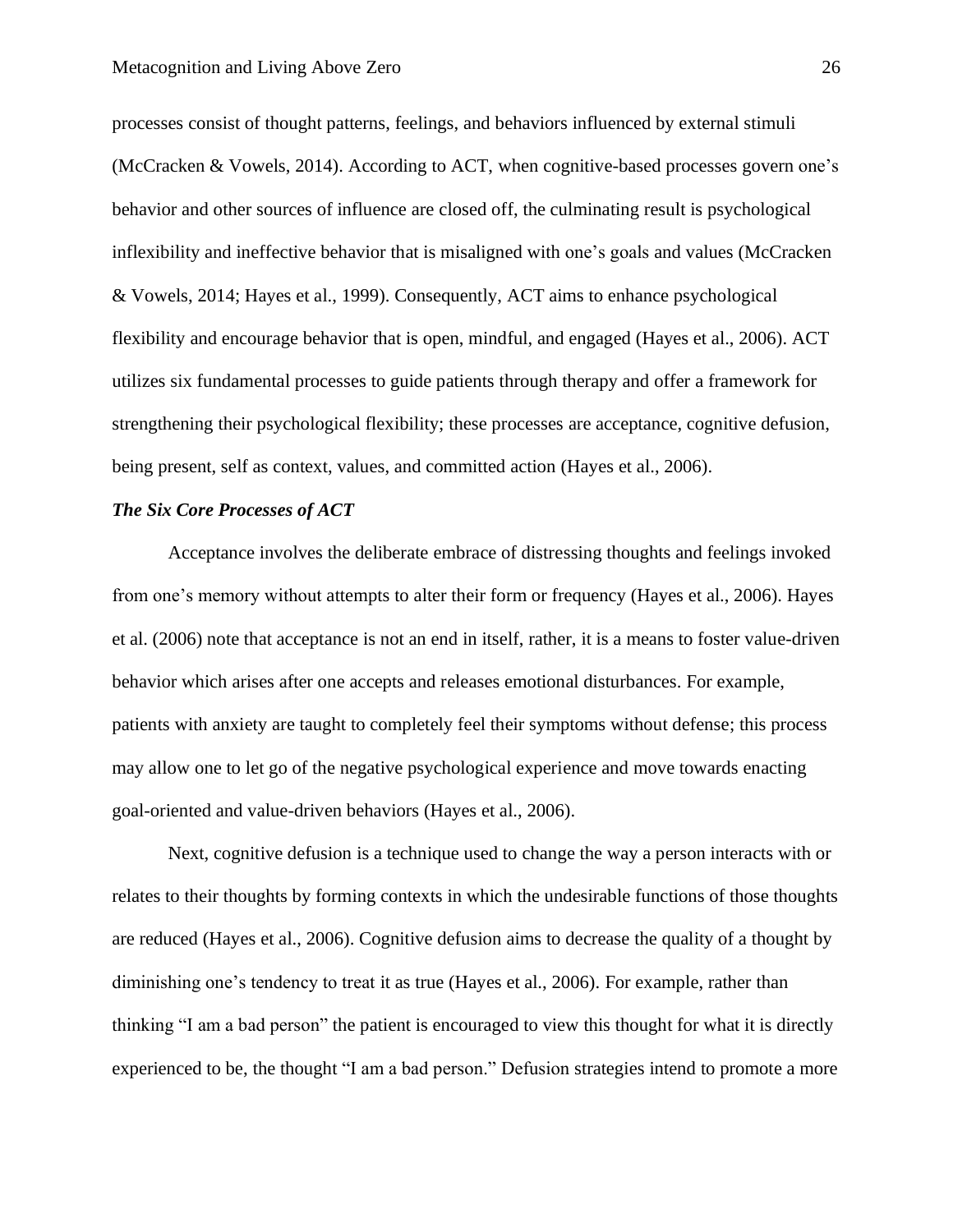open and accepting attitude toward thoughts, without overt attempts to change the content of those thoughts (Rector, 2011). Examples of cognitive defusion include noting a thought for what it is – a thought, and observing a cognition arrive and depart without preoccupation (Hayes et al., 2006).

Being present is the third core process in ACT which involves the practice of being in continuous, non-judgmental contact with one's thoughts and feelings in the natural environment in which they occur (Hayes et al., 2006). ACT encourages individuals to experience the world in a more direct manner so that their behavior can be adjusted to align with their values in the current context of an experience (Hayes et al., 2006). Being present may permit flexible approaches for one to gain control over their behavior, observing experiences without judgment (Hayes et al., 2006). A tactical example of being present is utilizing language to recognize, define, and describe thoughts, feelings, and other events without trying to predict or judge them (Hayes et al., 2006).

Next, self as context supports the notion that people are not the sum of the content of their thoughts, emotions, or experiences. In ACT, the "self" is understood as a process through which one frames various life experiences. Self as context is the self who is experiencing life through ever-changing contexts and perspectives (Hayes et al., 2011). Self as content (i.e. the conceptualized self) is the "I" who is described and defined in terms of the content of one's psychological experiences (Hayes et al., 2011). Self as context allows one to recognize that there is a "self" outside of their current experience. Hayes et al. (2006) note the significance of this process, stating that it is through this perspective in which an individual can be mindful of their experiences without an attachment or investment in them. Self as context is nurtured in ACT through mindfulness exercises, metaphors, and experiential processes (Hayes et al., 2011).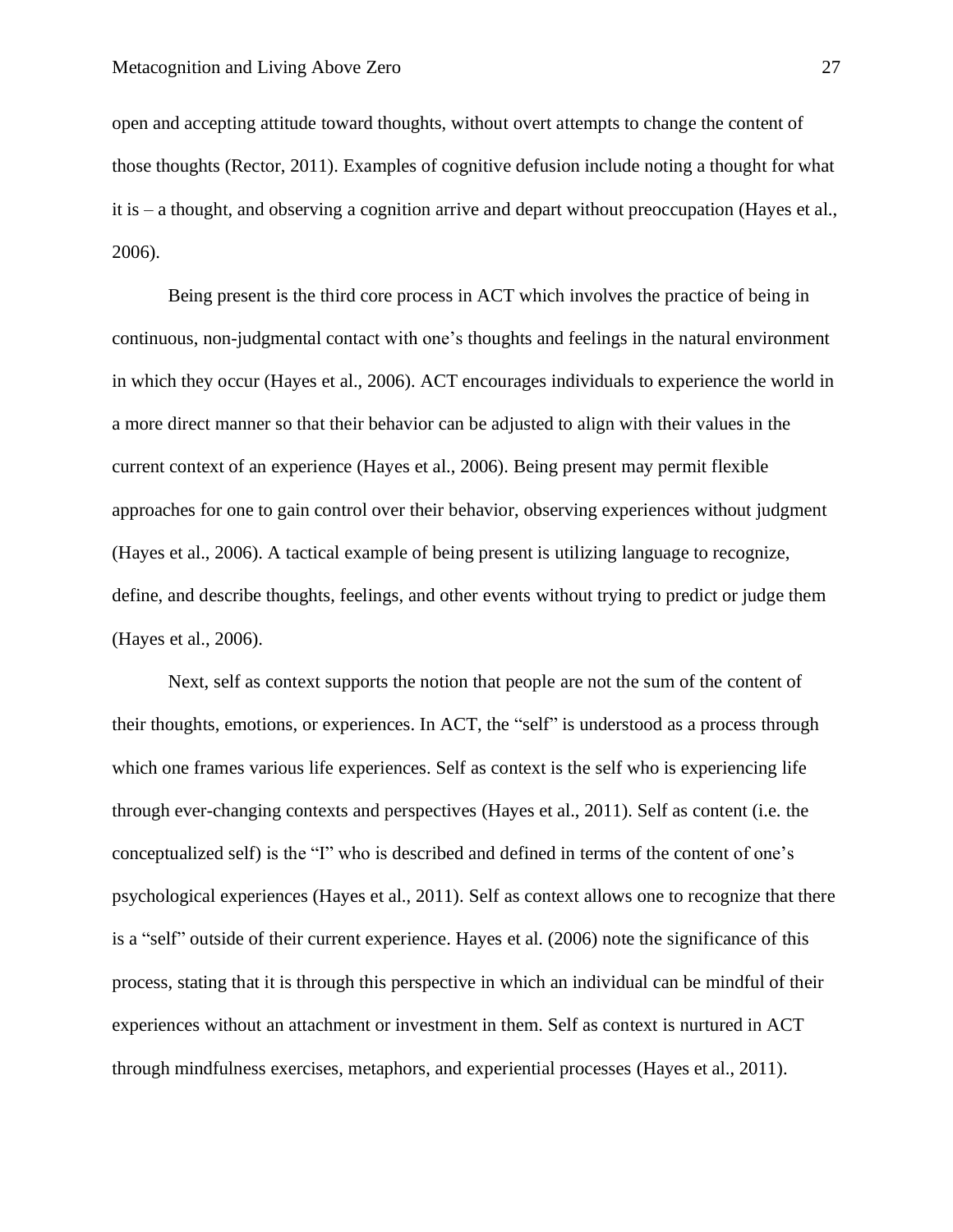In the context of ACT, values consist of qualities individuals choose to invest in with purposive action (Hayes et al., 2006). While these qualities cannot be achieved as objects, they can be embodied in each moment and may help individuals to live more meaningful lives (Hayes et al., 2006). ACT discourages processes that instigate behaviors rooted in avoidance (e.g. "I will focus on 'Y' so I do not have to address 'X'," social compliance (e.g. "A good person would value 'X'"), or fusion (e.g. "My parents would like me to value 'Y';" Hayes et al., 2006). ACT encourages patients to adopt values in various life domains and uses a range of methods to help them live in accordance with those values (Hayes et al., 2011).

The final core process is committed action. ACT supports individuals in their pursuit and development of value-driven actions (Hayes et al., 2006). Committed actions comprise concrete objectives which can be effectively achieved as short- and long-term value-driven goals (Hayes et al., 2006). Hayes et al. (2006) state that committed action can be cultivated through goal setting, skills acquisition, and behavior change methods.

The six core processes in ACT intersect and connect to promote and strengthen psychological flexibility (Hayes et al., 2006). These processes can be organized into two groupings: mindfulness and acceptance processes, which consist of acceptance, defusion, being present, and self as context; and commitment and behavior change processes, which involve being present, self as context, values, and committed action (Hayes et al., 2006). Being present and self as context are included in both categories as all psychological experiences of conscious human beings involve the "now as known" (Hayes et al., 2006).

#### *ACT and Mindfulness*

A fundamental component of ACT which is absent in CBT and traditional behavioral therapy is the concept of mindfulness and its comprising techniques, exercises, and processes.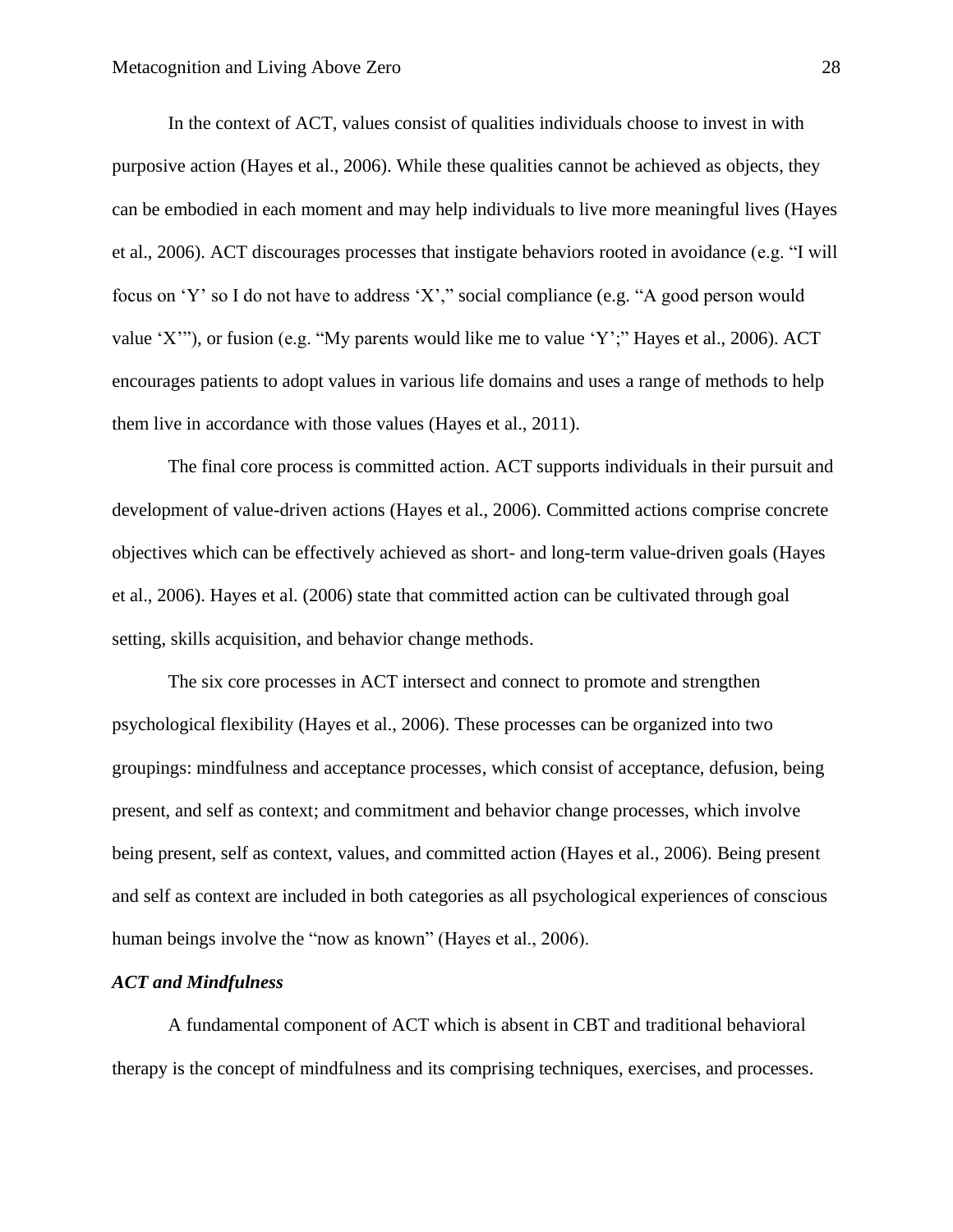Mindfulness as a general approach aims to bring a person's awareness to the present moment. In ACT, mindfulness practices attend to this goal, while also attempting to facilitate an individual's openness to whatever psychological experiences occur in the present moment (Zettle, 2016). Mindfulness exercises aim to challenge "excessive literality" by creating a more conscious, aware, and open approach to psychological experiences (Hayes et al., 2011). Examples of mindfulness practices in ACT include asking patients to close their eyes, imagine a difficult experience, and observe who is noticing (Hayes et al., 2011). Contemplative and mindfulness homework is frequently used to help patients experience a mode of mind which is less judgmental, more curious, appreciative, flexible, and open (Hayes et al., 2011). Mindfulness meditation, variations of breath work, and "just noting" are additional mindfulness exercises incorporated in ACT. As it is a prominent area of focus in positive psychology, mindfulness will be explored in greater detail later in this essay.

#### *ACT Research and Effectiveness for Anxiety*

ACT has attracted a great deal of interest since its development in 1999, as studies of its efficacy as a holistic approach to psychological disorder have quickly emerged. In a metaanalysis of 60 randomized controlled trials on the efficacy of ACT across psychiatric disorders Öst (2014) reported that ACT is "possibly efficacious" for anxiety, depression, psychotic symptoms, and drug abuse. Authors of the Society of Clinical Psychology (Division 12) of the American Psychological Association evaluated ACT's evidence base to be one step above that of Öst, reporting that it had "modest research support" for variations of anxiety, depression, and psychotic symptoms. It is important to note that some debate exists on the scientific development strategies used to evaluate the long-term progress of traditional CBT and "third wave" behavioral therapies like ACT. Hayes et al. (2011) argue that the strategies used to test the efficacy of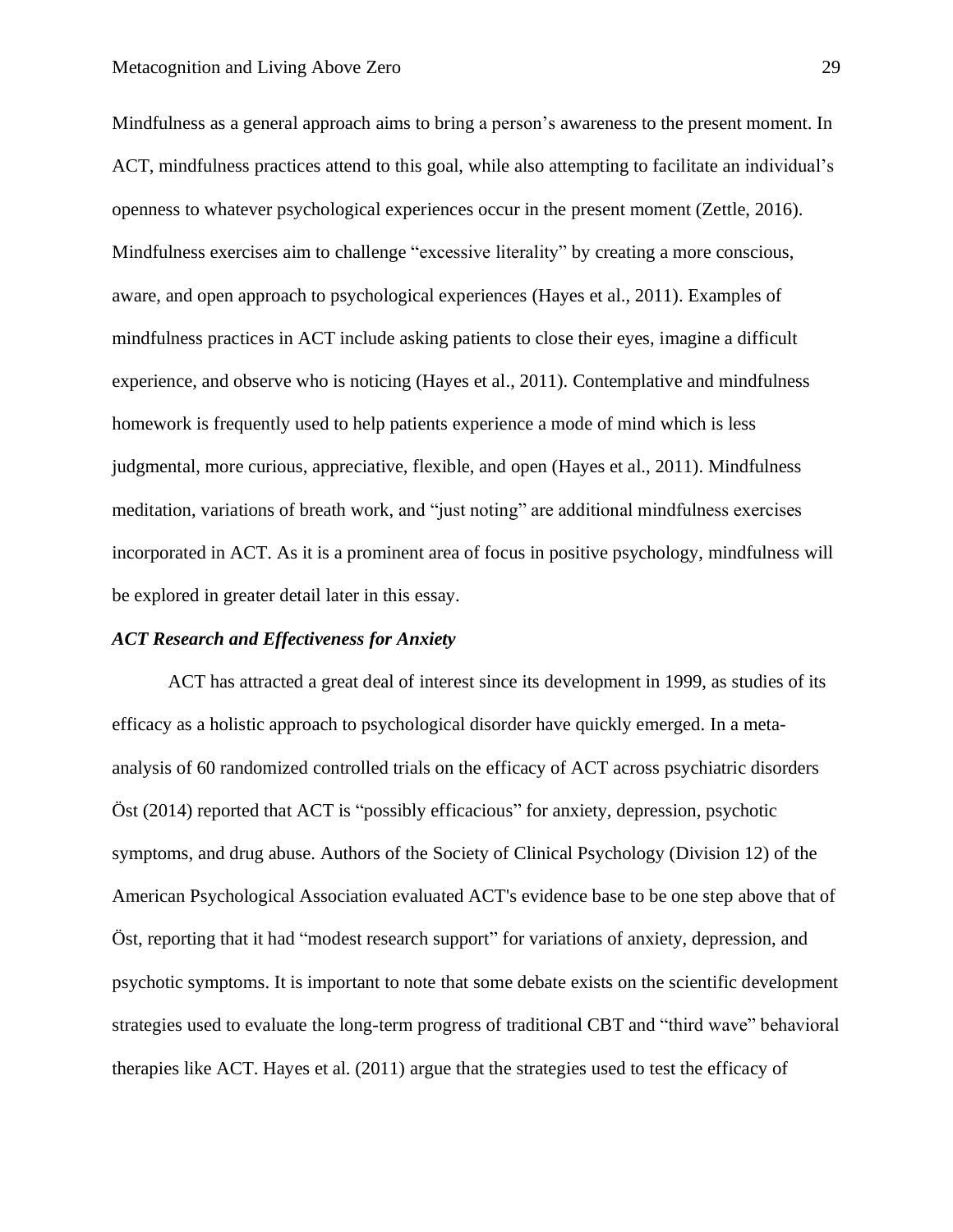behavioral treatments are not substantial in the following capacities: philosophical assumptions of an approach are often not clarified, basic processes are frequently overlooked, and theories are typically narrowly focused and vague. As evidence for ACT has primarily been established using conventional protocols, future evaluations which satisfy both traditional and contemporary proponents may advance research in the field and offer a more comprehensive and fully formed analysis of the efficacy of ACT.

#### *ACT and Metacognition*

Similar to CBT, ACT does not explicitly use the language of "metacognition" in its approach. In metacognitive language, ACT utilizes knowledge of cognition to examine thoughts which enter one's consciousness. It incorporates regulation of cognition to establish appropriate strategies to accept and release negative psychological experiences and adapt behavior accordingly to procced in the most effective, value-driven manner. Though ACT uses a variety of strategies to help individuals accept their cognitions and emotional reactions, its approach inherently requires a variety of metacognitive capacities.

#### **Metacognitive Therapy**

Metacognitive therapy (MCT) emerged in 2009 and has since proven to be an innovative treatment for various psychological disorders including anxiety and depression (Normann & Morina, 2018). Similar to ACT, MCT differs from existing therapies in that it focuses less on the content of one's cognitions and more on the patterns of processing one engages in with those cognitions. Central to MCT is the notion that metacognition is critically important to understand how cognition functions and how it creates the conscious experiences we have of ourselves and the world around us (Wells, 2009). Leading scholar on MCT, Adrian Wells (2009), proposes that metacognition is responsible for healthy and unhealthy control of the mind. Within MCT is the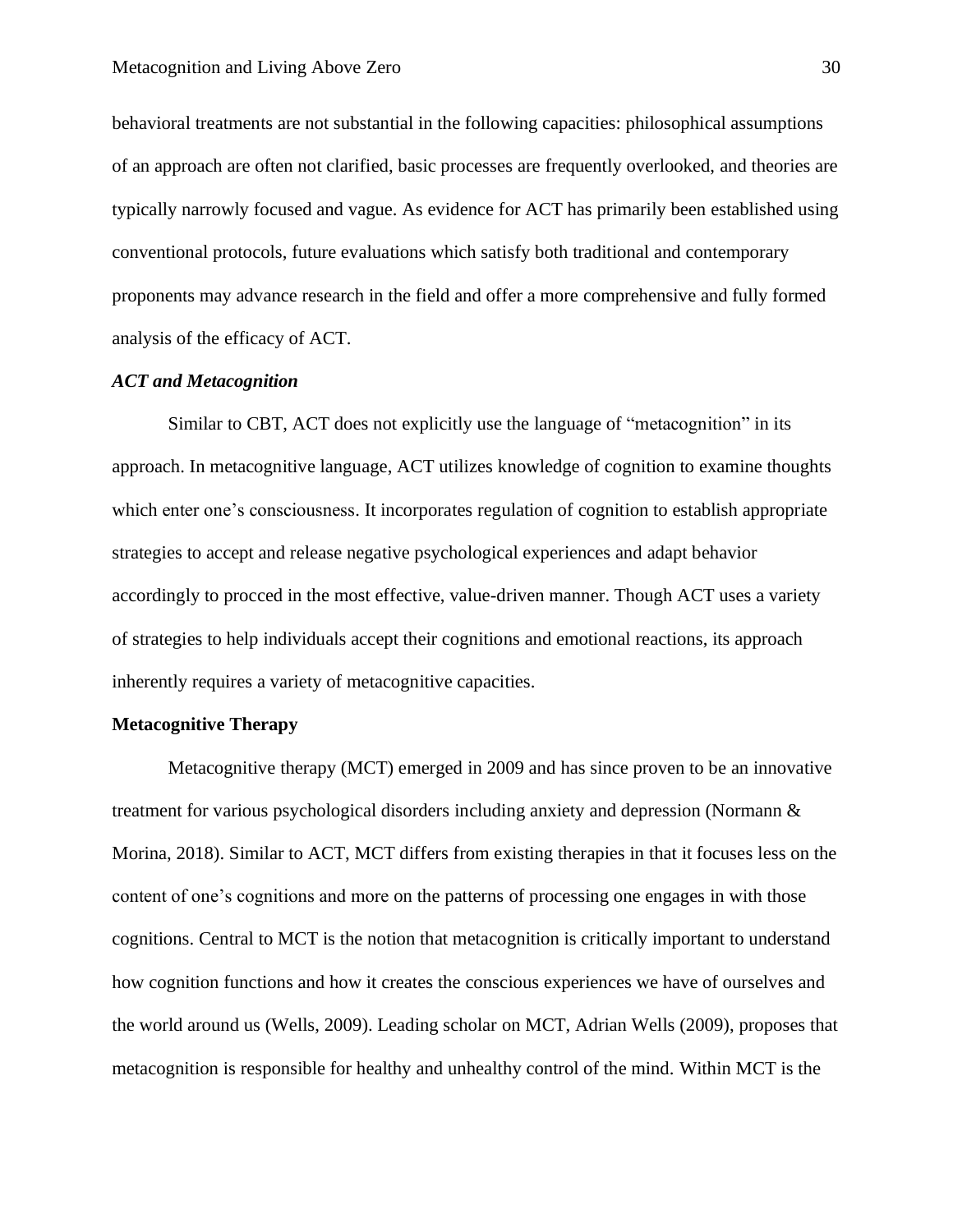belief that people become ensnared in emotional distress because their metacognitive knowledge has caused a negative style of processing and behavior termed the cognitive attentional syndrome (CAS; Wells, 2009). According to Wells (2019), the CAS is a state of cognitive processing which emerges when a person assigns too much attention to their own thoughts (the content of which is often maladaptive) and can lead to other problematic behaviors such as avoidance, suppression, or substance abuse. In CAS, negative information pertinent to the self is emphasized often becoming extended and repetitive (Wells, 2019). Thinking processes contained in the CAS include worry, rumination, and attentional strategies such as "threat-monitoring" (Wells, 2008). Worry and rumination are primarily verbal thinking styles which occur in response to automatic negative thoughts; they involve an individual's examination of potential threats and their attempts to discover solutions to problems or ways of avoiding danger (Wells, 2008). Worry and rumination are conceptualized as a coping mechanism, though Wells (2008) notes that these styles are in fact problematic as they tend to prolong anxiety and negative affect and focus an individual's attention on thoughts and processes which reinforce dysfunctional knowledge. Worry and rumination also inhibit self-regulatory procedures necessary for emotional processing (Wells, 2008). "Threat-monitoring" is when an individual fixates on sources of internal and external threat or negative information (Wells, 2008). Like worry and rumination, threat monitoring is viewed as a coping mechanism, but actually causes an increased awareness of threats, amplified anxiety, and incidence of negative thoughts (Wells, 2008). According to Wells (2008), the negative automatic thoughts of CBT (e.g. "I am a bad partner") are considered merely triggers for the true pathological processes contained in the CAS. As negative thinking styles emerge from metacognitive beliefs, MCT treatment focuses on altering those metacognitive beliefs rather than on the content of one's cognitions.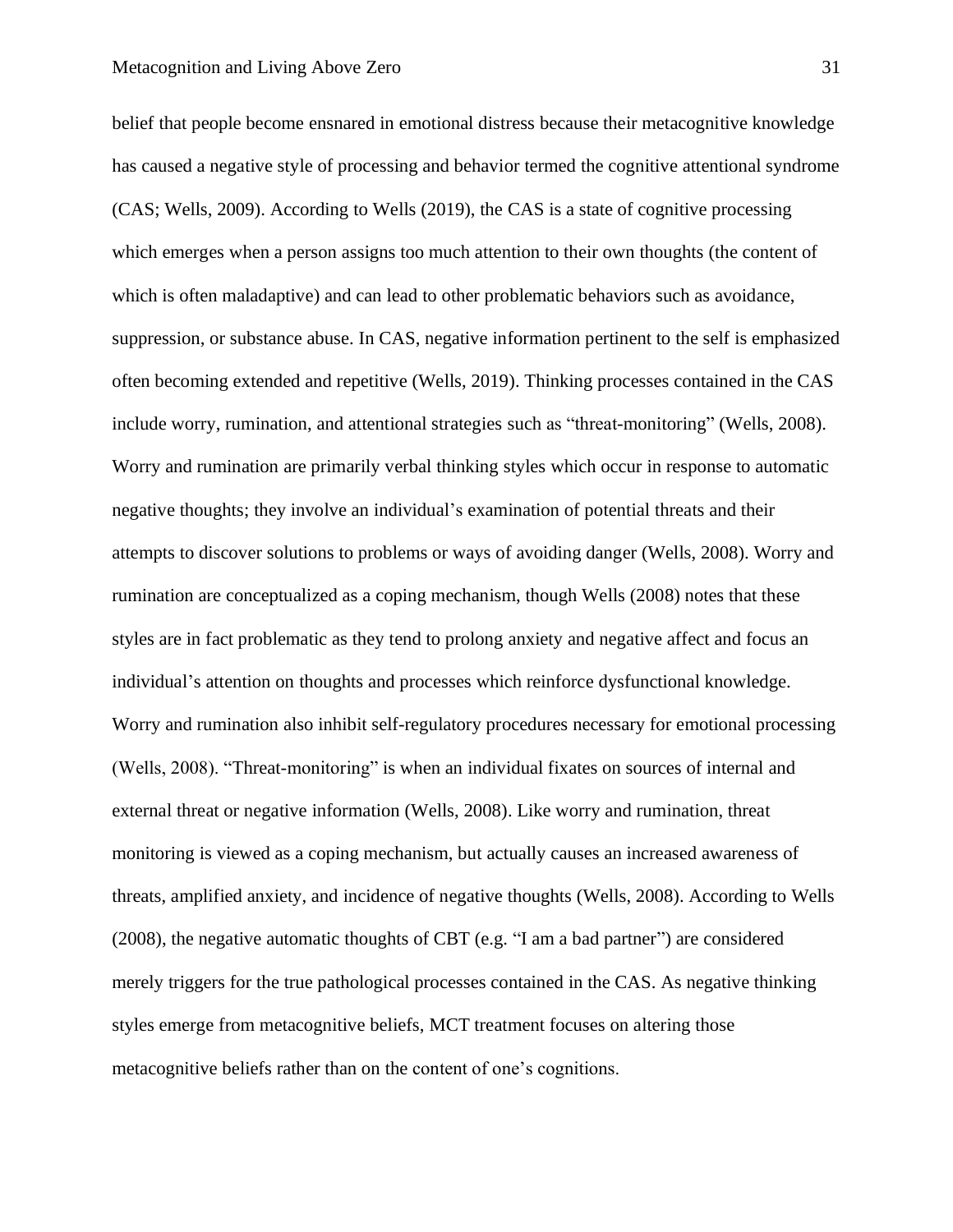## *MCT Roots and the S-REF Model*

Wells and Matthews' (1994, 1996) self-regulatory executive function (S-REF) model is the groundwork on which MCT was built. Rooted in cognitive psychology, research around the S-REF model was focused on cultivating an understanding of the mechanisms behind psychological disorder through the analysis of laboratory-based data on attention bias and differences in individual's stress responses (Wells, 2019). Within the S-REF model is the understanding that most psychological disorders are the result of the CAS, and since CAS is caused by an individual's metacognitive knowledge, that knowledge may be subsequently linked to emotional distress and psychological disorders (Wells, 2019).

## *How is MCT different?*

MCT's methodology differs from pre-existing cognitive therapies in numerous ways. First, clinical psychology emphasizes memory and the content of one's cognitions, contending that psychopathology is a result of memory structures (i.e. cognitive schemas) from which automatic biases in cognitive processing emerge (Wells, 2019). Wells and Matthews (1994, 1996) challenged this prevailing view arguing that psychological disorders were a result of a decline in volitional cognitive control (i.e. the selection of self-regulation strategies). Second, MCT differs from existing therapies in that it focuses less on the content of one's thoughts and more on why individuals re-generate negative thoughts (Wells, 2009). MCT asserts that the content of cognitive appraisals and beliefs in the form of negative declarative statements such as, "I am a failure as a partner" does not clarify why an individual chose to focus on scrutinizing their failures and continue on with that kind of negative processing. This notion calls to question one's attentional bias or cognitive regulation, as it is a person's choice whether or not they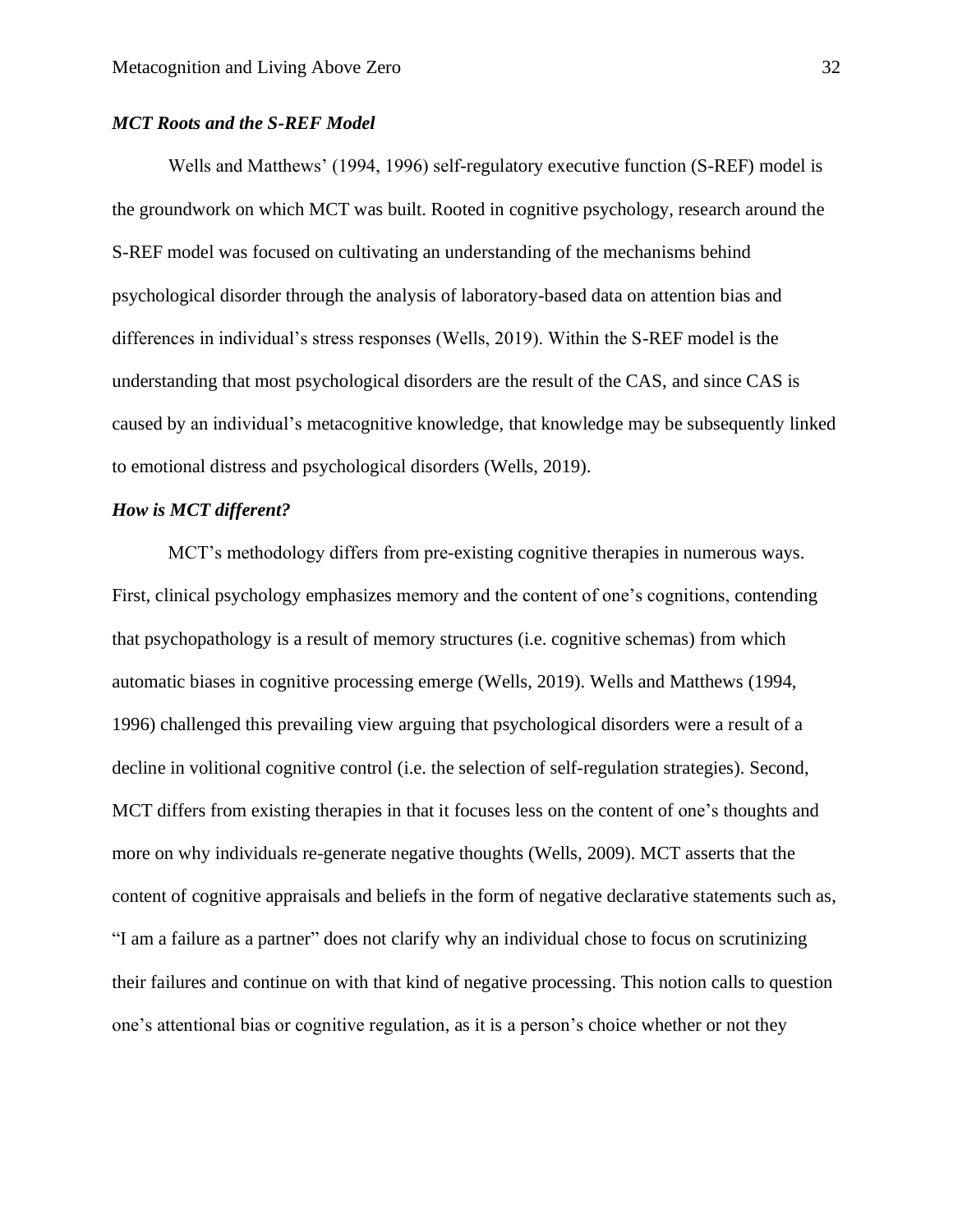maintain this style of cognitive processing and continue perseverating on their failures (Wells, 2019).

## *The Metacognitive Control System*

Wells (2019) distinguishes between the cognitive system (CS) and the metacognitive control system (MCS) to effectively conceptualize information processing. Worry, rumination, judgements, and the implementation of behaviors all occur within the CS, while control, decision-making processes, knowledge supporting control, and information on the present condition of cognitions are all attributes of the MCS (Wells, 2019). The MCS contains both declarative and procedural metacognitive knowledge which direct the activities of the cognitive system (Wells, 2019). Wells (2019) contends that MCS is the source of disorder and attentional bias, but it is in the cognitive system where this disorder is observed. Maladaptation in the MCS is the principal cause of extended negative processing (i.e. the CAS) occurring in the cognitive system (Wells, 2019). Based on this conceptualization, MCT treatment includes extracting metacognitive knowledge from the MCS and modifying it in the cognitive system before returning the knowledge back to the MCS (Wells, 2019). So, rather than focusing on the thought "the world is a dangerous place" (which occurs in the cognitive system) the focus would be on one's relationship to that repetitive thought (which occurs in the metacognitive system).

## *MCT Methods and Objectives*

MCT treatment focuses on reducing the CAS and modifying metacognition so that individuals with psychological disturbances can recover (Wells, 2019). Various techniques are aimed at modifying both declarative and procedural knowledge while controlling the cognitive system and its processing load (Wells, 2019). Techniques such as meta-level discourse, attention training, rumination postponement, and metacognitive experiments are used to expand the range,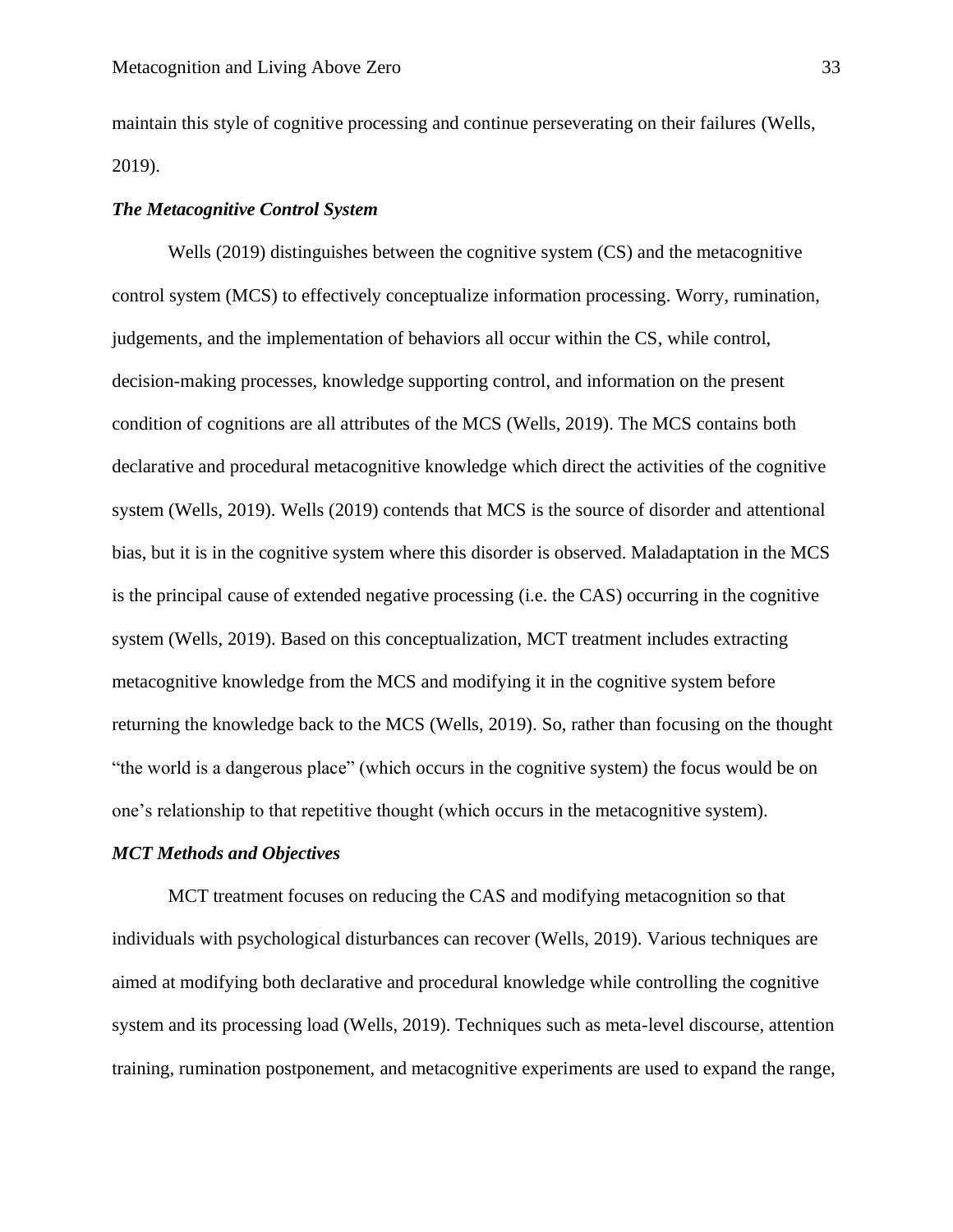choices, and flexibility with which an individual manages and can connect to their cognitive system (Wells, 2019). In MCT, the therapist recovers and alters the validity of declarative metacognitions while also recovering and re-writing the commands (i.e. procedural metacognitions) for regulating cognitive processing (Wells, 2019). To better understand this approach Wells (2019) offered the following example: in treating someone with low self-esteem, a cognitive therapist might ask questions like, "What is the evidence you are a failure? Is there another way to view the situation?" Whereas a metacognitive therapist would ask the client "What is the point of scrutinizing your failures?" The metacognitive therapist would proceed to implement techniques which encourage the patient to pause and abandon the perseverative thought processes which extend the negative idea or belief (Wells, 2019). This approach allows the patient to realize that processing is acquiescent and subject to control – in spite of whatever beliefs and thoughts may exist.

## *MCT Effectiveness for Anxiety*

In their meta-analysis of 25 studies examining the efficacy of MCT, Normann and Morina (2018) found that MCT is an effective treatment for a range of psychological issues, with the strongest evidence existing for anxiety and depression. Numerous trials have examined the effects of MCT against CBT for generalized anxiety, and in each case MCT was found to be more effective (Van der Heiden, Muris, & Van der Molen, 2010; Wells et al., 2010; Nordahl et al., 2018). While the majority of published studies investigate MCT for anxiety and depression, preliminary data suggests that MCT can be employed to treat other disorders such as alcohol abuse, borderline personality disorder, and more (Caselli et al., 2018; Nordhal & Wells, 2019).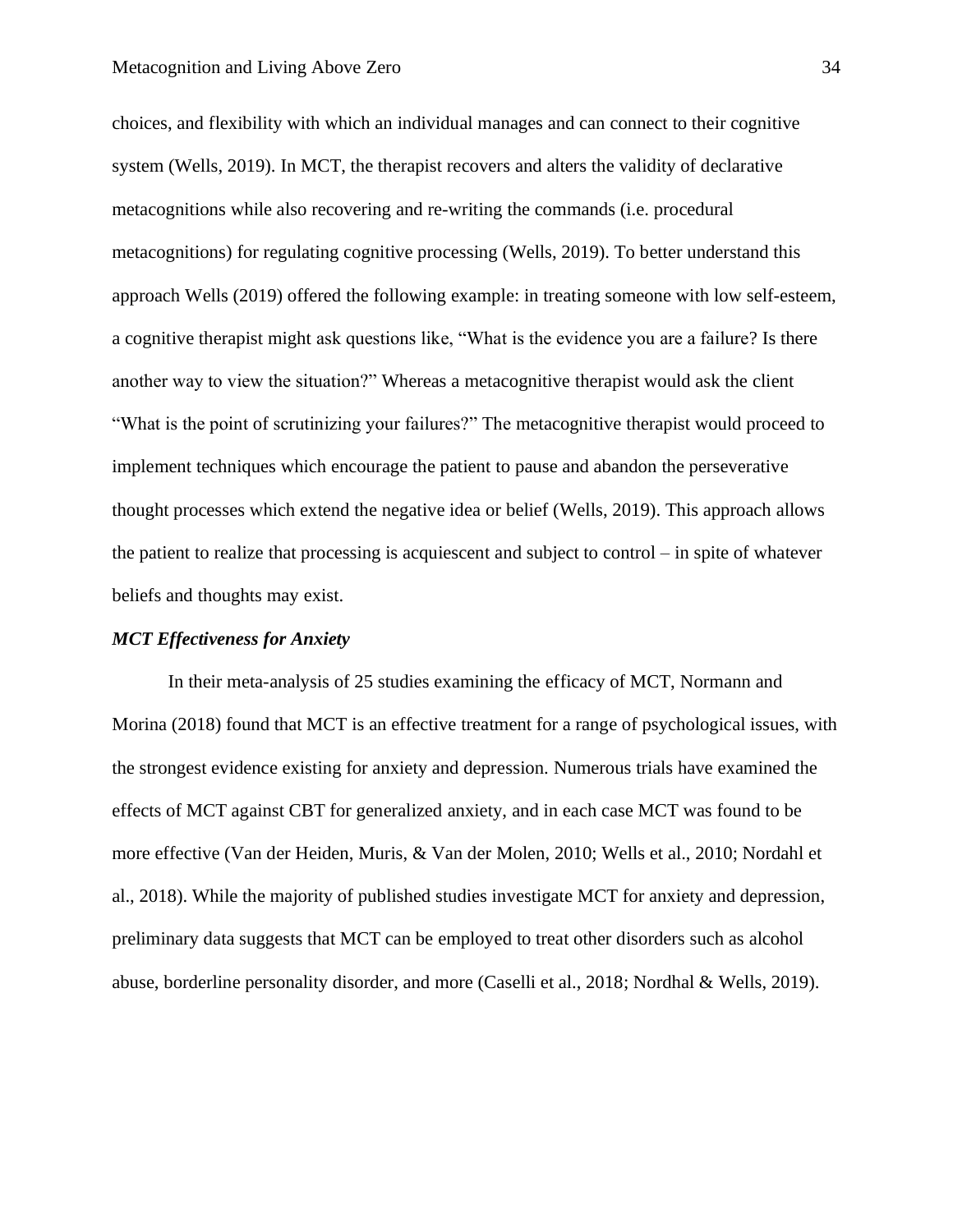## **Positive Psychology, Metacognition, and Exploration of the "Self"**

Thus far, this essay has introduced positive psychology and the case for living above zero, examined the presence of metacognition in existing therapies, and illustrated how metacognitive practices (e.g. monitoring, evaluating, managing, strategizing) may be utilized to mitigate anxiety. The following section explores various positive psychology concepts which incorporate and enhance metacognitive processes and generally promote well-being. An examination of self-awareness, mindfulness, and self-efficacy intends to show the role of metacognition as it pertains to the pursuit of well-being.

## **Self-Awareness**

Self-awareness is the ability to direct attention toward oneself in an observant and evaluative manner (Silvia & O'Brien, 2004). While self-awareness may prompt one to focus on their undesirable qualities and result in feelings of negative affect, disappointment, or anxiety, self-awareness is also replete with beneficial aspects which permit positive functioning and enable one to enjoy the good life (Mor & Winquist, 2002; Silvia & O'Brien, 2004). Silvia and O'Brien (2004) noted that self-awareness can positively impact various aspects which influence well-being such as self-control, self-esteem, perspective-taking, and creative accomplishments (Silvia & O'Brien, 2004).

Self-awareness facilitates self-control in that it enables one to evaluate whether their behavior meets societal or personal standards and criteria (Silvia & O'Brien, 2004). When attempting to achieve a standard or recognize a goal, self-awareness allows one to feel personally responsible for an achieved success (Silvia & O'Brien, 2004). In a study examining the effects of self-awareness on internal and external attributions of success, Duval and Silvia (2002) found that when individual's self-awareness was high, they enjoyed greater self-esteem in response to a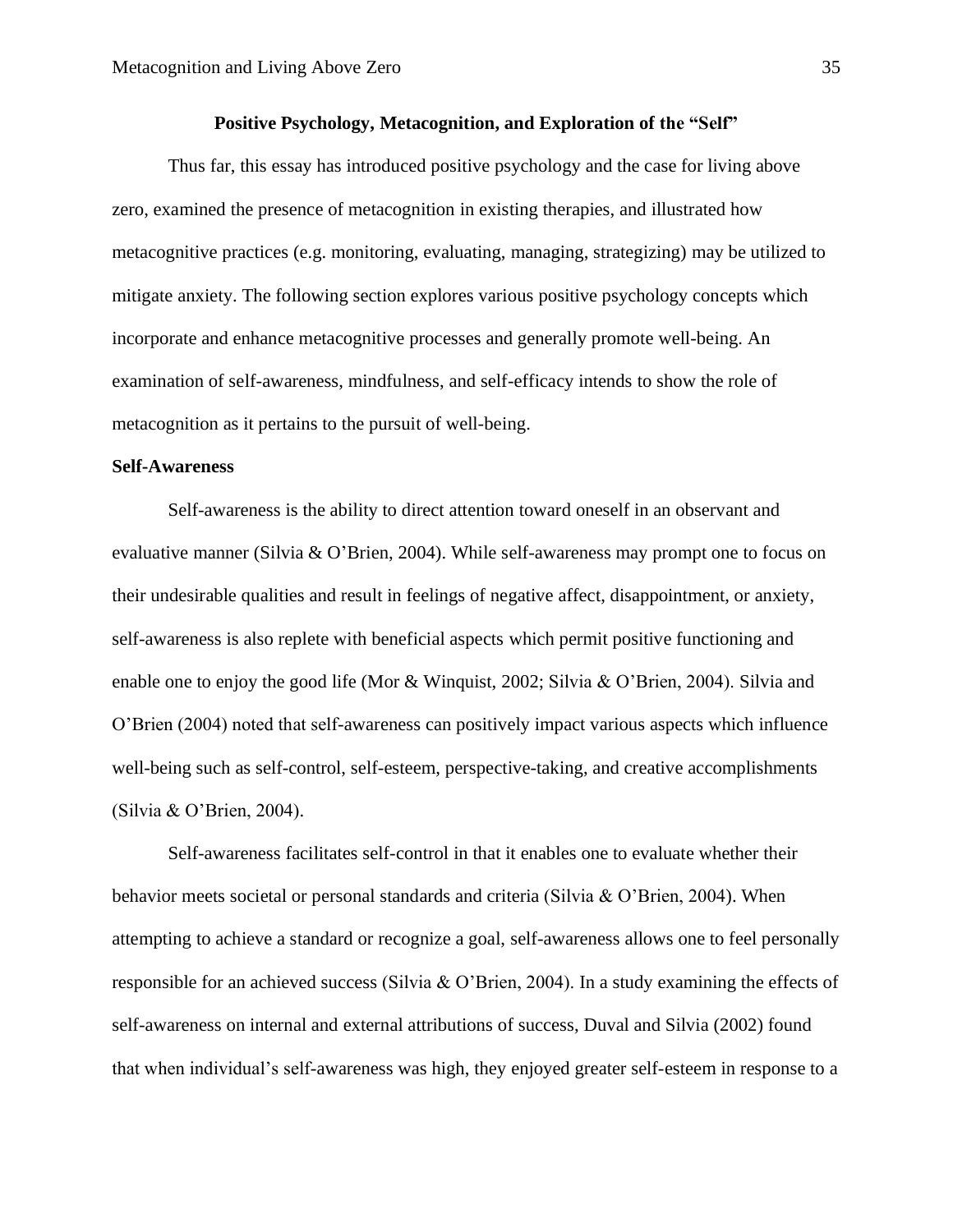success – an important contributor of well-being linked to feelings of pride and positive affect (Duval & Silvia, 2002). Concerning perspective-taking, self-awareness is essential for social interactions and communication as it allows one to understand that their viewpoint may differ from others (Silvia & O'Brien, 2004). Furthermore, Batson (1991) noted that perspective-taking encourages more empathetic responses to the plights of others. Regarding creative accomplishments, Silvia and O'Brien (2004) argue that self-awareness encourages creative individuals to recognize which of their ideas and products are good or bad, finished or incomplete, derivative or novel. Moreover, self-awareness allows one to critique their own work and continue striving for improvements (Silvia & O'Brien, 2004). In sum, self-awareness may help one achieve their goals, establish healthy relationships, achieve success at work, enhance their creative capacities, and generally improve their functioning. It may be surmised that it is through self-awareness in which one may recognize their strengths and weaknesses and develop their values and goals so as to achieve purposeful and lasting personal growth, change and progress.

### *Self-Awareness and Metacognition*

As it pertains to metacognition, self-awareness may be considered a preliminary step as one must be aware of their own thoughts and thought processes before they can influence them. One may conceive a more profound understanding of self through the exploration of metacognitive knowledge (i.e. knowledge about oneself as a cognitive processor, awareness of cognition and strategies to manage cognition, and metacognitive beliefs). The greater one's selfawareness, the greater their capacity to understand whether or not certain cognitions and psychological experiences are valid and supportive to their functioning. Furthermore, an individual who has a more developed awareness of self may be more attuned to the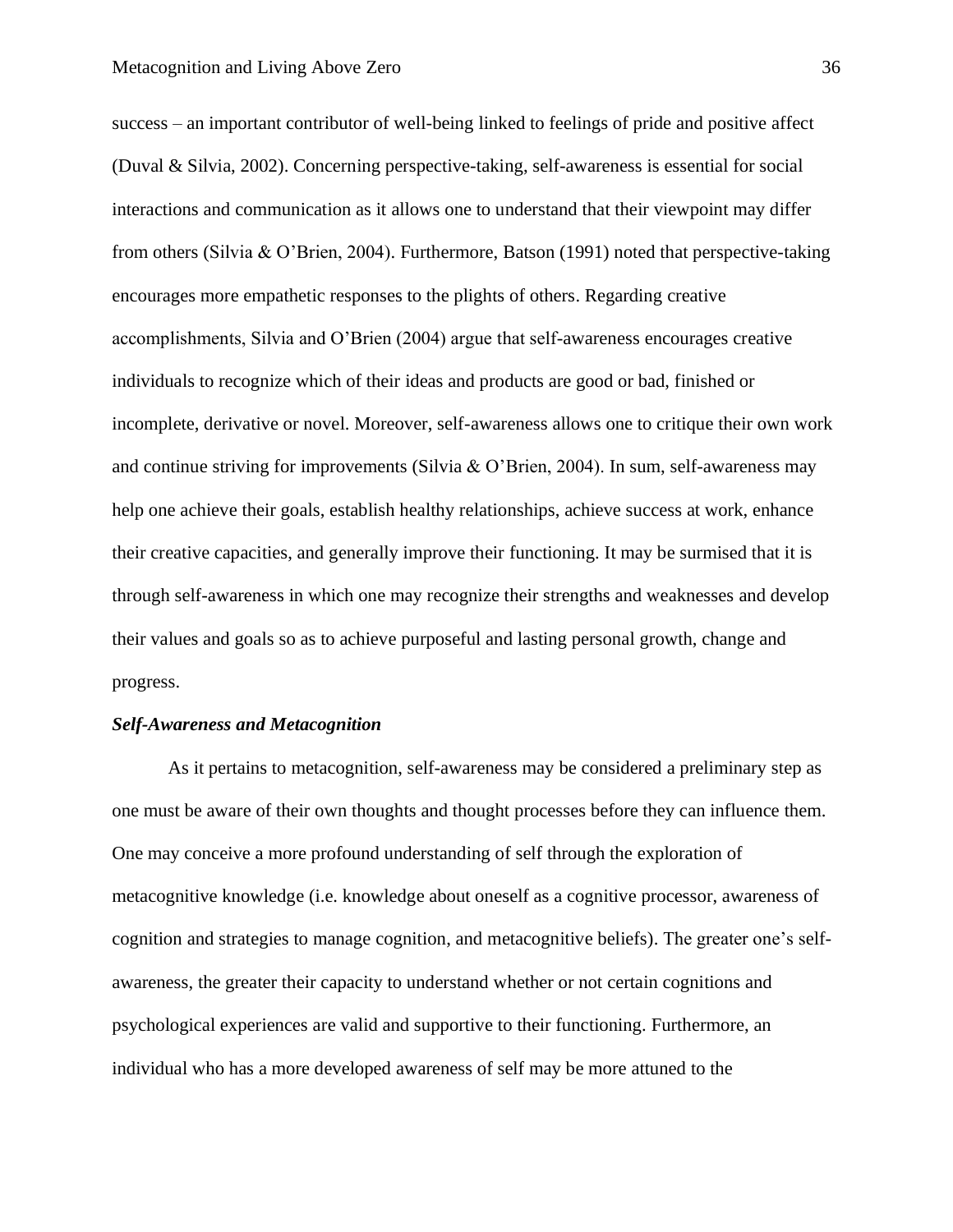metacognitive beliefs which positively contribute to well-being. For example, "focusing on three good things each day will help me to feel gratitude and joy," is a cognitive strategy that is understood to be effective because an individual has achieved enough self-awareness to recognize its positive impact on their personal functioning. Together, self-awareness and metacognition may facilitate the understanding of cognitions and cognitive processes which positively influence behaviors that support well-being.

## **Mindfulness**

A concept often explored in positive psychology is mindfulness, a process of enhanced awareness which emerges from paying attention to the present moment with intention, curiosity, and without judgment (Kabat-Zinn, 2003). The concept of mindfulness emerged in Buddhism which conceives that unexamined behaviors or an "untrained mind" contribute to human suffering – both one's own and that of others (Kabat-Zinn, 2003). The Buddhist tradition of meditative practice aims to "train the mind" utilizing mindfulness to examine behaviors, calm and clarify the mind, open awareness and attention, and refine action (Kabat-Zinn, 2003). Over the past 40 years, mindfulness meditation and mindfulness as an attentional stance have been integrated into Western psychology, medicine, and culture (Keng, Smoski, & Robins, 2011). According to the Western perspective, mindfulness is a flexible mental process which leads to a cognitive state characterized by non-judgmental awareness of the present moment; it involves sensations, cognitions, bodily states, consciousness, and environment, and encourages openness, curiosity, and acceptance (Hofmann & Gómez, 2017; Bishop et al., 2004; Langer, 2009).

Mindfulness in application involves looking at one's own thoughts, behaviors, and emotions (typically labeled as "good" or "bad") through a nonevaluative lens (Langer, 2009). It encourages one to allow themself to be where they are without judgment, and to understand the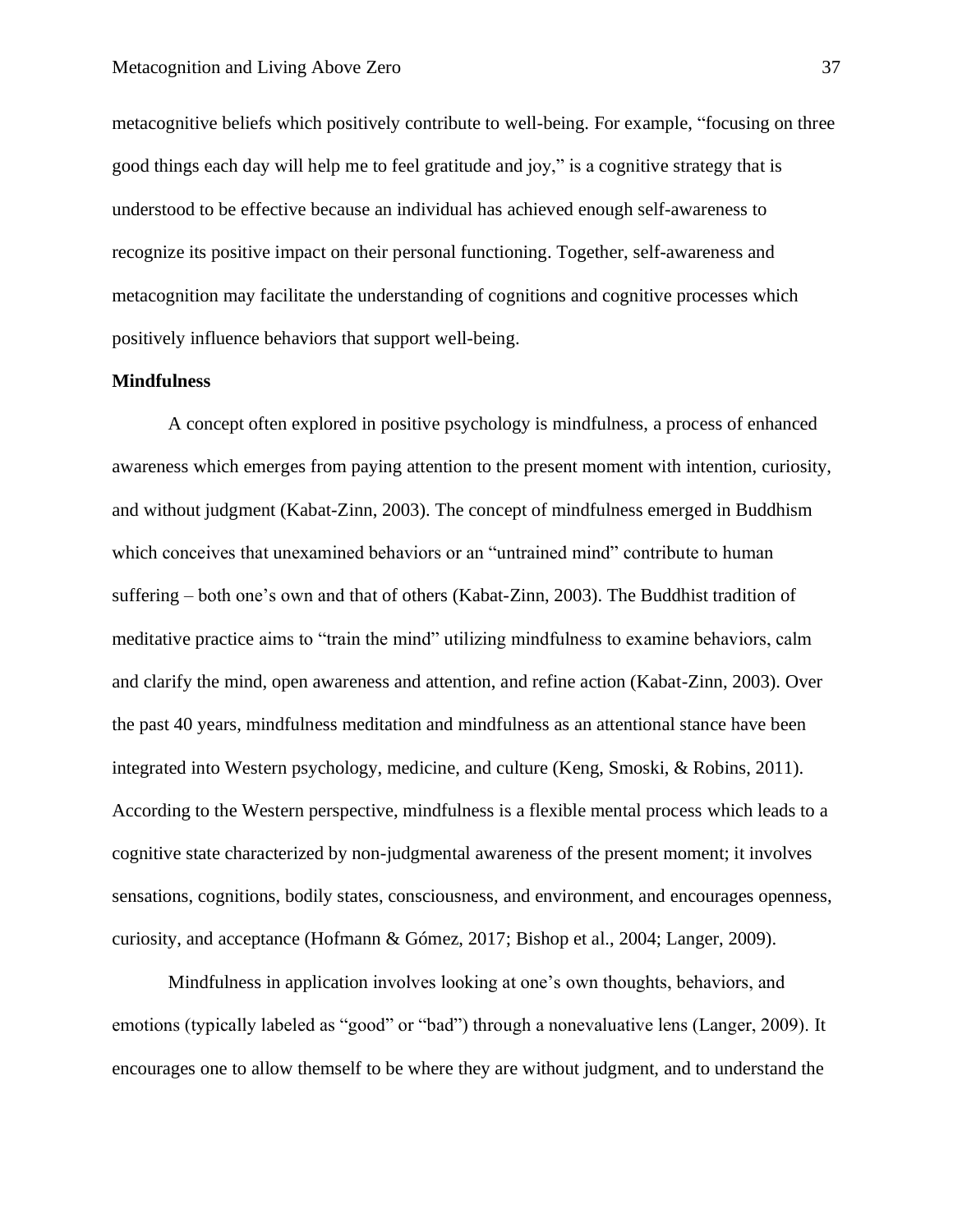inner and outer landscape of an experience in each moment (Kabbat-Zinn, 2003). Mindfulness practice often illuminates the extent of how modified and distorted human's experiences are when they are habitual and unexamined (Kabbat-Zinn, 2003). To think mindfully is to assess why a thought, behavior, or emotion is being experienced, and to consider alternative responses or outcomes without self-recrimination (Langer, 2009). Living mindfully requires an understanding that everything is context-dependent and dynamic and thus requires one to be open to new information, engaged, and adaptive (Langer, 2009). Mindfulness as a practice takes a variety of forms. From structured practices such as meditation, yoga, body scanning, and mindful walking, to more informal exercises which aim to increase general awareness in daily life, mindfulness requires intentional practice as it develops over time.

#### *Mindfulness and Metacognition*

Mindfulness practice intersects with metacognitive processes in numerous ways. Mindfulness and metacognition both involve the examination of one's thoughts and thought processes, and both inherently promote self-awareness. A specific component of mindfulness practice which incorporates metacognition is reappraisal, the exploration of one's thoughts and feelings regarding a particular situation (Dahl, Lutz, & Davidson, 2015). This act of attentional shifting is akin to knowledge of cognition in that it brings awareness to one's thoughts. Selfappraisal permits the regulation of cognition as one's understanding of their knowledge and performance enables them to identify appropriate strategies regarding how to respond in the present moment (Smalley & Winston, 2010). It is surmised that over time, mindfulness practice which incorporates enhanced awareness of cognition may illuminate patterns of positive and negative metacognitive beliefs, further develop one's self-awareness, and elucidate purposive actions which are in accordance with one's values.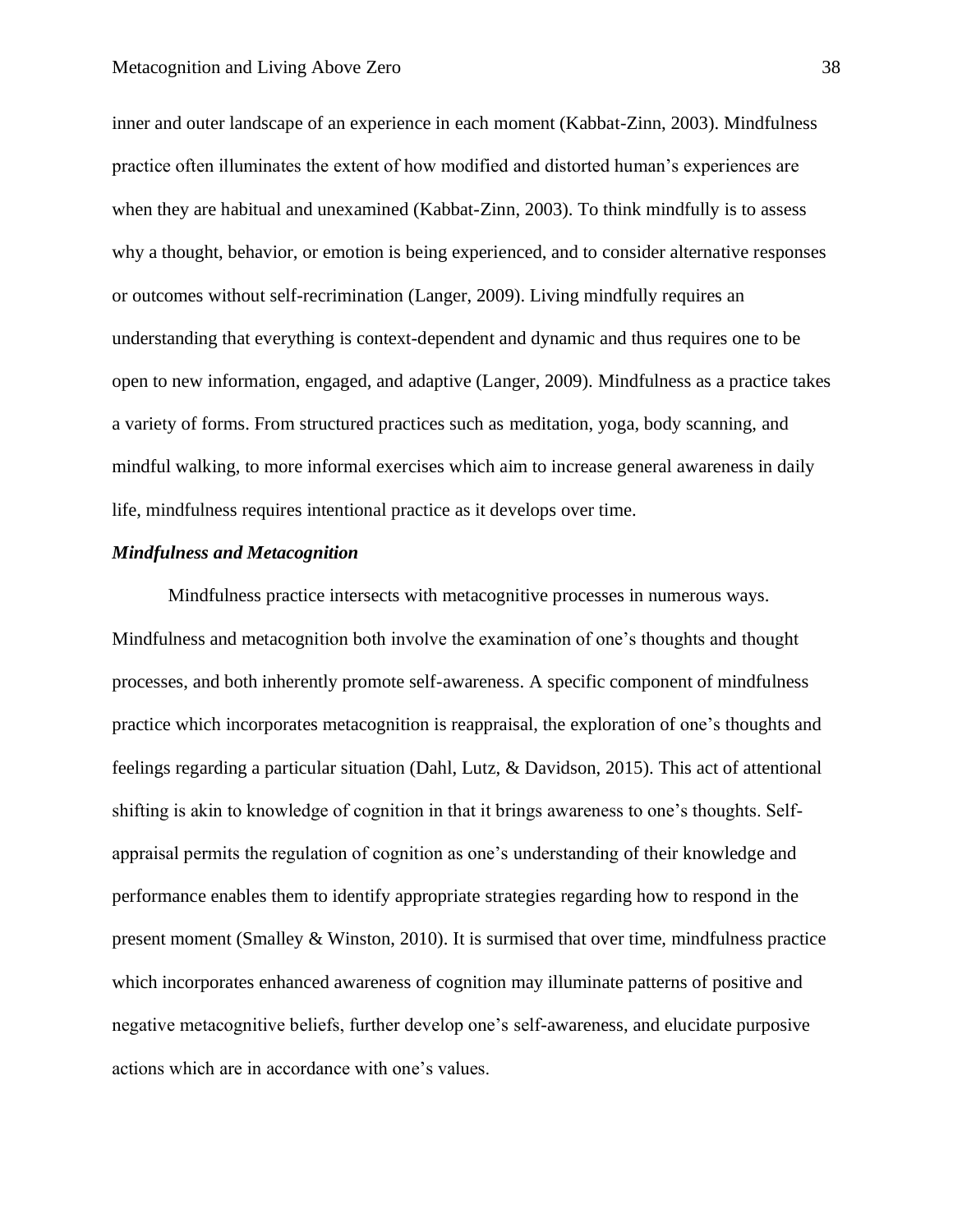## *Mindfulness and Well-Being*

Research on the efficacy of mindfulness practice illustrates its capacity to positively influence emotions, decrease stress and emotional disturbance, improve physical and emotional health, and enhance cognitive abilities. Mindfulness has been found to produce positive psychological effects including increased subjective well-being, reduced psychological symptoms and emotion reactivity, and improved behavioral regulation (Keng et al., 2011). In a study of 174 adults in a mindfulness-based therapy program, Carmody and Baer (2007) found that mindfulness practice (e.g. meditation, yoga, body scanning) reduced psychological symptoms and increased psychological well-being. In their study examining the effects of meditation on happiness, Smith, Compton, and West (1995) found that individuals who regularly practiced meditation were happier (both in frequency and intensity) and experienced less anxiety and depression. In a meta-analysis of 10 before-and-after studies, Khoury et al. (2013) reported a significant effect for mindfulness treatments and anxiety. These findings illustrate that mindfulness practices may not only increase one's positive affect, they may also reduce symptoms of emotional disturbance and generally improve well-being.

The antithesis of mindfulness, mindlessness, consists of behavior without thoughtful attention; it is governed by rules and routines that are ignorant to context or perspective, and may be considered as functioning on "automatic pilot" (Langer, 2009). According to Langer (2009), individuals predominantly function in a mindless state, adopting values, emotional responses, and behaviors without any kind of mindful appraisal or questioning. These elements shape wellbeing – to accept them without question can be likened to taking a backseat to one's own life, surrendering control to whomever or whatever exposes information, and accepting it as the "best" or "right" way to function. Moreover, this kind of processing is generally edited,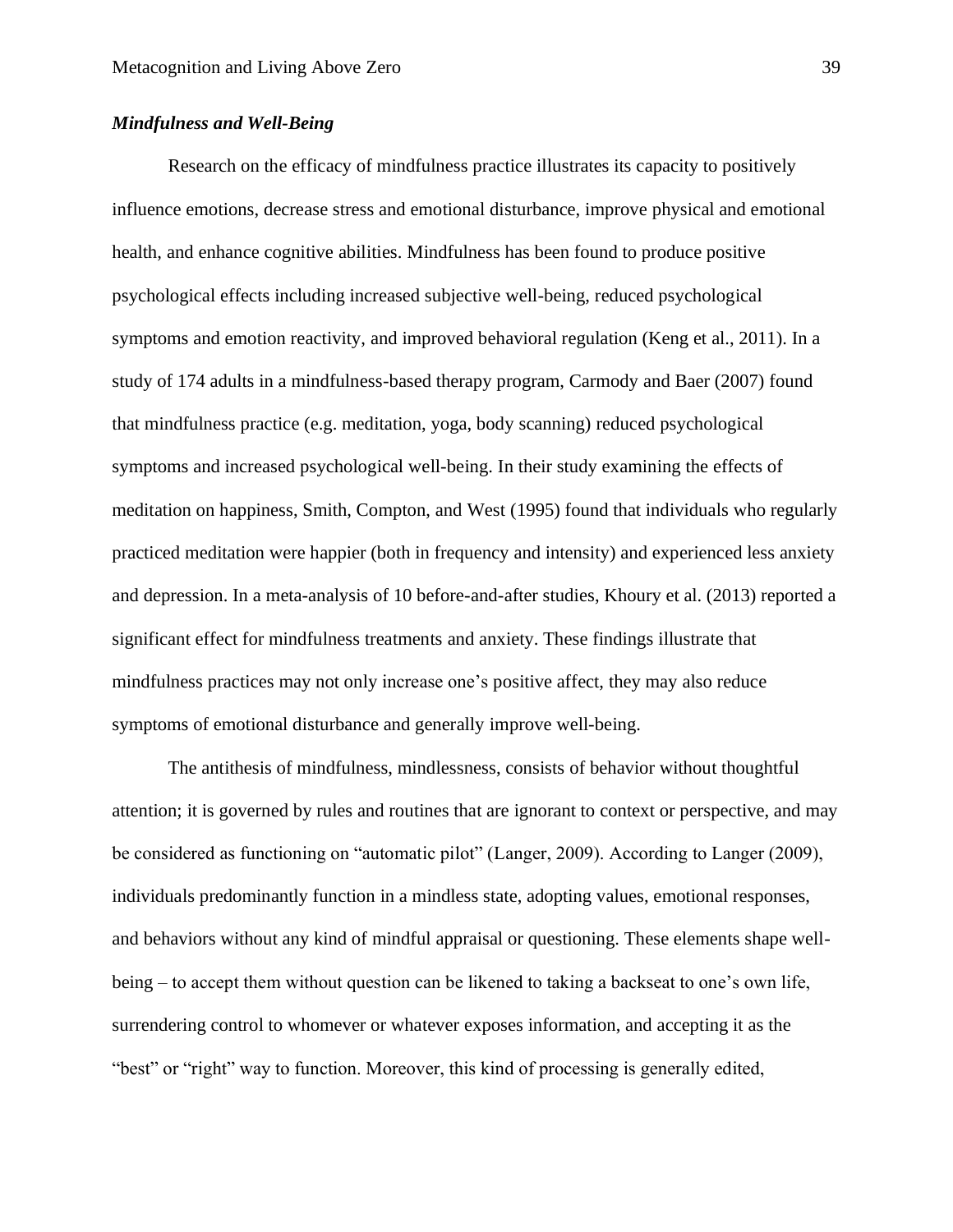unsubstantial, and often involves alienation from direct experience of the sensory world and the body (Kabat-Zinn, 2003). To increase mindfulness is to welcome authority over one's own wellbeing.

## **Self-Efficacy**

A component of well-being often explored in positive psychology is self-efficacy, one's belief surrounding their ability to coordinate skills they possess and effectively adapt to dynamic and challenging circumstances (Bandura, Freeman, & Lightsey, 1999; Maddux, 2002). Bandura's (1997) self-efficacy theory is grounded in the principle that psychological processes serve as a mechanism for creating and strengthening expectations of personal efficacy. Further stated, one's confidence in their ability to produce desired effects through their own actions is a principal determinant of the kinds of responses individuals choose to enact, and how much effort they will exert to achieve a certain outcome (Maddux, 2002).

#### *Self-Efficacy and Metacognition*

As noted, this essay hypothesizes that metacognition (i.e. one's knowledge and regulation of cognition) may be utilized to increase self-efficacy and promote well-being. Metacognitive capacities offer a method to control how one relates to their thoughts and thought processes. For example, the thought, "I will never find love," is a cognition which could increase anxiety and potentially trigger a panic attack. Developing knowledge about oneself as a cognitive processor may diminish the disconcerting effects of this thought as one is now familiar with its form, appearance, and frequency. Furthermore, knowing appropriate regulatory strategies to manage this cognition (e.g. suppressing thoughts, shifting attention, examination of cognitive validity) may help one to avoid a panic attack and maintain continual functioning. As self-efficacy is the belief that one can exert control over an outcome, this example illustrates how metacognitive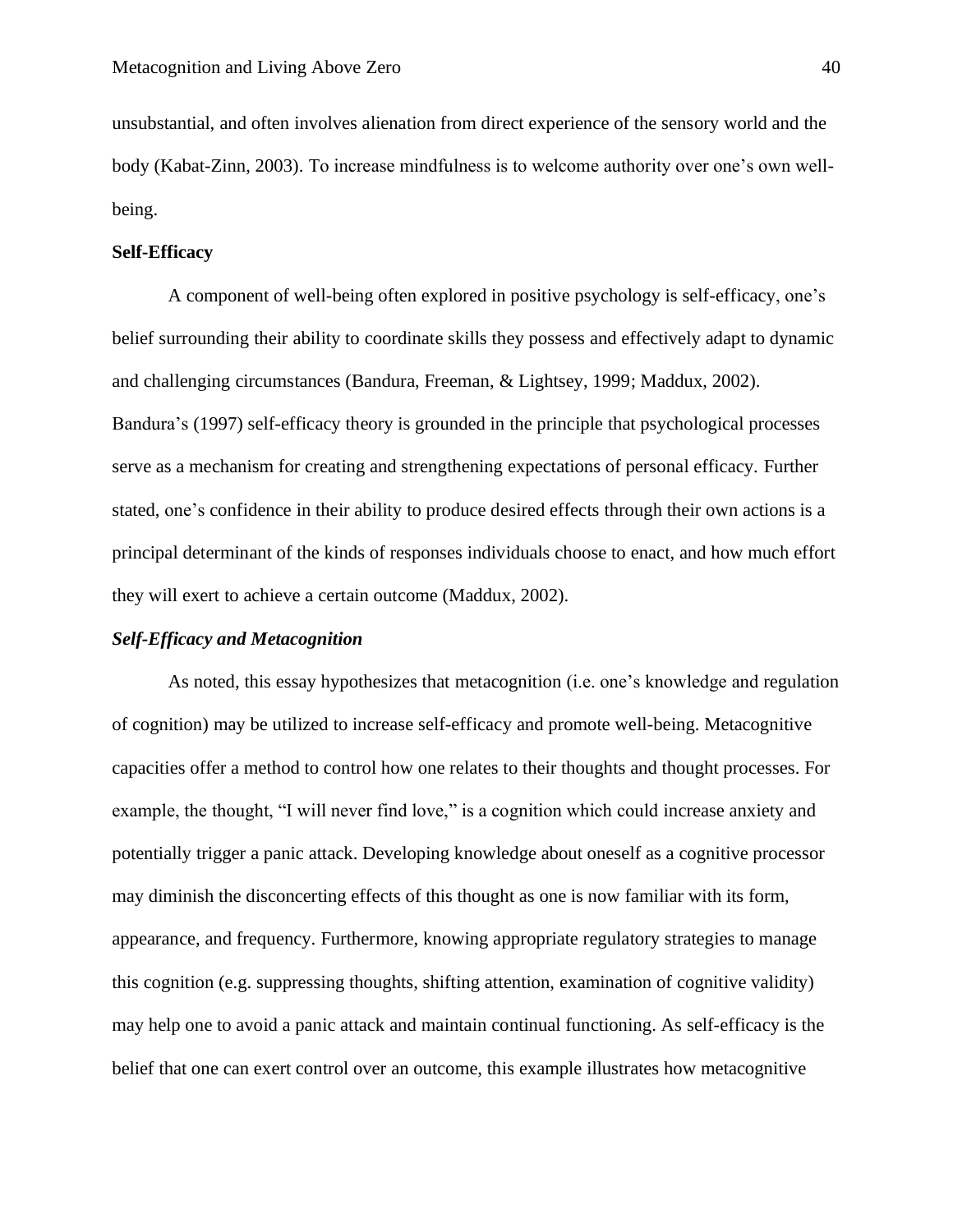processes may be utilized to control the effects of a psychological experience. Moreover, operating metacognitive capacities (i.e. knowledge and regulation of cognition) may increase self-efficacy as one now has a sense of control over a cognitive process which impacts an outcome.

Bandura et al. (1999) noted that individuals who have a high sense of self-efficacy regarding thought control can more effectively influence their behaviors and emotional states.

[...] The exercise of control over one's own consciousness is of considerable import to personal well-being. To the extent that people can regulate what they think, they can influence how they feel and behave. […] The self-regulation of thought processes, therefore, plays a significant role in the maintenance of emotional well-being. […] The exercise of control over anxiety arousal in activities involving some risks may require development not only of coping efficacy but also of efficacy in controlling dysfunctional apprehensive cognitions. (Bandura et al., 1999, p. 145)

Those with greater self-efficacy tend to be more unaffected by negative psychological experiences as they believe they can stop their acceleration and perseveration (Bandura et al., 1999). Therefore, employing one's metacognitive knowledge and regulatory skills is presumed to increase self-efficacy and positively influence one's emotional and behavioral states. These metacognitive capacities can be utilized to increase one's well-being as they permit the appraisal and management of cognitions, planning of effective strategies, and subsequent modification of behavior which is more supportive of one's goals and values.

#### *Self-Efficacy and Well-being*

Research on self-efficacy has provided valuable insights into how individuals guide their behavior in pursuit of well-being (Maddux, 2002). Those who have a resilient sense of efficacy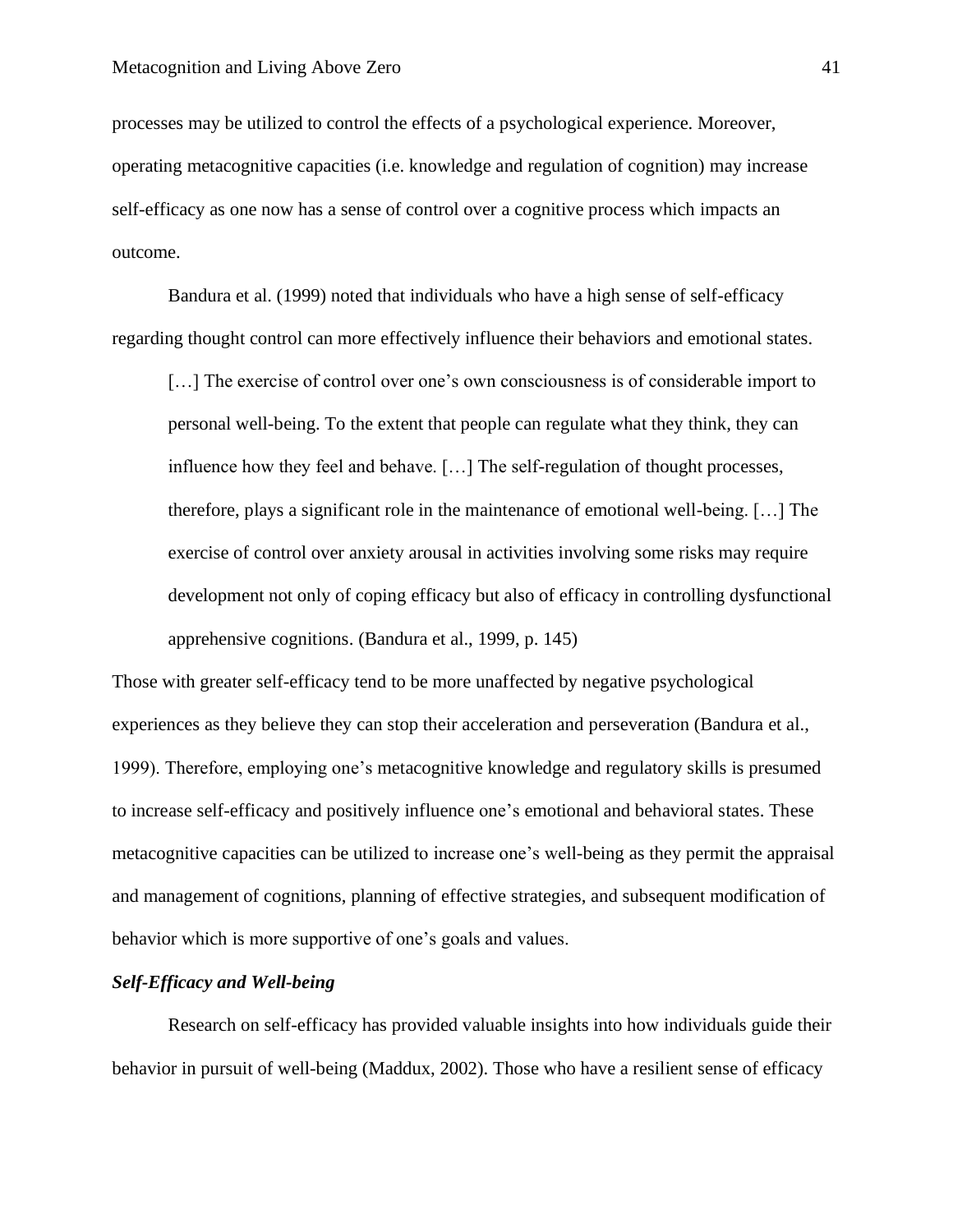feel less hopeless and more in control when attempting to improve their life conditions (Bandura et al., 1999). Maddux (2002) notes that when individuals are more in control of their behavior, thoughts, feelings, and environment they feel more equipped to confront challenges in life, foster healthy relationships, and accomplish personal fulfilment and peace of mind. Furthermore, selfefficacy has been found to influence the adoption of healthy behaviors like exercise and stress management, the cessation of unhealthy behaviors such as alcohol and drug abuse, and the maintenance of positive changes in the face of adversity (Maddux, 2002; Bandura, 1997; Maddux et al., 1995). Therefore, metacognition may not only increase self-efficacy, it may also prompt positive behaviors which accompany self-efficacy and further contribute to the promotion of well-being.

## *Self-Efficacy, Goals, and Performance*

Next, self-efficacy has been shown to influence an individuals' goals and performance (Bandura et al., 1999). Concerning goals, the greater one's efficacy beliefs are in a life domain (e.g. relationships, work), the grander their goals will be within that domain in the future (Maddux, 2002). This positive contagion is not restricted to just one area – when an individual is engaged and committed to an exercise and is persistent in ensuring the conclusion of that exercise, that sense of self-efficacy and control may spread to other areas of one's life (Ratey & Hagerman, 2008).

In addition to influencing goals, self-efficacy is also a critical component of performance (Bandura et al., 1999). In this context, performance refers to one's execution of efforts and strategies. As self-efficacy encompasses both skills and the efficacy beliefs to use those skills effectively, it may have a significant impact on one's performance (Bandura et al., 1999). Selfefficacy influences actions both directly and indirectly through cognitive, motivational,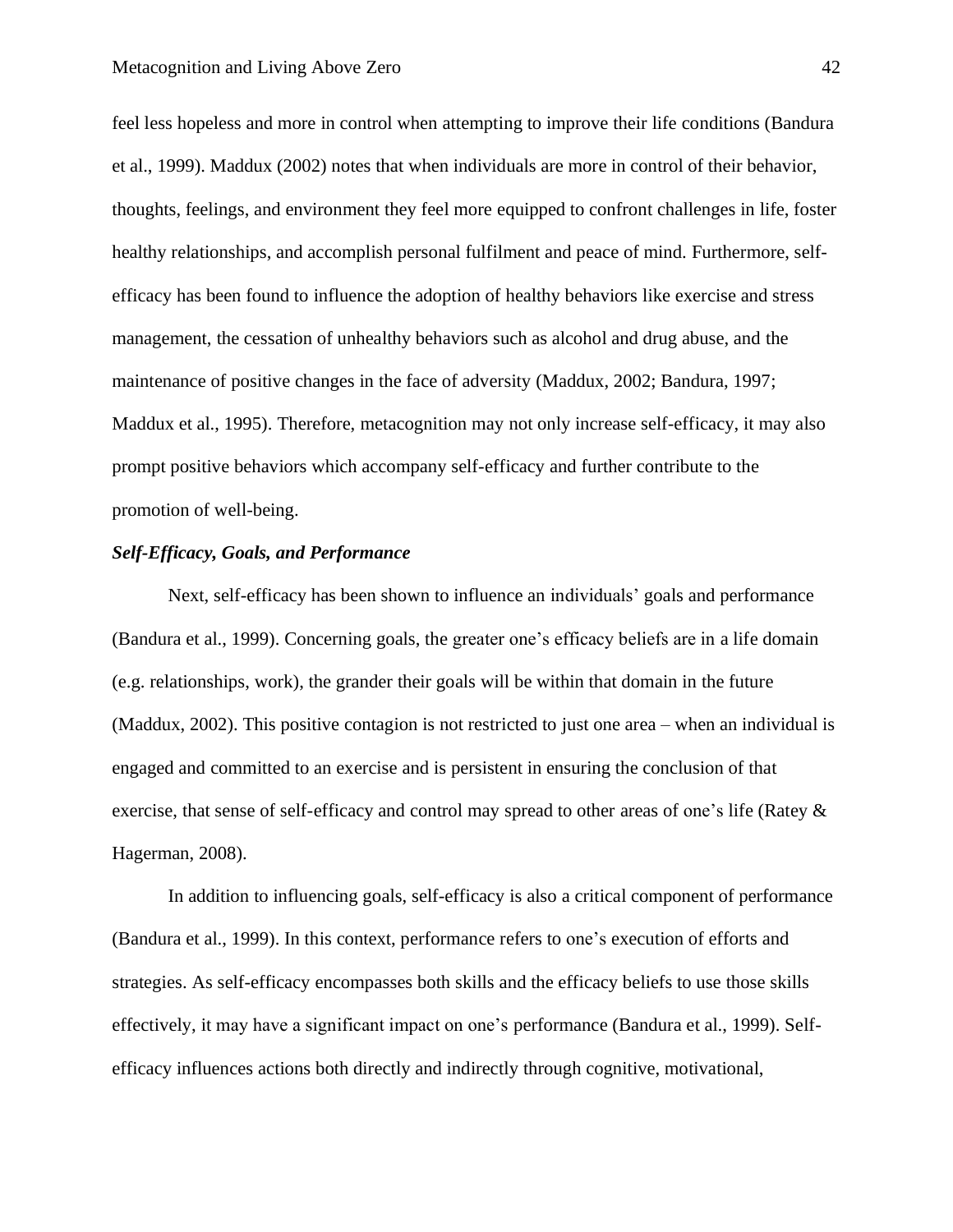decisional, and affective determinants – all essential contributors to performance (Bandura, Caprara, Barbaranelli, Gerbino, & Pastorelli, 2003). Efficacy beliefs alone do not predict performance, rather, it is an individual's efforts, their actions or "doing" which permit certain outcomes. Therefore, intentionally nurturing self-efficacy may positively influence one's goals, performance, and functional states in a variety of life domains. Bolstering metacognitive components to enhance self-efficacy may also permit activities which enhance well-being as one's performance and behavior is now aligned with their goals and values.

#### **Pragmatic Tools to Bolster Metacognitive Capacities**

Schraw (1998) reported that metacognition and its constitutive components, knowledge and regulation of cognition can be enhanced through a variety of instructional strategies. Exercises which incorporate the exploration, management, monitoring, and evaluation of one's thoughts and thought processes may offer a method to develop one's metacognitive capacities. An overview of various non-clinical tools which promote knowledge and regulation of cognition is presented below.

## *Mindfulness Practice*

Mindfulness has been presented as an exercise which influences both metacognition and well-being. As noted, mindfulness practice involves the examination of one's thoughts and thought processes (i.e. knowledge of cognition) and requires one to monitor their cognitions in order to maintain a state of mindfulness (i.e. regulation of cognition). Implementing mindfulness practice into one's daily routine may strengthen their self-awareness and generally improve their capacity to understand and employ various metacognitive skills. For example, improving one's metacognitive regulatory skills may strengthen one's ability to plan, evaluate, and strategize cognitive approaches which are most appropriate and beneficial in a situation. Therefore,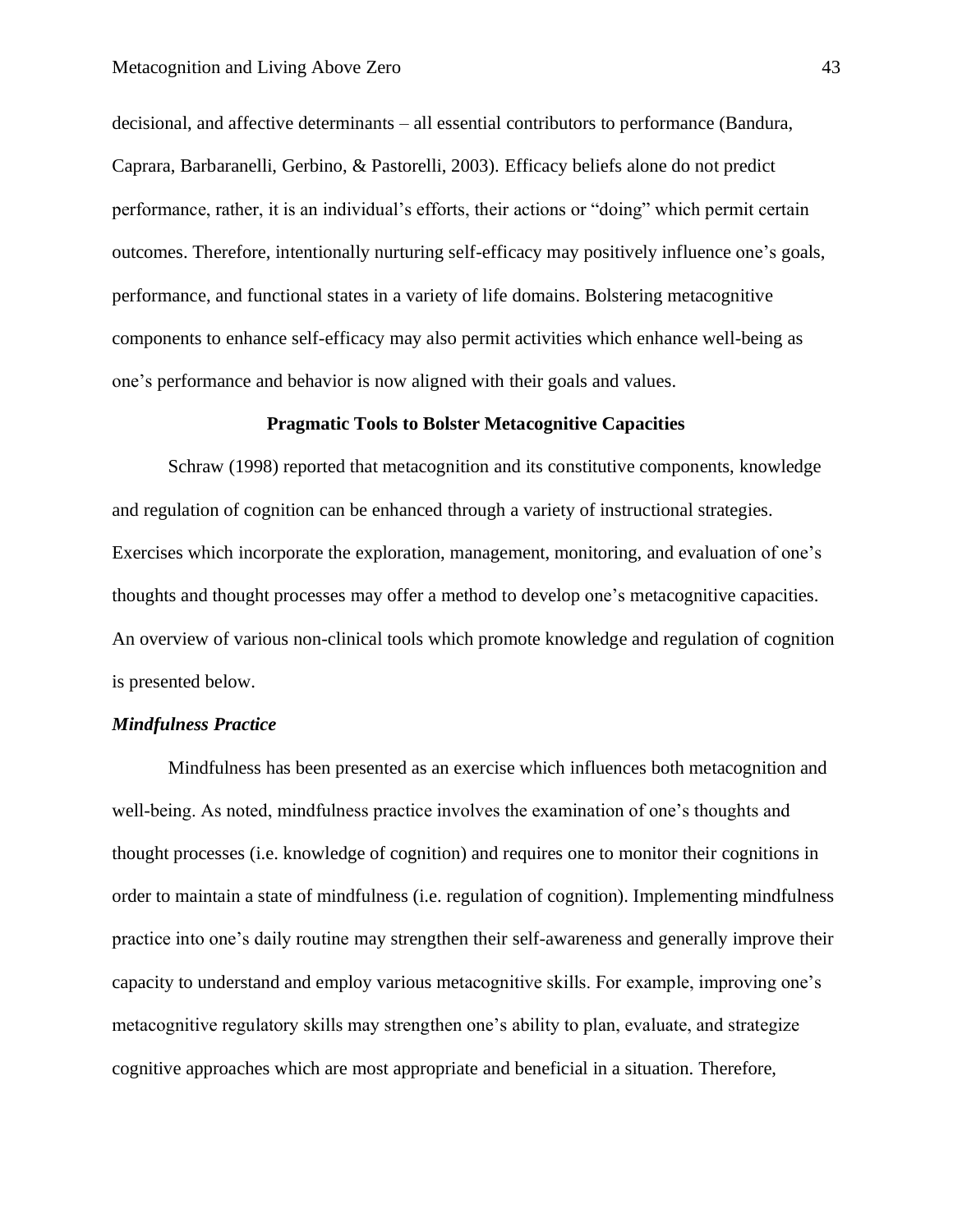#### Metacognition and Living Above Zero 44

mindfulness practice is recommended as a reasonable tool which may further one's metacognitive skills and permit one to simultaneously benefit from its positive effects on one's well-being (e.g. reduced stress and emotional disturbance, improved physical and emotional health). An entire essay could be dedicated to mindfulness exercises which incorporate and promote metacognition, a preliminary list and overview of various approaches to bolster one's metacognitive capacities is as follows:

- Breath Work: Close your eyes and focus on your breathing; Notice how the air moves in and out of your body and where you feel it  $-$  in your chest, belly; Focusing on a particular element of your breath may be helpful (e.g. the sound, pace, location); Count 10 inhales, then start again, and complete this process for at least 5 minutes; If your mind wanders, bring your attention back to your primary of focus (e.g. where you feel your breath, the number 1, etc.).
- Attentional Shifting: Focus on a particular sound, smell, or object for an extended period of time (e.g. go to a park and observe the trees and flowers – their texture, movement, color, smell).
- Mindful Eating: While eating, notice the texture, feel, taste, and temperature of your food; Strive to remain present and mindful of each bite.
- Body Scanning: Focus on the sensations in your body; Slowly move from the top of your head to the bottom of your feet, examining how each body part feels (e.g. relaxed, tense, loose, etc.).
- Mindful Walking: While walking, examine the manner in which your feet touch the ground, noticing how each step feels; Pay attention to areas of your body (e.g. your calves, hips, pelvis, arms), and how they work together to move you forward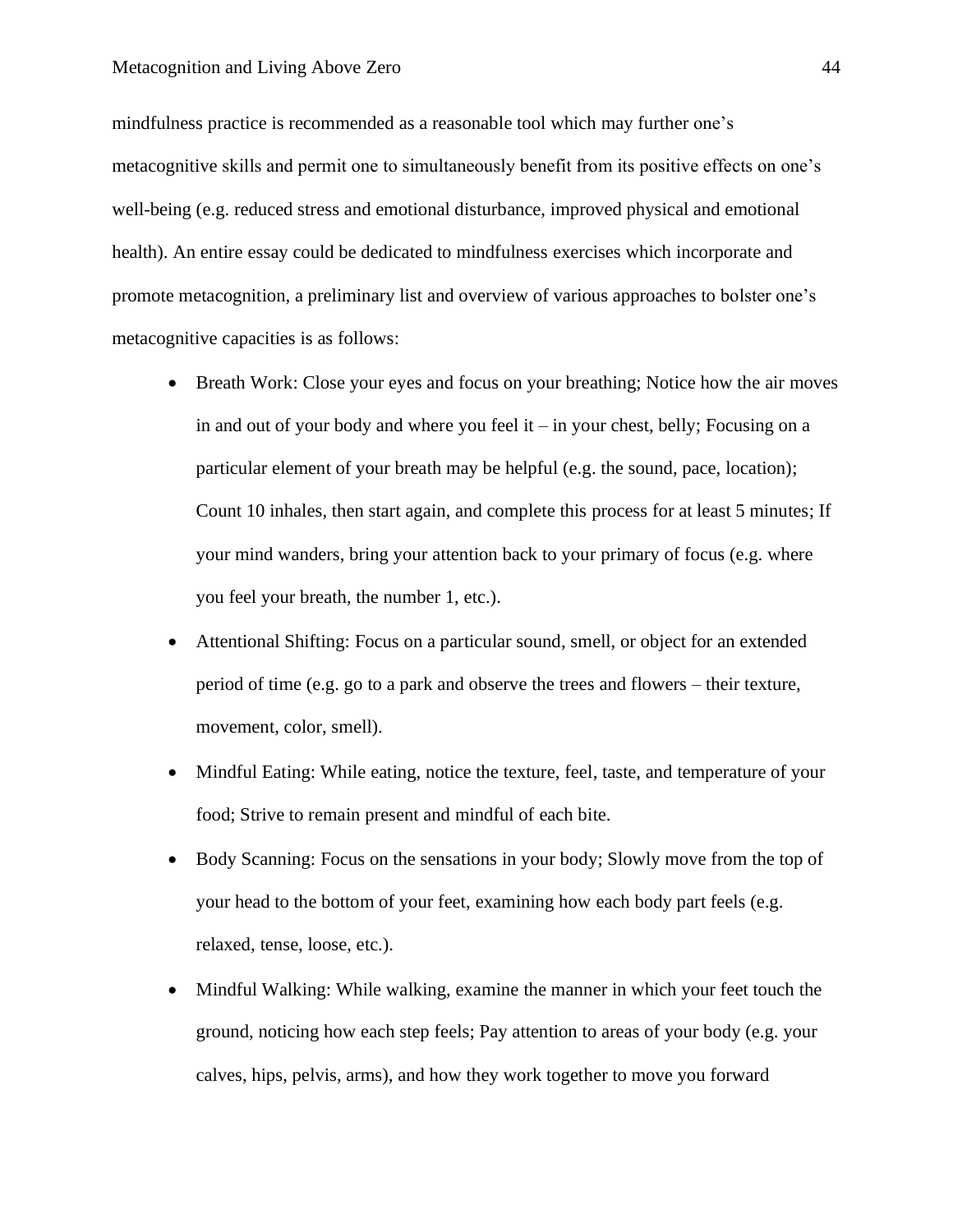## *Cognitive Tracking Through Journaling*

Reflecting on one's thoughts and thought processes may foster a greater understanding of their metacognitive knowledge and enhance one's metacognitive regulatory capacities. Furthermore, examining the interplay between cognitions, emotions, and physiological responses is an exercise which may promote self-awareness, mindfulness, and self-efficacy – positive psychology concepts which may be employed to positively influence one's well-being. Journaling is a feasible and accessible tool for those attempting to enhance their metacognitive understanding and skills.

Journal writing has been found to be an effective tool to promote reflective thinking which supports one's internal dialogue (Colton & Sparks-Langer, 1993). In their study on the effects of journaling about a stressful event, Ullrich and Lutgengendorf (2002) reported that compared to participants who wrote solely about emotions, those who wrote about cognitions and emotions connected to a stressful experience developed a greater awareness of the positive benefits resulting from that experience. Therefore, it is surmised that recording thoughts as they enter one's consciousness may be a valuable exercise to promote awareness of internal experiences and develop one's metacognitive capacities. Noting emotional responses (both positive and negative), physical reactions, and situational aspects which accompany a thought may further help to establish patterns in cognitive processing. When writing, it may be helpful to try and discern which component of a psychological experience occurs first (i.e. thought, emotion, physiological response). Recording this experience may help illuminate certain patterns, triggers, and cognitive processes. This exercise is surmised to enhance one's ability to employ metacognitive skills as it requires both the awareness and regulation of cognition. Table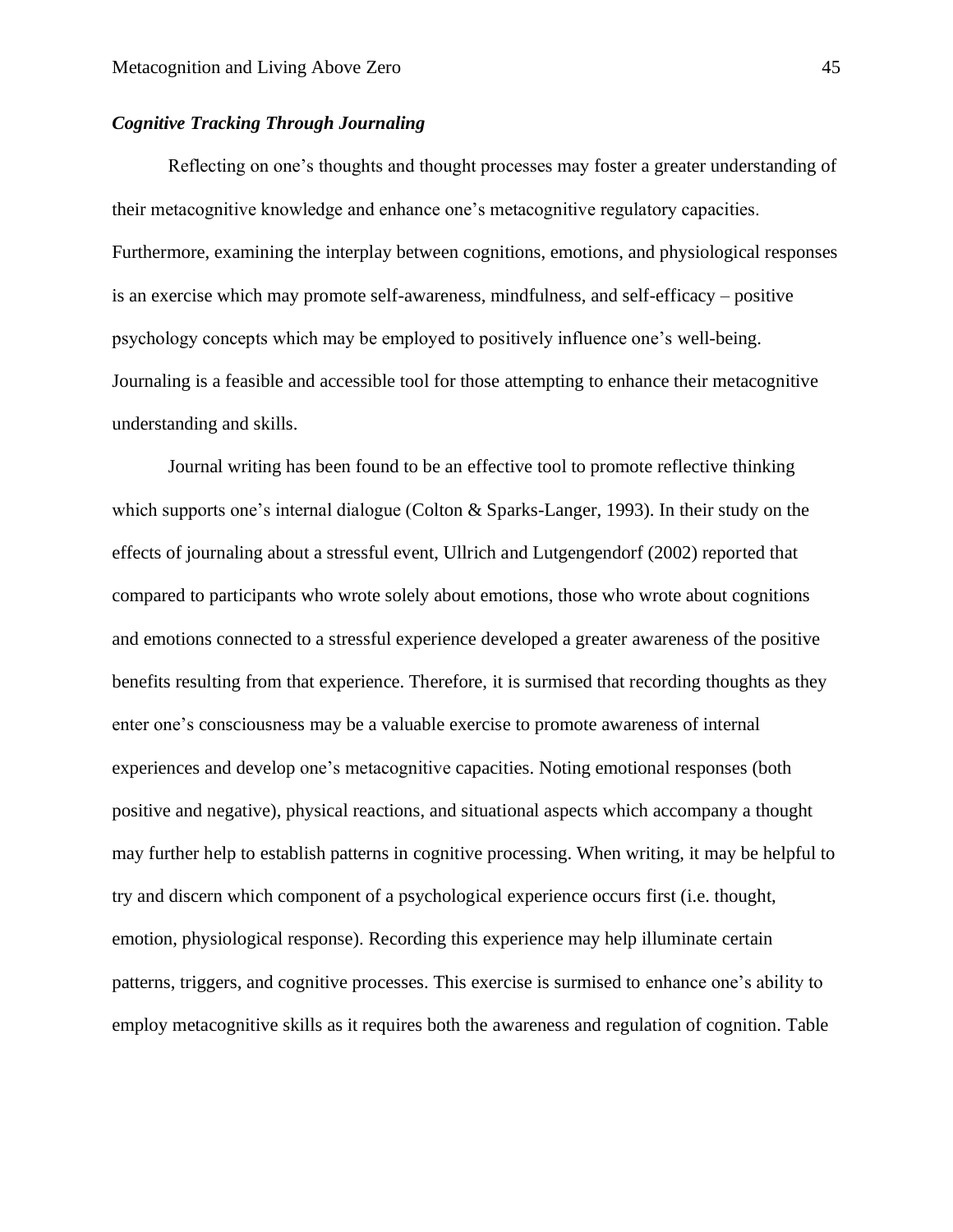2 displays an example of how one might track their cognitions and cognitive experiences in order

to bolster their metacognitive abilities.

## **Table 2**

## *Cognitive Tracking*

| Type of Conscious<br>Experience      | <b>Before</b>                                | During                        | After                          | Description of<br>Cognitive<br>Response |
|--------------------------------------|----------------------------------------------|-------------------------------|--------------------------------|-----------------------------------------|
| Conscious<br>Cognitions              |                                              | "I did<br>something<br>wrong" | "I am a failure"               | Negative                                |
| Conscious<br>Emotions                |                                              | Panic                         | Anxiety $\&$<br><b>Sadness</b> | Negative                                |
| Conscious<br>Physical<br>Experiences |                                              | Heart rate<br>increases       | Shoulders tense<br>up          | Negative                                |
| Conscious<br>Situational<br>Aspects  | Receiving a<br>stern email<br>from your boss |                               |                                |                                         |

## *Metacognitive Questioning*

Self-questioning which directs one's attention to metacognitive components may offer an opportunity for one to enhance their cognitive knowledge and regulatory skills. The following questions are examples of how one might frame questions to bolster metacognitive capacities:

- o "Is weighing myself every day helping me to lose weight?"
- o "Did my thoughts prolong my anxiety? Did they curtail or mitigate it?"
- o "Is this the best approach to this situation?"
- o "Is worrying about this helping me?"
- o "What am I accomplishing by thinking about this?"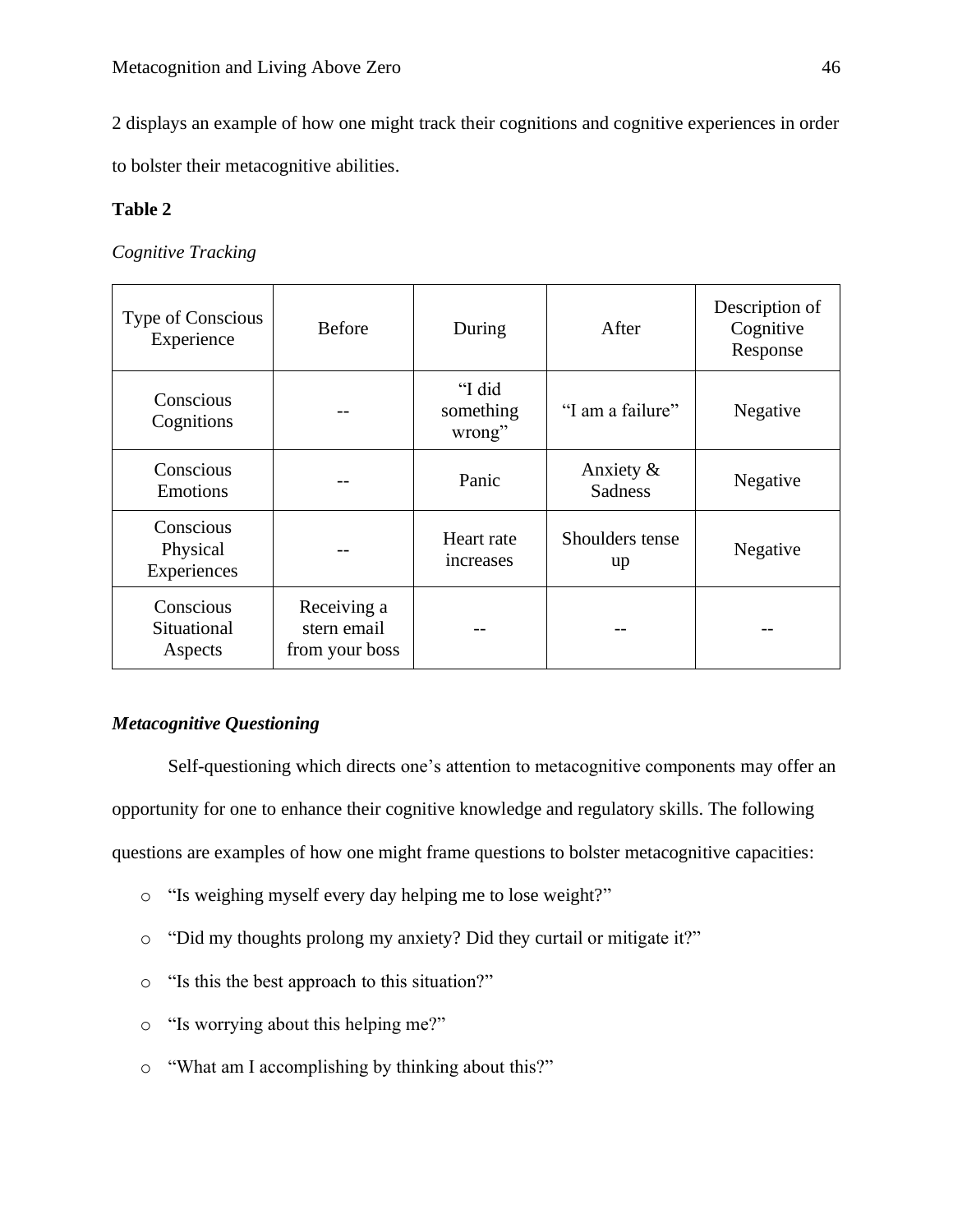Asking questions which focus on both positive and negative cognitions is important. While it may feel uncomfortable or even anxiety provoking to explore negative cognitions, it is an essential step to understanding cognitions and recognizing cognitive processes and patterns.

## **Future Directions**

As noted, research on metacognition has predominantly emerged from work in cognitive development, educational psychology, memory performance, neuropsychology, and most recently, in the investigation of cognitive control processes and psychological disorders in MCT. Future metacognitive research should focus on adults as the majority of literature and scientific studies have concentrated on the cognitive development and educational psychology of adolescents. In the field of cognitive psychology, additional research on metacognition's capacity to explain emotional distress is of critical importance. Future studies are needed to test the extent to which individuals can improve metacognitive ability and the best methods for doing so. Research on metacognition in non-clinical populations may also be of interest. Research on metacognition and its capacity to enhance or diminish one's well-being is a concept of considerable interest. Additional research on metacognition's ability to influence other areas of positive psychology such as positive relationships, purpose, accomplishments, and positive health outcomes may also be of significance.

#### **Conclusion**

This essay has examined metacognition through the lens of positive psychology, demonstrating its capacity to promote self-efficacy, decrease anxiety, and increase well-being. Metacognition was presented as a mechanism to strengthen one's self-efficacy as its processes (i.e. knowledge and regulation of cognition) may foster a sense of control regarding how one relates to and manages their psychological experiences. For example, selecting cognitive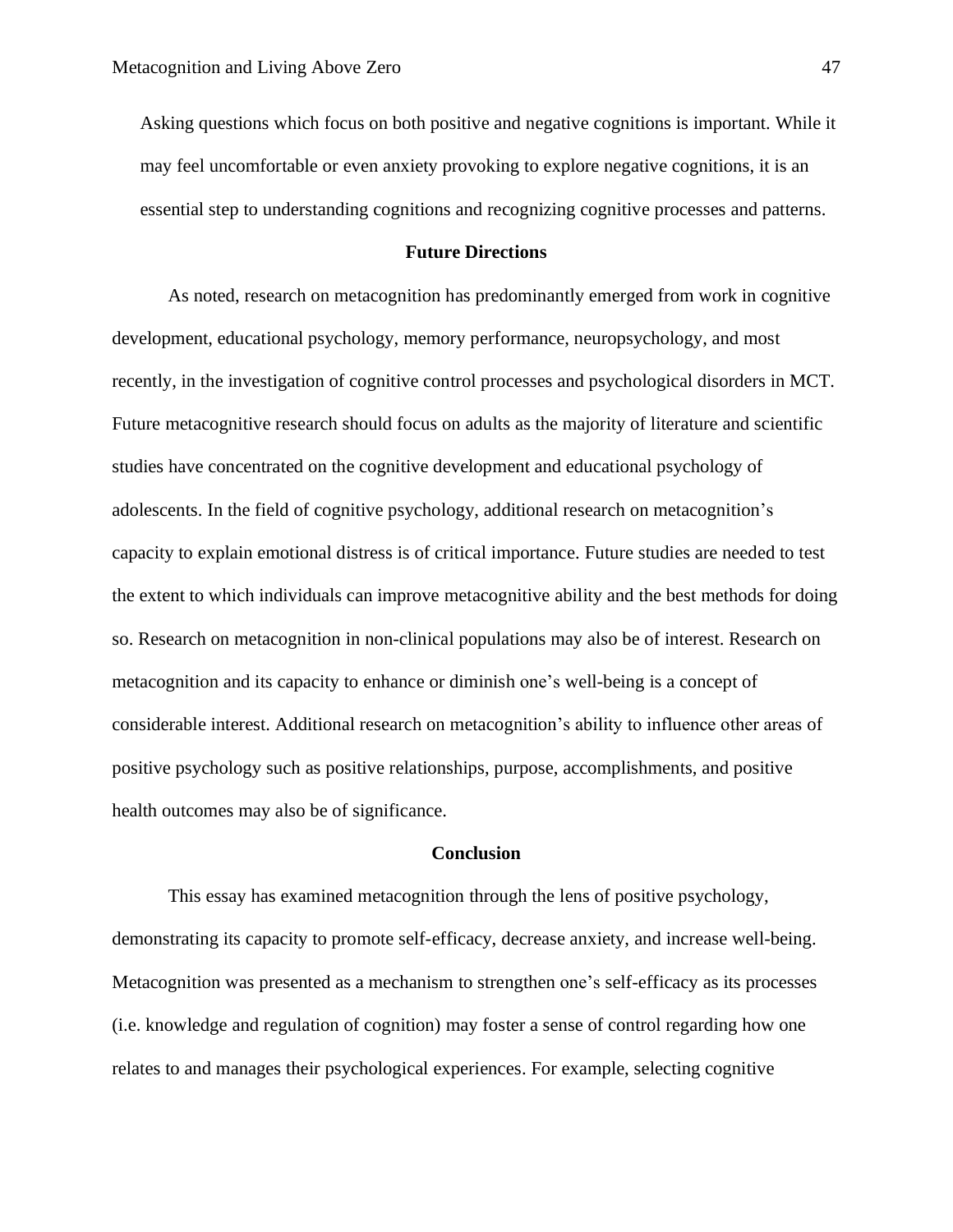strategies (a metacognitive skill) which benefit one's performance may effectively influence how responsible they feel for a realized success (e.g. "Thinking about my past accomplishments bolsters my confidence in the moment"). Next, metacognition was presented as a capacity to mitigate anxiety as its regulatory processes may be utilized to manage the effects of cognitions which intersect emotional disturbance. An examination of existing psychotherapies such as CBT, ACT, and MCT presented metacognition as the thread which runs between their various approaches to treat anxiety and other psychological disorders. While these therapies focused on the clinical population, the presence of metacognition in their methodologies suggests its capacity to decrease anxiety which negatively affects the non-clinical population. As the number of individuals suffering from anxiety and its accompanying symptoms is rapidly growing, accessible methods which may reduce its effects are of critical importance. Furthermore, this essay has presented metacognition as a beneficial area of investigation in the non-clinical application of well-being practices studied in positive psychology. More proficient metacognitive abilities may enact a greater capacity for one to appraise cognitions, strategize, and invest in activities which validate one's sense of self, support living in accordance with one's values, and generally promote flourishing. An examination of various positive psychology concepts such as self-awareness, mindfulness, and self-efficacy presented metacognition as a feasible tool to enhance one's well-being. Finally, pragmatic tools to enhance metacognitive capacities and future directions for research were presented. In sum, with intention, practice, and application, metacognition and the higher order cognitive processes it subsumes may be an effective method to positively influence well-being and inspire one to "live above zero."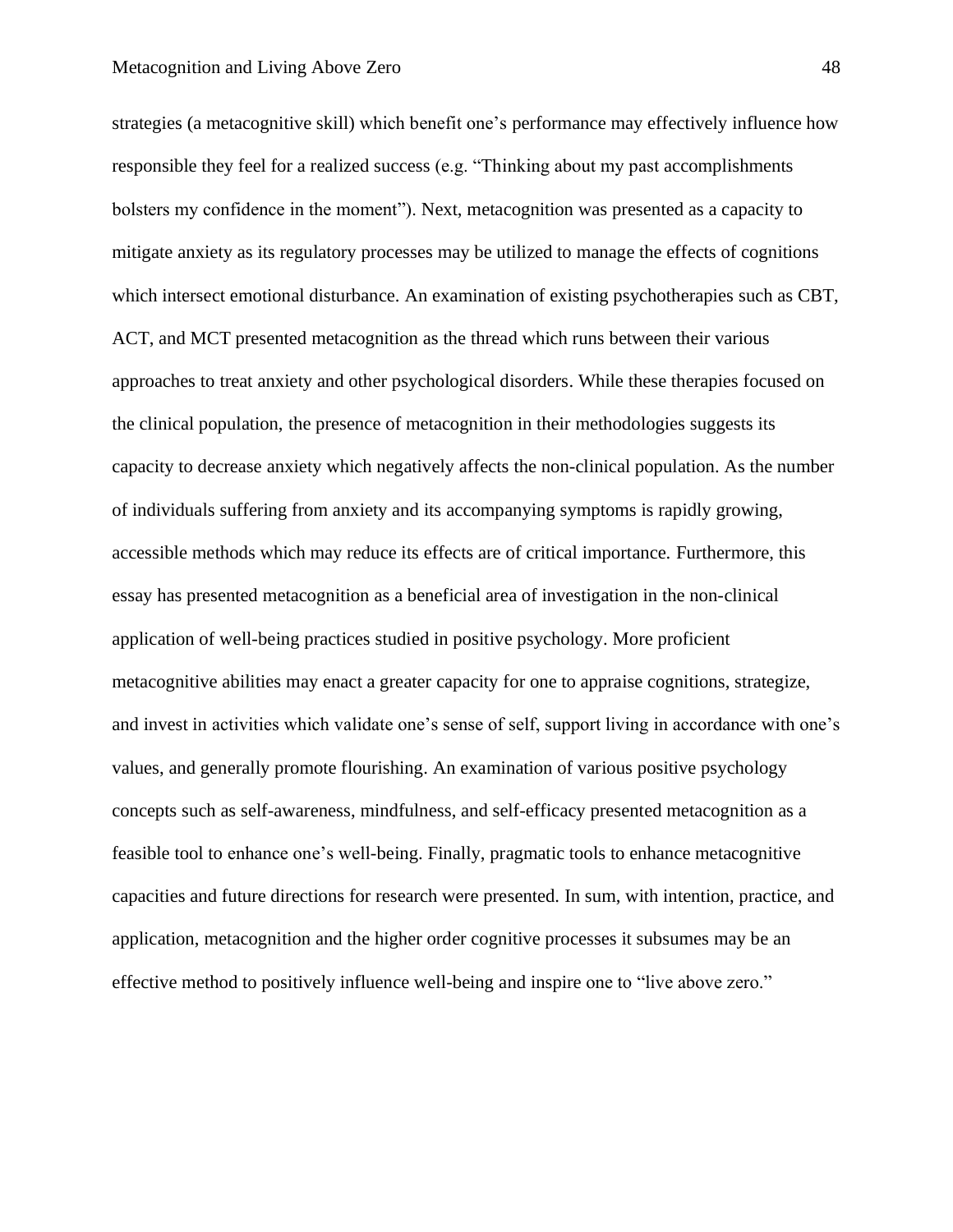#### References

- Adler, A. & Seligman, M. E. P. (2016). Using wellbeing for public policy: Theory, measurement, and recommendations. *International Journal of Wellbeing*, 6(1), 1-35. doi:10.5502/ijw.v6i1.429
- American College Health Association. American College Health Association-National College Health Assessment II: Reference Group Undergraduates Executive Summary Fall 2015. Hanover, MD: American College Health Association; 2016.
- American College Health Association. American College Health Association-National College Health Assessment II: Undergraduate Student Executive Summary Fall 2018. Silver Spring, MD: American College Health Association; 2018.
- American College Health Association. American College Health Association-National College Health Assessment II: Undergraduate Student Executive Summary Spring 2019. Silver Spring, MD: American College Health Association; 2019.
- American Psychiatric Association. (2013). Anxiety Disorders*.* In *Diagnostic and statistical manual of mental disorders* (5th ed.).

https://doi.org/10.1176/appi.books.9780890425596.dsm05

- American Psychological Association. (2000). Anxiety. Retrieved July 20, 2020, from https://www.apa.org/topics/anxiety/.
- Baime, M. (2019). Neuroscience review for medical students in MED 589: Mindfulness and Mind-Body Medicine. Unpublished manuscript.
- Bandura, A. (1977). Self-efficacy: Toward a unifying theory of behavioral change. *Psychological Review, 84*(2), 191-215. doi:10.1037//0033-295X.84.2.191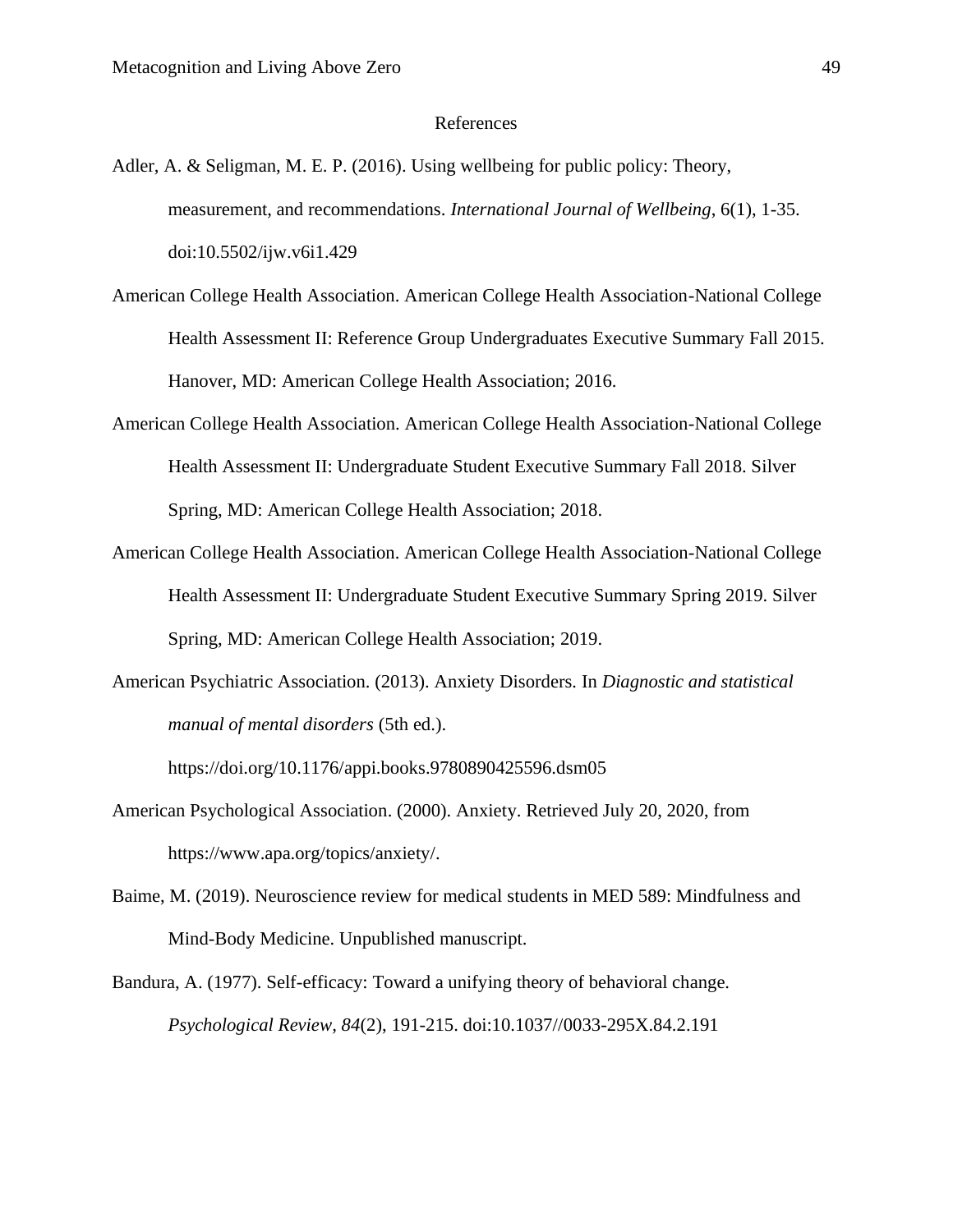- Bandura, A., Caprara, G. V., Barbaranelli, C., Gerbino, M., & Pastorelli, C. (2003). Role of affective self‐regulatory efficacy in diverse spheres of psychosocial functioning. *Child development*, *74*(3), 769-782.
- Bandura, A., Freeman, W. H., & Lightsey, R. (1999). *Self-efficacy: The exercise of control*. New York, NY: Freeman.
- Batson, C. D. (1991). *The altruism question: Toward a social-psychological answer*. Hillsdale, NJ: Lawrence Erlbaum Associates.
- Beck, A. T. (1967). *Depression: Causes and treatment*. Philadelphia, PA: University of Pennsylvania Press.
- Beck, A. T. (1976). *Cognitive therapy and the emotional disorders.* New York, NY: International Universities Press.
- Beck, A. T. (2005). The current state of cognitive therapy: A 40-year retrospective. *Archives of General Psychiatry, 62*, 953-959. doi:10.1001/archpsyc.62.9.953
- Beck, A. T., & Alford, B. A. (2009). *Depression: Causes and treatment (2nd ed.)*. Philadelphia, PA: University of Pennsylvania Press.
- Beck, A. T., & Dozois, D. J. (2011). Cognitive therapy: Current status and future directions. *Annual Review of Medicine*, *62*, 397-409. https://doi.org/10.1146/annurevmed-052209-100032
- Beck, J. S. (2011). *Cognitive behavior therapy: Basics and beyond (2nd ed.),* New York, NY: Guilford Press.
- Beck, R., & Perkins, T. S. (2001). Cognitive content-specificity for anxiety and depression: A meta-analysis. *Cognitive Therapy and Research*, *25*(6), 651-663. doi:10.1023/A:1012911104891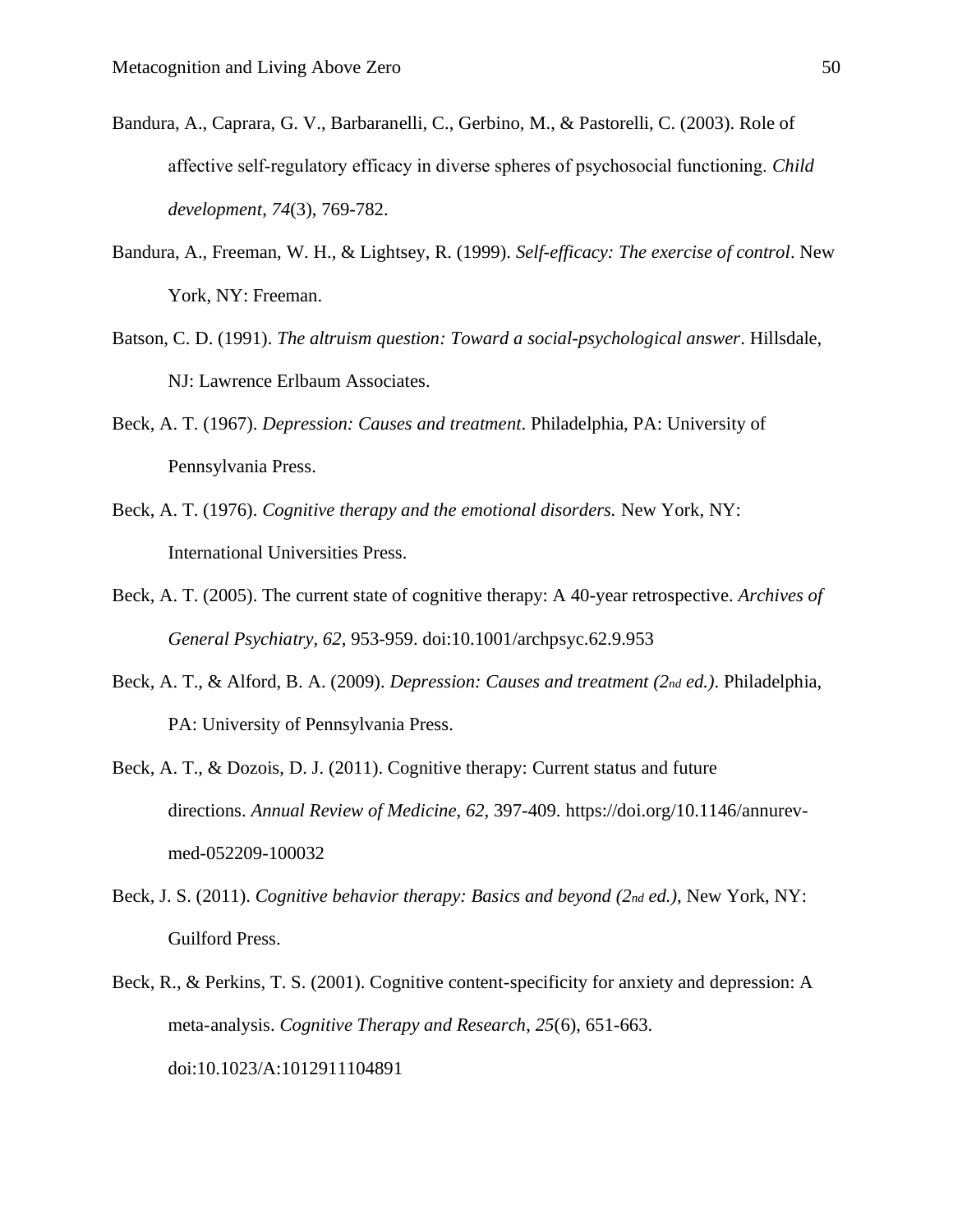- Brown, A. L. (1978). Knowing when, where, and how to remember: A problem of metacognition. In R. Glaser (Ed.), *Advances in instructional psychology, Vol. 1* (pp. 77- 165). Hillsdale, NJ: Lawrence Erlbaum Associates.
- Brown, K. W., & Ryan, R. M. (2015). A self-determination theory perspective on fostering healthy self-regulation from within and without. In S. Joseph (Ed.), *Positive psychology in practice: Promoting human flourishing in work, health, education, and everyday life* (2nd ed., pp. 139-157). Hoboken, NJ: Wiley.
- Butler, A. C., Chapman, J. E., Forman, E. M., & Beck, A. T. (2006). The empirical status of cognitive-behavioral therapy: a review of meta-analyses. *Clinical Psychology Review*, *26*(1), 17-31.
- Carmody, J., & Baer, R. A. (2007). Relationships between mindfulness practice and levels of mindfulness, medical and psychological symptoms and well-being in a mindfulnessbased stress reduction program. *Journal of Behavioral Medicine*, *31*(1), 23-33.
- Caselli, G., Martino, F., Spada, M. M., & Wells, A. (2018). Metacognitive therapy for alcohol use disorder: A systematic case series. *Frontiers in Psychology, 9*. doi:10.3389/fpsyg.2018.02619
- Clark, D. A., & Beck, A. T. (2011). *Cognitive therapy for anxiety disorders: Science and practice*. New York, NY: Guilford Press.
- Cohen, J. (1988). *Statistical power analysis for the behavioral sciences*. New York, NY: Routledge Academic.
- Colton, A. B., & Sparks-Langer, G. M. (1993). A conceptual framework to guide the development of teacher reflection and decision making. *Journal of Teacher Education, 44*(1), 45-55.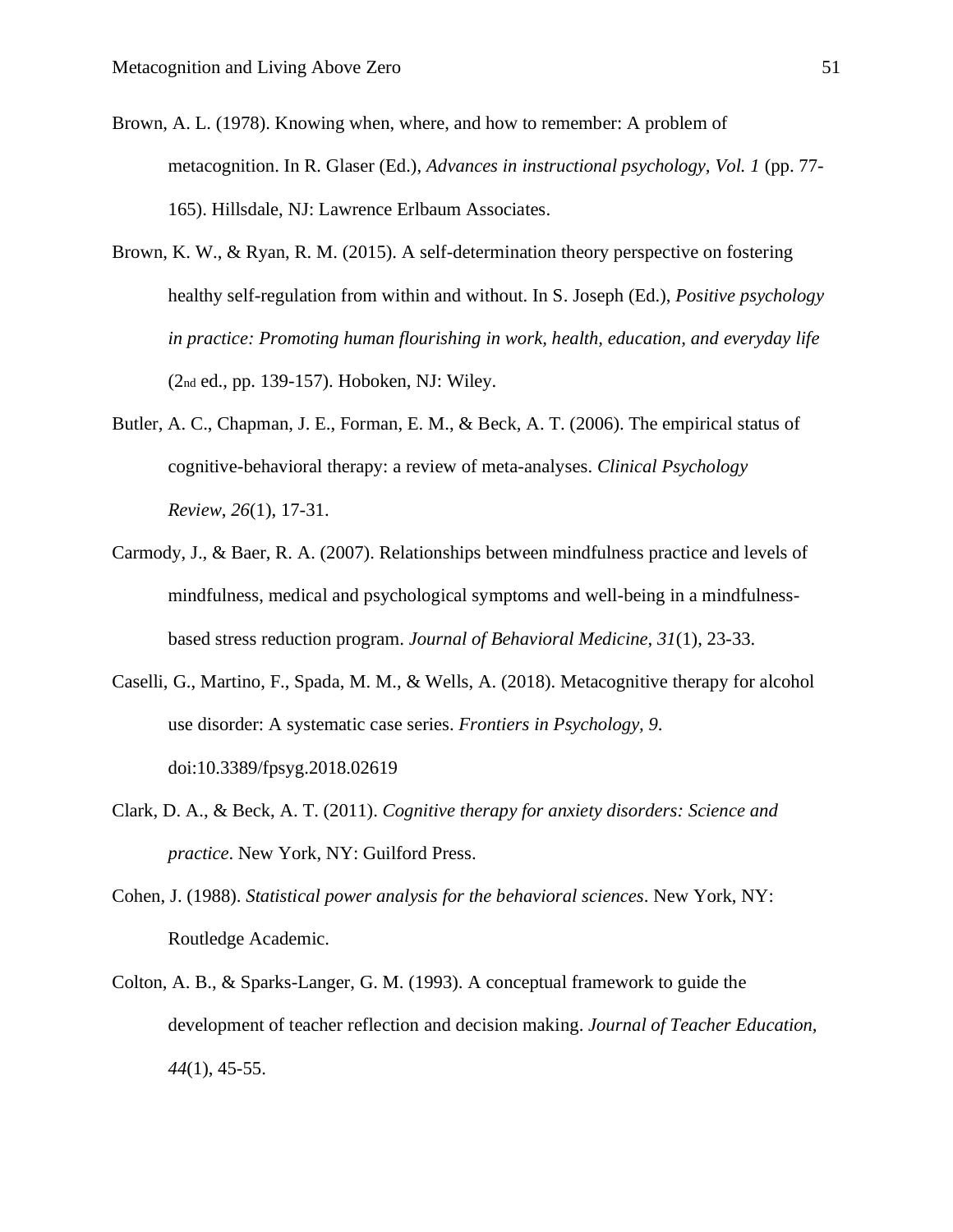- Dahl, C. J., Lutz, A., & Richardson, R. J. (2015). Reconstructing and deconstructing the self: Cognitive mechanisms in meditation practice. *Trends in Cognitive Sciences, 19(9),* 515- 523*.*
- Duval, T. S., & Silvia, P. J. (2002). Self-awareness, probability of improvement, and the selfserving bias. *Journal of Personality and Social Psychology*, *82*(1), 49.
- Ellis, A. (1957). Rational Psychotherapy and Individual Psychology. *Journal of Individual Psychology, 13*(1), 38-44.
- Ellis, A. (1991). The revised ABC's of rational-emotive therapy (RET). *Journal of Rational-Emotive and Cognitive-Behavior Therapy*, *9*(3), 139-172.
- Flavell, J. H. (1979). Metacognition and cognitive monitoring: A new area of cognitivedevelopmental inquiry. *American Psychologist, 34*(10), 906-911.
- Garner, R. (1987). *Metacognition and reading comprehension*. Norwood, New Jersey: Ablex Publishing.
- Gould, R. A., Otto, M. W., Pollack, M. H., & Yap, L. (1997). Cognitive behavioral and pharmacological treatment of generalized anxiety disorder: A preliminary meta-analysis. *Behavior Therapy, 28*(2), 285-305. doi:10.1016/S0005-7894(97)80048-2
- Hayes, S. C., Barnes-Holmes, D., & Roche, B. (2001) *Relational frame theory: A post-Skinnerian account of human language and cognition*. New York, NY: Kluwer Academic/Plenum Publishers.
- Hayes, S. C., & Brownstein, A. J. (1986). Mentalism, behavior-behavior relations, and a behavior-analytic view of the purposes of science. *The Behavior Analyst*, *9*(2), 175-190. https://doi.org/10.1007/BF03391944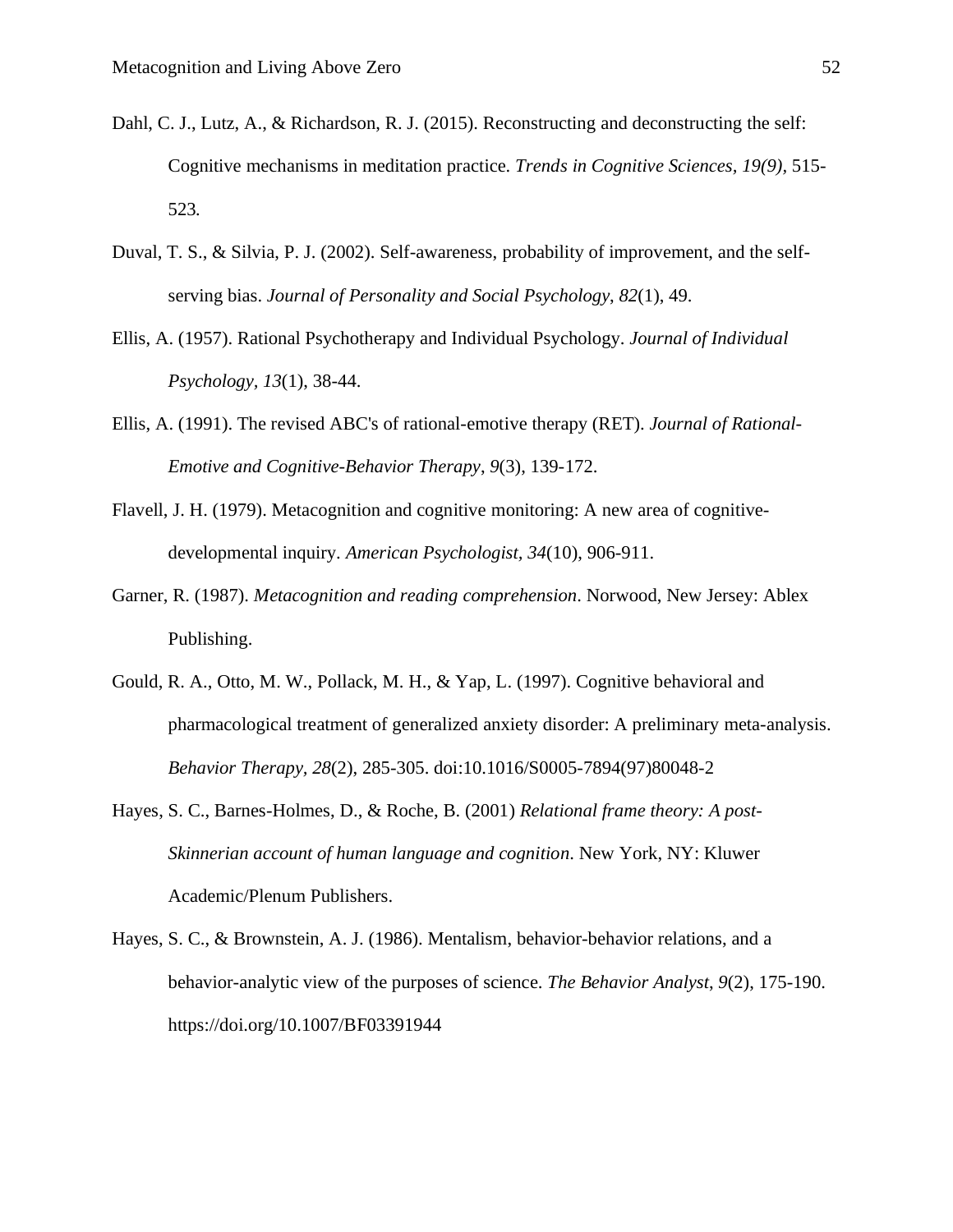- Hayes, S. C., Levin, M. E., Plumb-Vilardaga, J., Villatte, J. L., & Pistorello, J. (2011). Acceptance and commitment therapy and contextual behavioral science: Examining the progress of a distinctive model of behavioral and cognitive therapy. *Behavior Therapy*, *44*(2), 180-198. https://doi.org/10.1016/j.beth.2009.08.002
- Hayes, S. C., Luoma, J. B., Bond, F. W., Masuda, A., & Lillis, J. (2006). Acceptance and commitment therapy: Model, processes and outcomes. *Behaviour Research and Therapy*, *44*(1), 1-25. https://doi.org/10.1016/j.brat.2005.06.006
- Hayes S. C., Strosahl, K., & Wilson, K. (1999). *Acceptance and commitment therapy: An experiential approach to behavior change*. New York, NY: Guilford Press.
- Kabat‐Zinn, J. (2003). Mindfulness‐based interventions in context: Past, present, and future. *Clinical Psychology: Science and Practice*, *10*(2), 144-156.
- Khoury, B., Lecomte, T., Fortin, G., Masse, M., Therien, P., Bouchard, V., Chapleau, M. A., Paquin, K., & Hofmann, S. G. (2013). Mindfulness-based therapy: A comprehensive meta-analysis. *Clinical Psychology Review*, *33*(6), 763-771.
- Kuhn, D. (2000). Metacognitive development. *Current Directions in Psychological Science, 9*(5), 178-181.

Kuhn, D. & Dean, D. (2004). Metacognition: A bridge between cognitive psychology and educational practice. *Theory Into Practice, 43*(4), 268-273. doi:10.1207/s15430421tip4304\_4

- Locke, E. A. (1996). Motivation through conscious goal setting. *Applied and Preventative Psychology, 5,* 117-124.
- Maddux, J. E. (1995). Self-efficacy theory. In J. E. Maddux (Ed.), *Self-efficacy, adaptation, and adjustment: Theory, research, and application* (pp. 3-36). New York, NY: Plenum Press.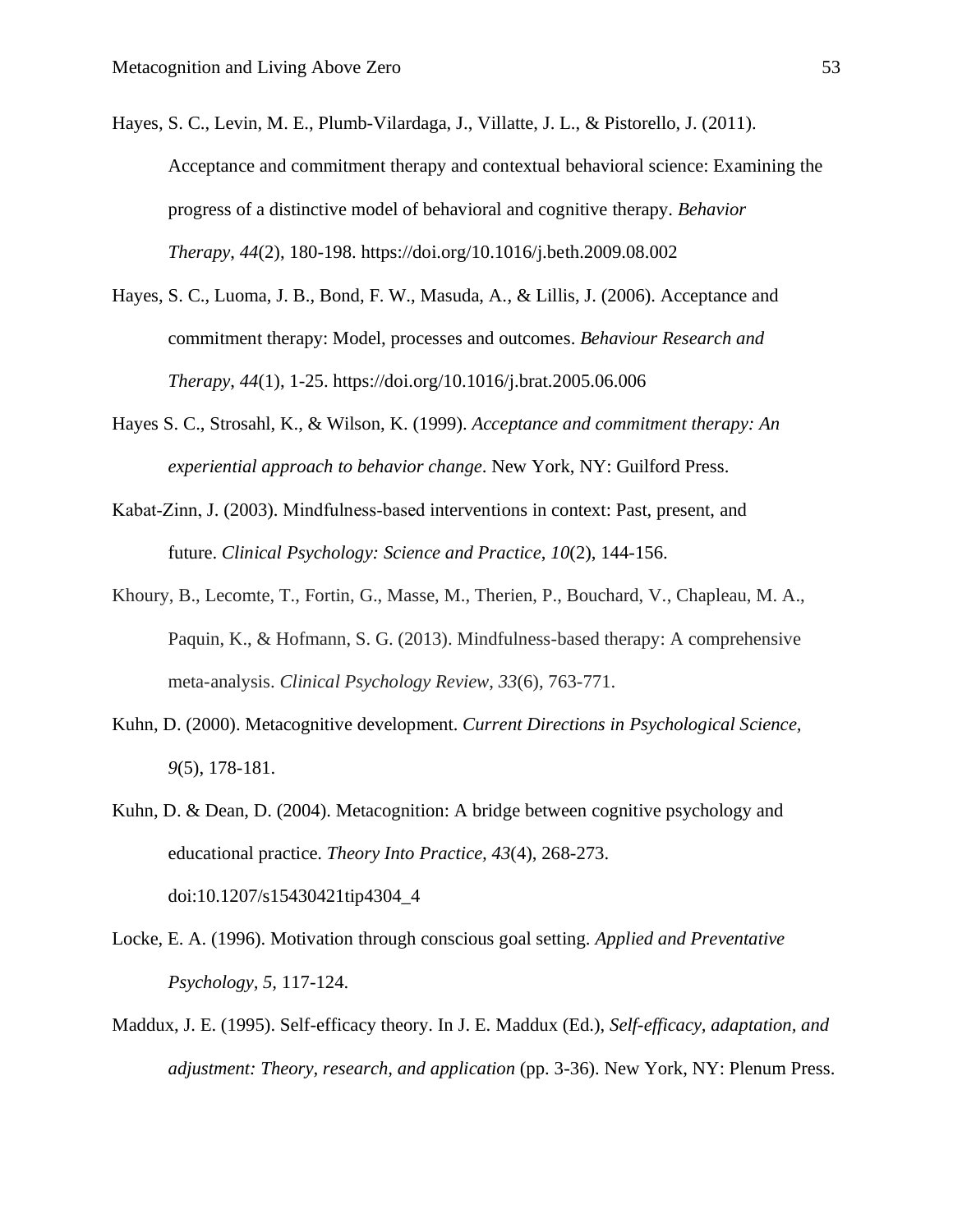- Maddux, J. E. (2009). Self-efficacy: The power of believing you can. In S. J. Lopez & C. R. Snyder (Eds.), *Oxford handbook of positive psychology*, (pp. 335-341). New York, NY: Oxford University Press.
- Martinez, M. E. (2006). What is metacognition? *Phi Delta Kappan, 87*(9), 696-699. https://doi.org/10.1177/003172170608700916
- McGonigal, K. (2015). *The upside of stress: Why stress is good for you, and how to get good at it*. New York, NY: Penguin Random House.
- Metcalfe, J., & Shimamura, A. P. (1994). *Metacognition: Knowing about knowing*. Cambridge, MA: MIT Press.
- Mor, N., & Winquist, J. (2002). Self-focused attention and negative affect: A metaanalysis. *Psychological Bulletin*, *128*(4), 638-662. https://doi.org/10.1037/0033- 2909.128.4.638
- Moses, L. J. and Baird, J. A. (1999). Metacognition. In R. Wilson (Ed.) *Encyclopedia of Cognitive Neuroscience*. Cambridge, MA: MIT Press.
- National Institute of Mental Health (2017). *Any Anxiety Disorder*. Retrieved July 20, 2020, from https://www.nimh.nih.gov/health/statistics/any-anxiety-disorder.shtml.
- Nelson, T. O., & Narens, L. (1990). Metamemory: A theoretical framework and new findings. In G. H. Bower (Ed.), The *Psychology of Learning and Motivation, 26*, (pp. 125-173).
- Nordahl, H. M., Borkovec, T. D., Hagen, R., Kennair, L. E. O., Hjemdal, O., Solem, S., et al. (2018). Metacognitive therapy versus cognitive-behavioural therapy in adults with generalised anxiety disorder. *BJPsych Open, 4*, 393-400. doi:10.1192/bjo.2018.54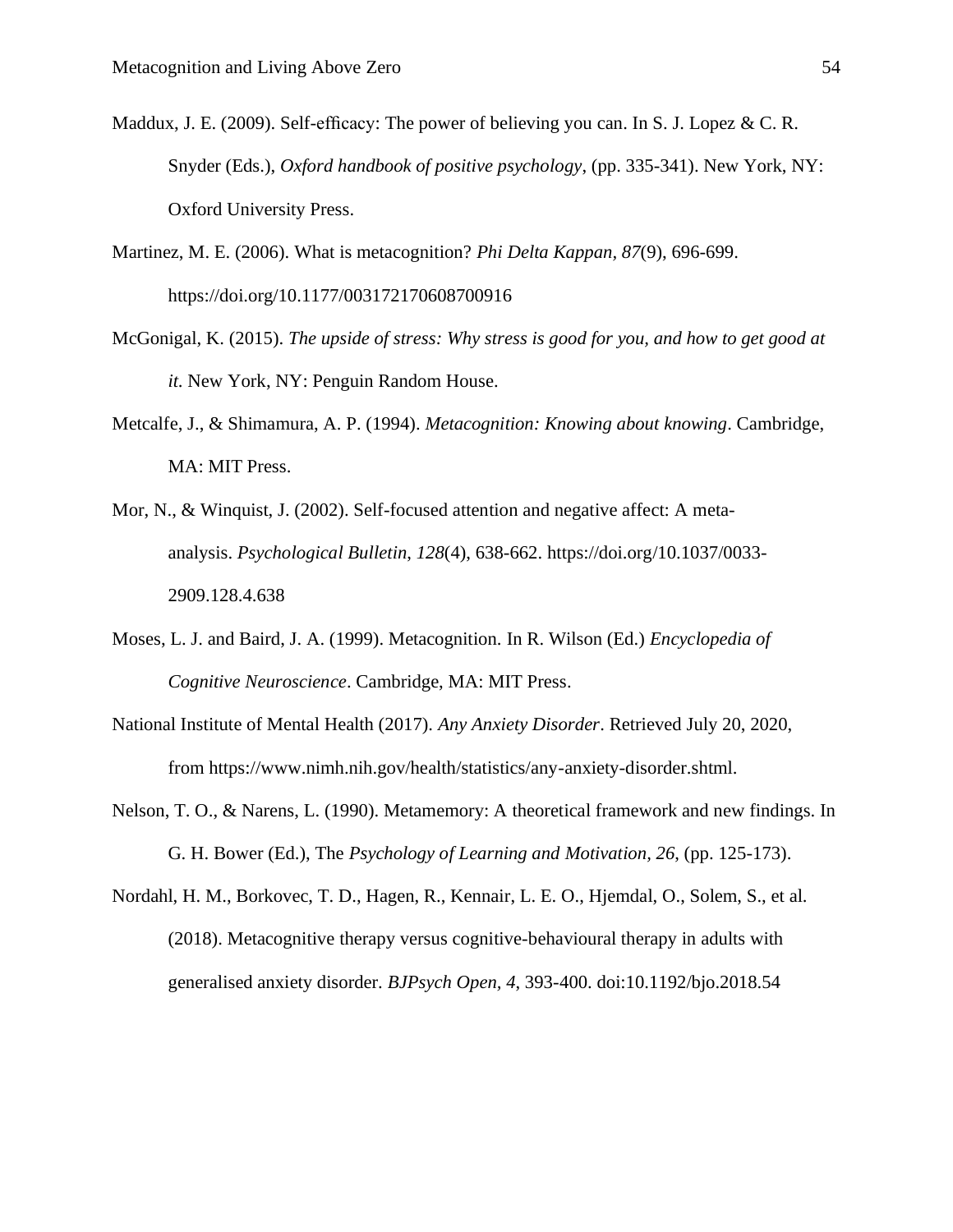- Nordhal, H. M., & Wells, A. (2019). Metacognitive therapy of early traumatized patients with borderline personality disorder: A phase-II baseline controlled trial. *Frontiers in Psychology, 10*. doi:10.3389/fpsyg.2019.01694
- Normann, N., & Morina, N. (2018). The efficacy of metacognitive therapy: A systematic review and meta-analysis. *Frontiers in Psychology, 9*. doi:10.3389/fpsyg.2018.02211
- Öst, L. G. (2014). The efficacy of acceptance and commitment therapy: An updated systematic review and meta-analysis. *Behaviour Research and Therapy*, *61*, 105-121.
- Paris, S. G., & Winograd, P. (1990). How metacognition can promote academic learning and instruction. *Dimensions of Thinking and Cognitive Instruction*, *1*, 15-51.
- Ratey, J. J., & Hagerman, E. (2008). *Spark: The revolutionary new science of exercise and the brain*. New York, New York: Little, Brown.
- Reivich, K. & Shatte, A. (2002). *The resilience factor: 7 Essential skills for overcoming life's inevitable obstacles*. New York, NY: Broadway Books.
- Schraw, G. (1998). Promoting general metacognitive awareness. *Instructional Science, 26*(1-2), 113-125.
- Schraw, G., & Dennison, R. S. (1994). Assessing metacognitive awareness. *Contemporary Educational Psychology, 19*(4), 460-475.
- Schraw, G., & Moshman, D. (1995). Metacognitive theories. *Educational Psychology Review*, *7*(4), 351-371.
- Schunk, D. H., & Zimmerman, B. J. (Eds.). (1998). *Self-regulated learning: From teaching to self-reflective practice*. New York, NY: Guilford Press.
- Seligman, M. E. P. (2011). *Flourish: A visionary new understanding of happiness and wellbeing.* New York, NY: Simon and Schuster.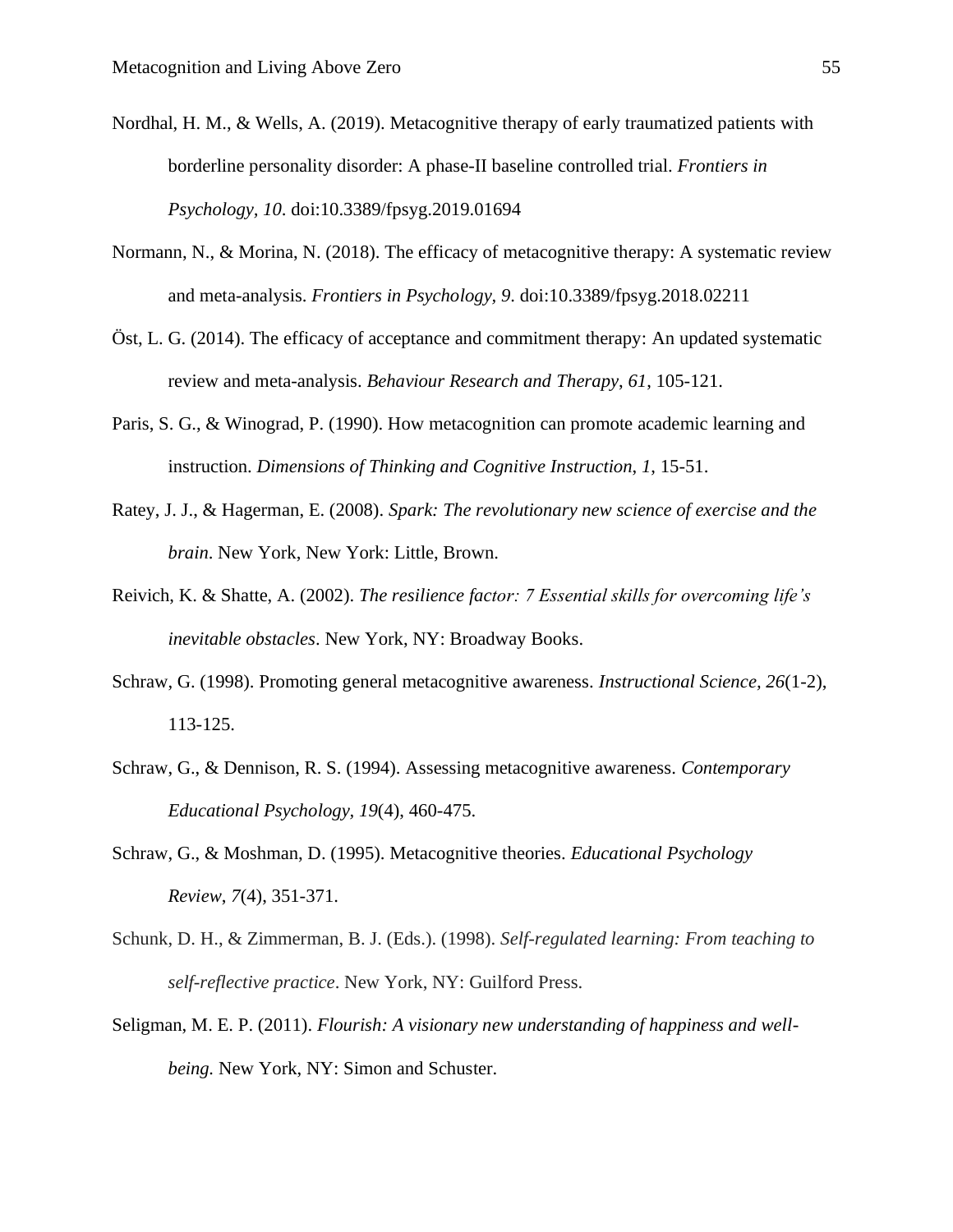- Seligman, M. E. P. (2018). *The hope circuit: A psychologist's journey from helplessness to optimism.* New York, NY: PublicAffairs.
- Seligman, M. E. P., Railton, P., Baumeister, R. F., & Sripada, C. (2013). Navigating into the future or driven by the past. *Perspectives on Psychological Science, 8,* 119-141.
- Silvia, P. J., & O'Brien, M. E. (2004). Self-awareness and constructive functioning: Revisiting "The human dilemma". *Journal of Social and Clinical Psychology*, *23*(4), 475-489.
- Smalley, S. L. & Winston, D. (2010a). What is mindfulness? In *Fully present: The science, art, and practice of mindfulness* (1, pp. 1-20)*.* Boston, MA: Da Capo Press.
- Smalley, S. L. & Winston, D. (2010b). Getting started. In *Fully present: The science, art, and practice of mindfulness* (1, pp. 21-35). Boston, MA: Da Capo Press.
- Smith, W. P., Compton, W. C., & West, W. B. (1995). Meditation as an adjunct to a happiness enhancement program. *Journal of Clinical Psychology, 51*, 269-273.
- Sokol, L., Beck, A. T., Greenberg, R. L., Wright, F. D., & Berchick, R. J. (1989). Cognitive therapy of panic disorder: A nonpharmacological alternative. *Journal of Nervous and Mental Disease, 177*(12), 711-716. https://doi.org/10.1097/00005053-198912000-00001
- Tellegen, A. (1985). *Structures of mood and personality and their relevance to assessing anxiety, with an emphasis on self-report.* In A. H. Tuma & J. D. Maser (Eds.), *Anxiety and the anxiety disorders* (pp. 681-706). Hillsdale, NJ: Lawrence Erlbaum Associates.
- Ullrich, P. M., & Lutgendorf, S. K. (2002). Journaling about stressful events: Effects of cognitive processing and emotional expression. *Annals of Behavioral Medicine*, *24*(3), 244-250.
- Van der Heiden, C., Muris, P., & van der Molen, H. T. (2012). Randomized controlled trial on the effectiveness of metacognitive therapy and intolerance-of-uncertainty therapy for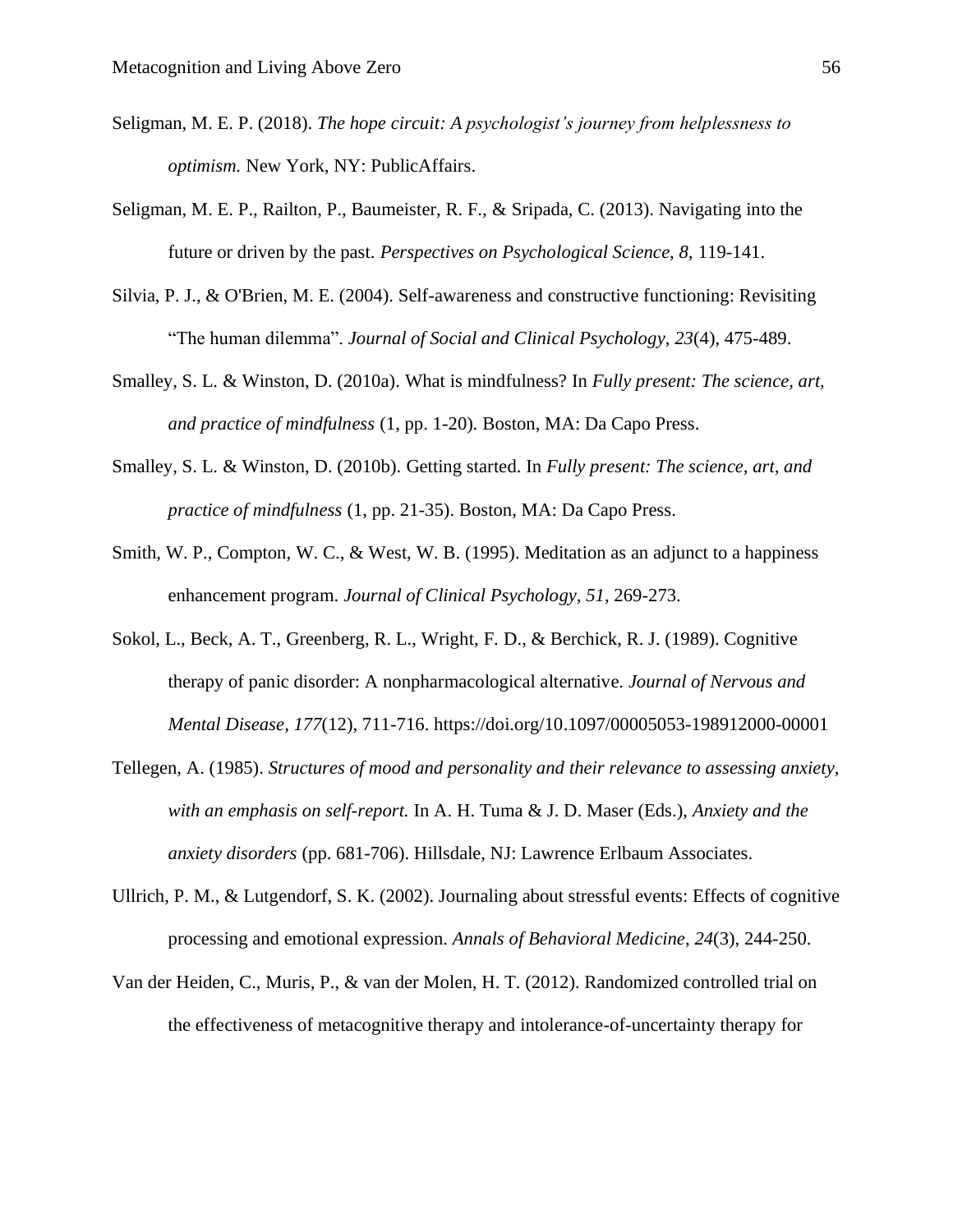generalized anxiety disorder. *Behaviour Research and Therapy, 50*(2), 100-109. doi:10.1016/j.brat.2011.12.005

- Veenman, M. V., & Spaans, M. A. (2005). Relation between intellectual and metacognitive skills: Age and task differences. *Learning and Individual Differences*, *15*(2), 159-176. doi:10.1016/j.lindif.2004.12.001
- Vos, T. et al. (2016). Global, regional, and national incidence, prevalence, and years lived with disability for 310 diseases and injuries, 1990–2015: A systematic analysis for the Global Burden of Disease Study 2015. *The Lancet*, *388*(10053), 1545-1602. https://doi.org/10.1016/S0140-6736(16)31678-6
- Wells, A. (2000). *Emotional disorders and metacognition: Innovative cognitive therapy*. Chichester, UK: Wiley.
- Wells, A. (2009). *Metacognitive therapy for anxiety and depression*. New York, NY: Guilford Press.
- Wells, A. (2019) Breaking the Cybernetic Code: Understanding and Treating the Human Metacognitive Control System to Enhance Mental Health. *Frontiers in Psychology, 10*. doi:10.3389/fpsyg.2019.02621
- Wells, A., & Matthews, G. (1994). *Attention and emotion: A clinical perspective*. Hillsdale, NJ: Lawrence Erlbaum Associates.

Wells, A., & Matthews, G. (1996). Modelling cognition in emotional disorder: The S-REF model. *Behaviour Research and Therapy*, *34*(11-12), 881-888. https://doi.org/10.1016/S0005-7967(96)00050-2

Wells, A., Welford, M., King, P., Papageorgiou, C., Wisely, J., & Mendel, E. (2010). A pilot randomized trial of metacognitive therapy vs applied relaxation in the treatment of adults